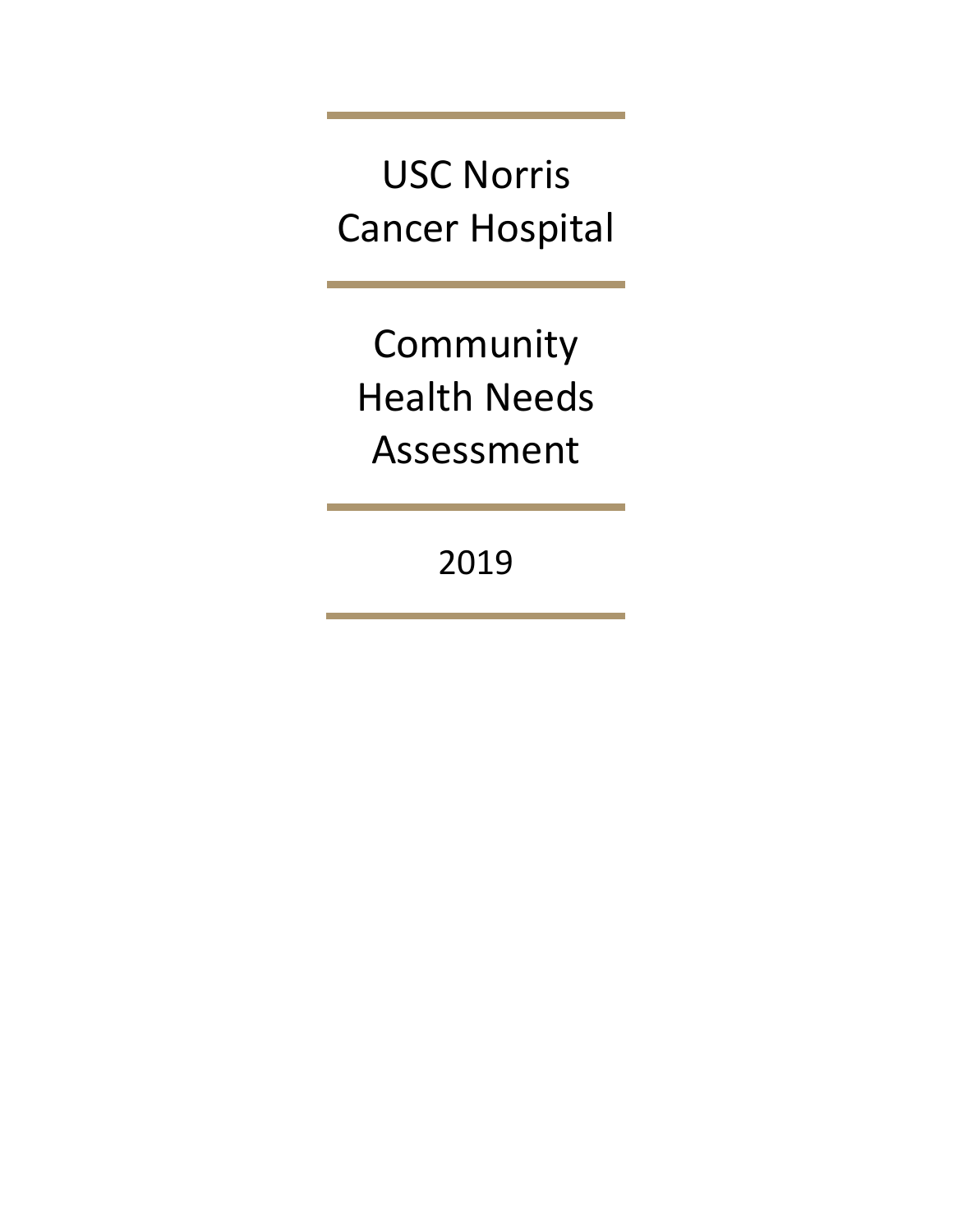# **Table of Contents**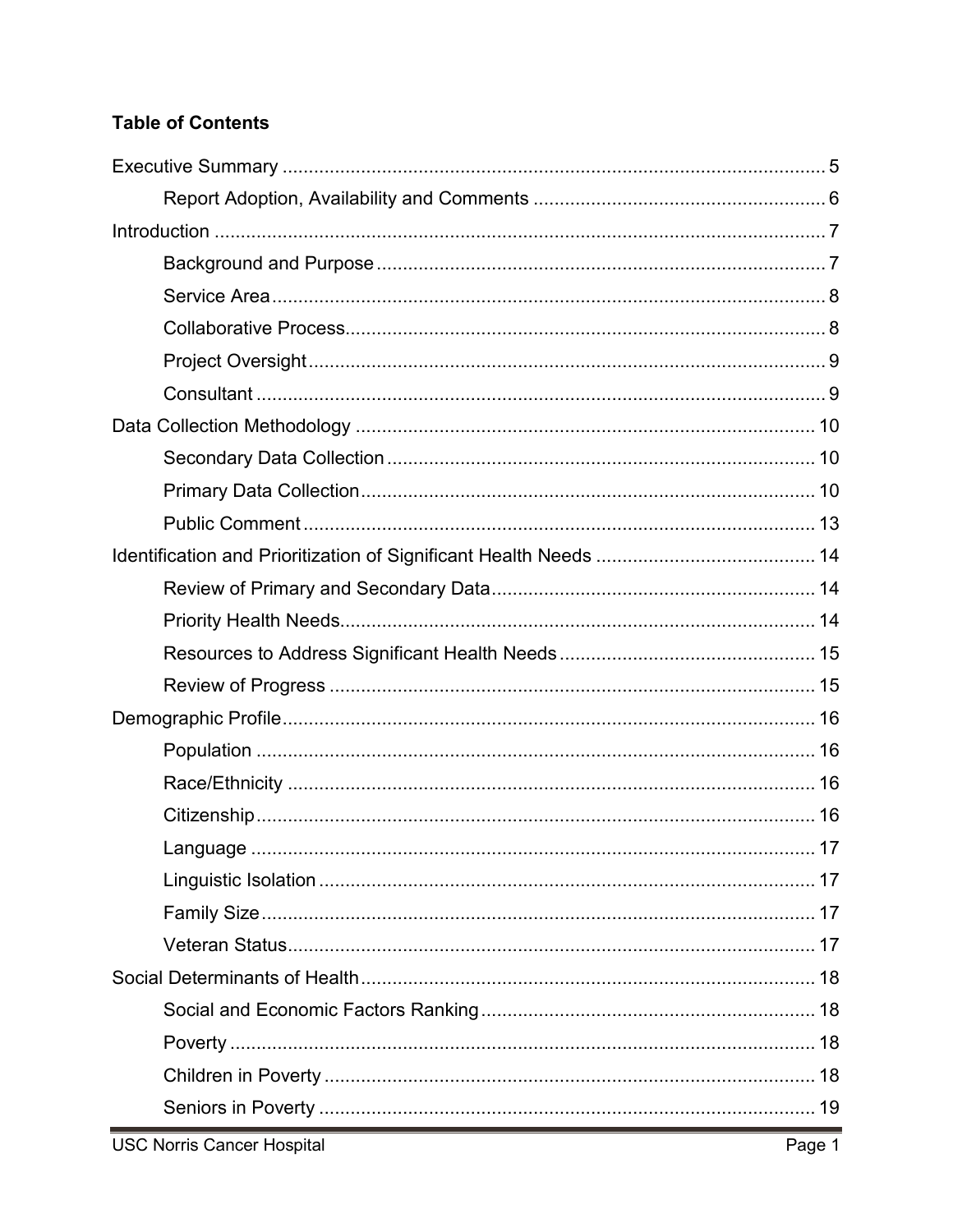| Lack of Care Due to Cost                                      | 29 |
|---------------------------------------------------------------|----|
|                                                               |    |
|                                                               |    |
|                                                               |    |
|                                                               |    |
|                                                               |    |
|                                                               |    |
| Death or Injury Resulting From Bicycle-Involved Collisions 34 |    |
|                                                               |    |
|                                                               |    |
|                                                               |    |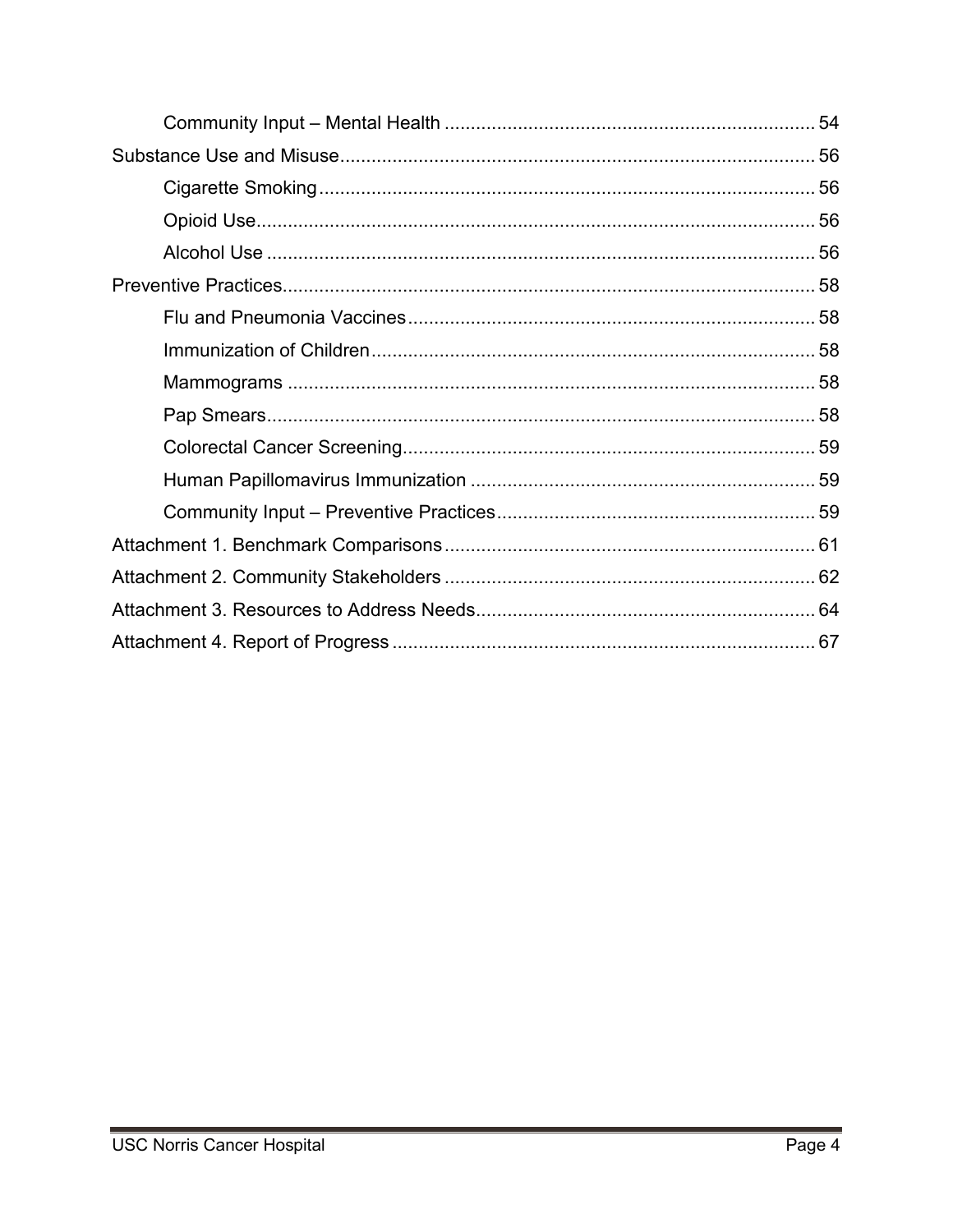# **Executive Summary**

<span id="page-5-0"></span>USC Norris Cancer Hospital is a 60-bed inpatient facility providing acute and critical care. It is one of only a few facilities in Southern California built exclusively for cancer research and patient care. As required by state and federal law, USC Norris Cancer Hospital has undertaken a Community Health Needs Assessment (CHNA). California Senate Bill 697 and the Patient Protection and Affordable Care Act through the IRS section 501(r)(3) regulations direct nonprofit hospitals to conduct a Community Health Needs Assessment and develop an Implementation Strategy every three years. The purpose of this Community Health Needs Assessment is to identify and prioritize significant health needs of the community served by the hospital. The health needs identified in this report help to guide the hospital's community benefit activities. This Community Health Needs Assessment was conducted in partnership with Keck Hospital of USC.

### **Community Definition**

USC Norris Cancer Hospital is located east of downtown Los Angeles on USC's Health Sciences Campus at 1441 Eastlake Avenue, Los Angeles, California 90033. The Hospital treats adult cancer patients. It is located in the Boyle Heights neighborhood of Los Angeles in LA County Service Planning Area (SPA) 4. While the hospital draws patients internationally, nationally and regionally, Los Angeles County will serve as the primary service area for the Community Health Needs Assessment. Approximately 70% of the hospital's patients originate from Los Angeles County, California.

# **Assessment Process and Methods**

Secondary and primary data were collected to complete the CHNA. Secondary data were collected from a variety of local, county and state sources to present a demographic profile, social determinants of health, health care access, leading causes of death, cancer incidence and mortality, disease and disability, health behaviors, mental health, substance use and misuse, and preventive practices.

The analysis of secondary data yielded a preliminary list of significant health needs, which then informed primary data collection. The following criteria were used to identify significant health needs:

- 1. The size of the problem (relative portion of population afflicted by the problem)
- 2. The seriousness of the problem (impact at individual, family, and community levels)

Primary data were obtained through 2 canvassing events that engaged 111 residents, 10 focus groups that engaged 108 people, a survey that obtained responses from 11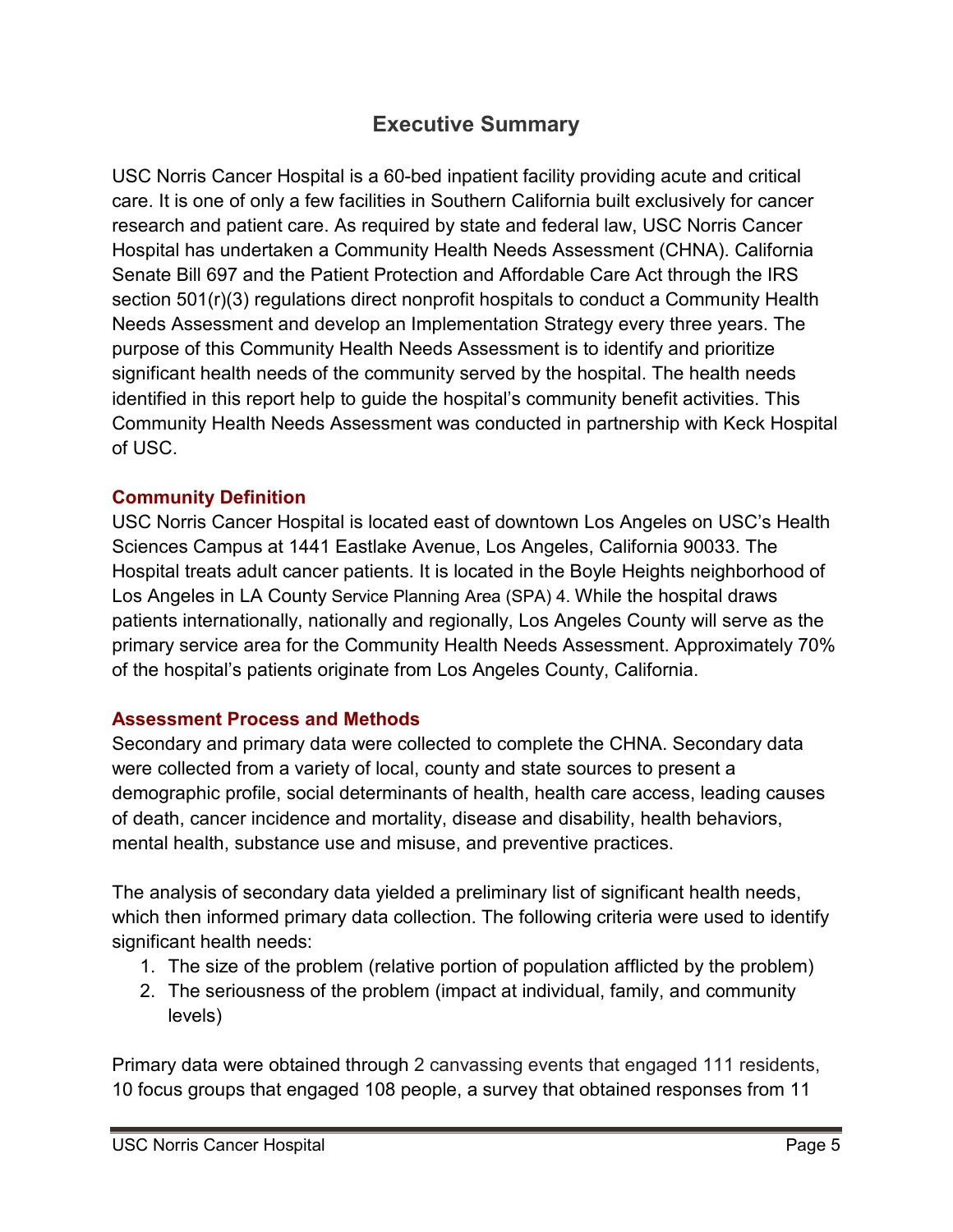community members, and 8 interviews with community stakeholders, public health, and service providers, members of medically underserved, low-income, and minority populations in the community, and individuals or organizations serving or representing the interests of such populations. The primary data collection process was designed to validate secondary data findings, identify additional community issues, solicit information on disparities among subpopulations, ascertain community assets potentially available to address needs and discover gaps in resources.

# **Significant Health Needs**

A review of the data identified these significant health needs:

- Access to health care
- Cancer
- Chronic diseases
- Housing and homelessness
- Mental health
- Overweight and obesity
- Preventive practices
- STI/HIV/AIDS

# <span id="page-6-0"></span>**Report Adoption, Availability and Comments**

This CHNA report was adopted by the Keck Medical Center of USC Board of Directors in June 2019.

This report is widely available to the public on the hospital's web site at [https://www.keckmedicine.org/community-benefit/.](https://www.keckmedicine.org/community-benefit/) Written comments on this report can be submitted to [BenefitandOutreach@med.usc.edu.](mailto:BenefitandOutreach@med.usc.edu)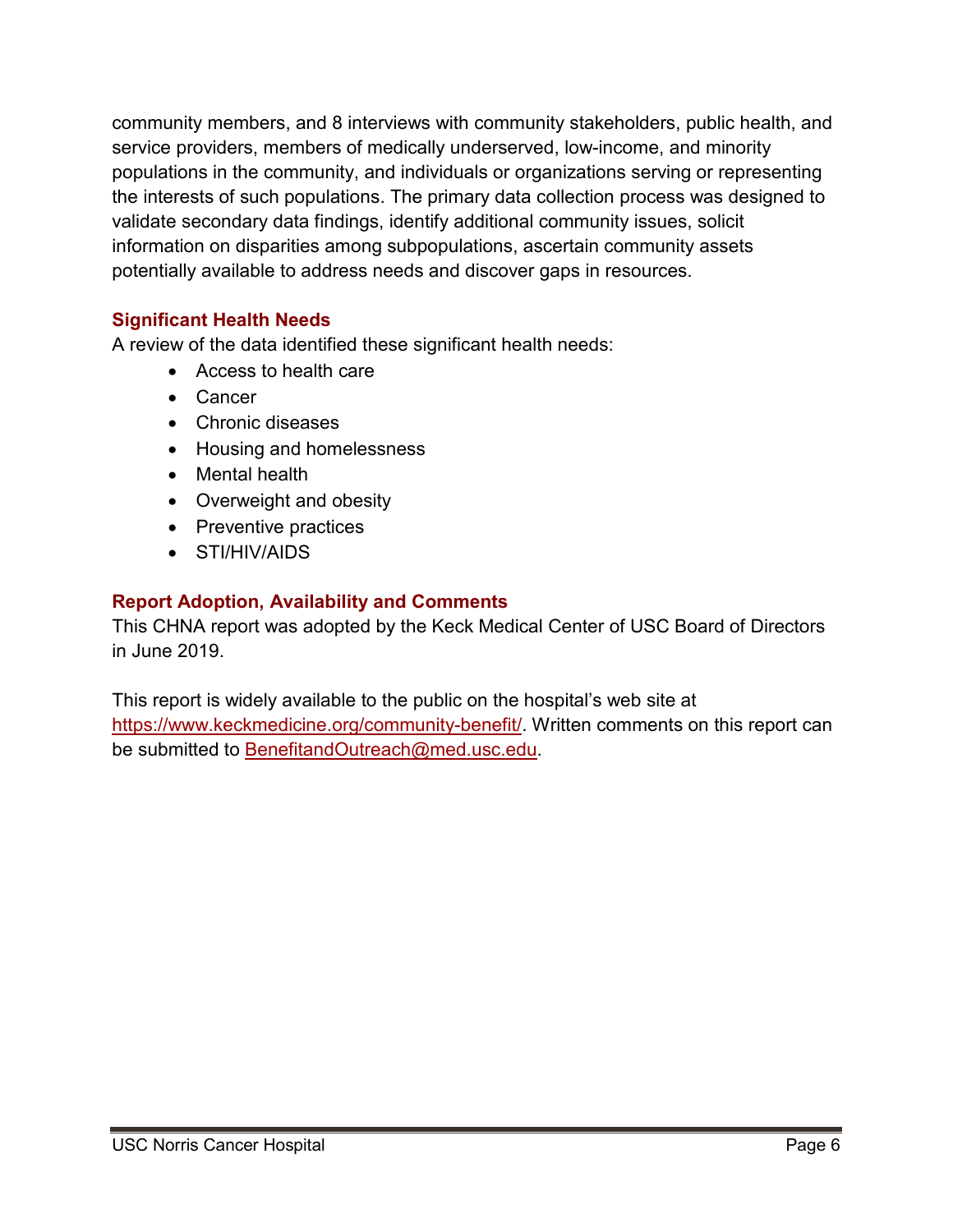# **Introduction**

# <span id="page-7-1"></span><span id="page-7-0"></span>**Background and Purpose**

USC Norris Cancer Hospital is a private, nonprofit acute care hospital staffed by the faculty at the Keck School of Medicine of the University of Southern California. Keck Medical Center of USC encompasses USC Norris Cancer Hospital, Keck Hospital of USC, USC Verdugo Hills Hospital, and 500 renowned faculty physicians from the Keck School of Medicine of USC.

One of only a few facilities in Southern California built exclusively for cancer research and patient care, USC Norris Cancer Hospital is a 60-bed inpatient facility providing acute and critical care. The hospital features a designated bone marrow transplantation unit and a surgical unit with specially trained staff who strive to meet the unique needs of cancer patients and their loved ones. USC Norris Cancer Hospital is affiliated with the USC Norris Comprehensive Cancer Center – a National Cancer Institute-designated comprehensive cancer center. The close affiliation between the Hospital and Cancer Center offers access to patients seeking the latest breakthroughs in cancer prevention and treatment. Outpatients are provided with on-site diagnostic testing, chemotherapy, and radiation treatment. USC Norris Cancer Hospital has a radiation oncology department equipped with a CyberKnife and a Varian Trilogy Linear Accelerator, providing the latest state-of-the-art technology, such as stereotactic radiosurgery, intensity modulated radiation therapy and image guided radiation therapy.

Staffed by physicians, who are also faculty at the renowned Keck School of Medicine of the University of Southern California, USC Norris Cancer Hospital offers advanced treatment devoted to cancer treatment and research. Treatment options include surgery, radiation therapy and chemotherapy, and newer approaches to cancer management, such as immunotherapy and gene therapy.

In addition to patient care, USC Norris Cancer Hospital is a site for clinical research, supporting patients participating in cutting edge clinical trials. USC Norris Cancer Hospital is also strongly committed to education. As a member of the USC family, it is a teaching hospital, training residents and fellows in graduate medical education.

The passage of the Patient Protection and Affordable Care Act and California SB 697 require tax-exempt hospitals to conduct Community Health Needs Assessments (CHNA) every three years and adopt Implementation Strategies to meet the priority health needs identified through the assessment. A CHNA identifies unmet health needs in the service area, provides information to select priorities for action and target geographical areas, and serves as the basis for community benefit programs. This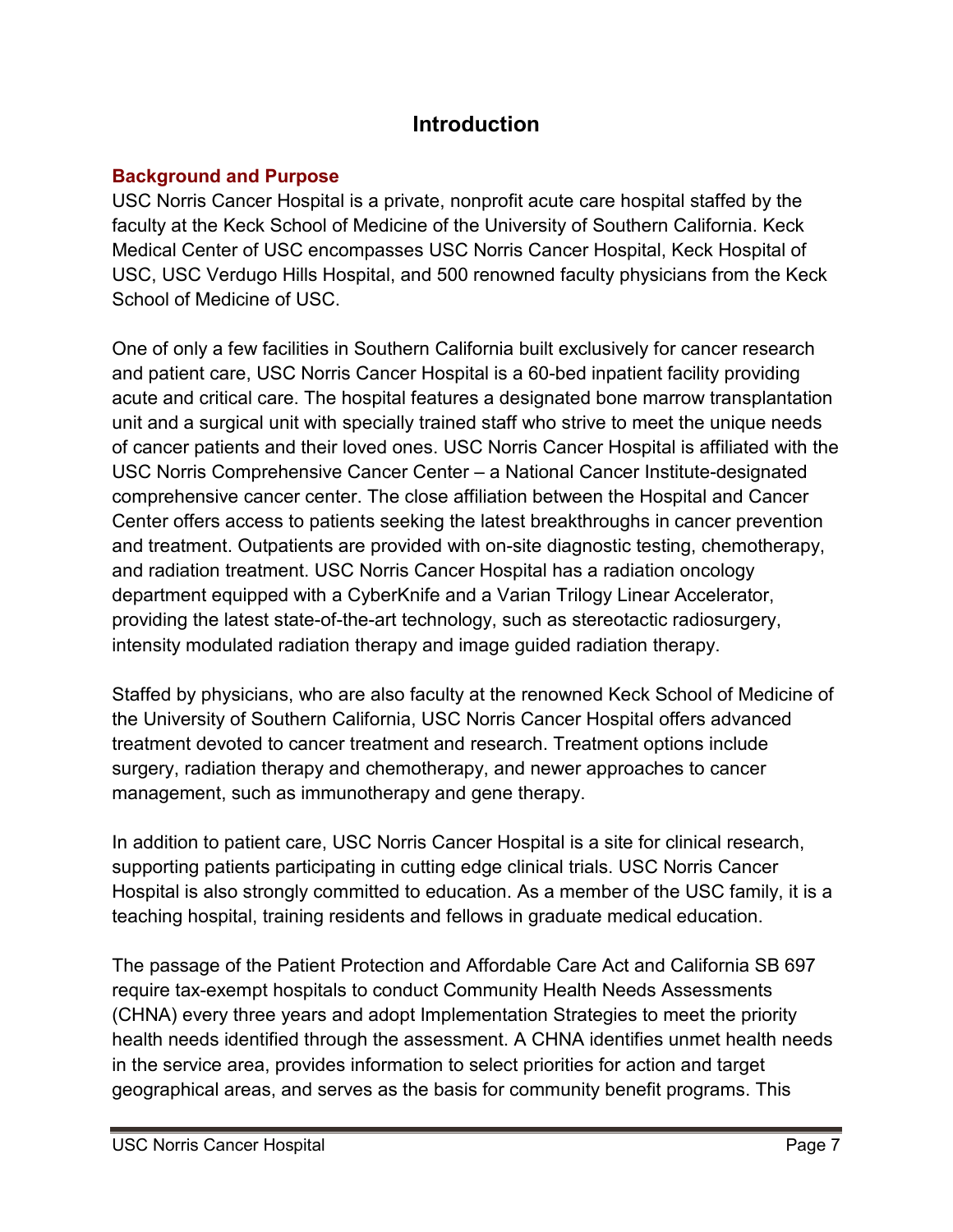assessment incorporates components of primary data collection and secondary data analysis that focus on the health and social needs of the service area.

# <span id="page-8-0"></span>**Service Area**

USC Norris Cancer Hospital is located east of downtown Los Angeles on USC's Health Sciences Campus at 1441 Eastlake Avenue, Los Angeles, California 90033. The Hospital treats adult cancer patients. It is located in the Boyle Heights neighborhood of Los Angeles in LA County Service Planning Area (SPA) 4. While the hospital draws patients internationally, nationally and regionally, Los Angeles County will serve as the primary service area for the Community Health Needs Assessment. Approximately 70% of the hospital's patients originate from Los Angeles County, California.



**Map of Los Angeles County by Service Planning Areas 1-8**

# <span id="page-8-1"></span>**Collaborative Process**

USC Norris Cancer Hospital participated in a collaborative process for the Community Health Needs Assessment in partnership with Keck Hospital of USC.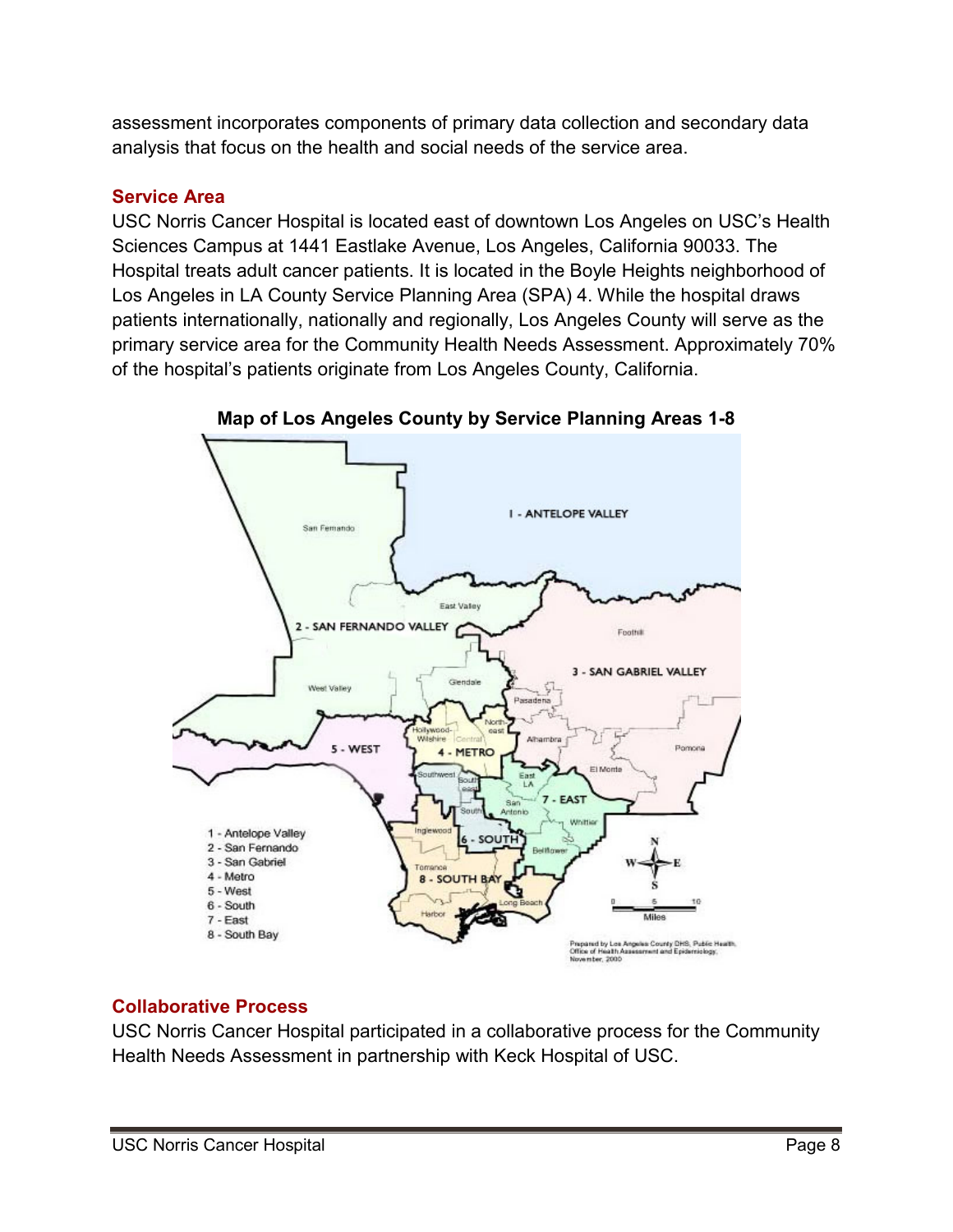# <span id="page-9-0"></span>**Project Oversight**

The Community Health Needs Assessment process was overseen by: Char Ryan Chief Patient Experience Officer Keck Medicine of USC

# <span id="page-9-1"></span>**Consultant**

Biel Consulting, Inc. conducted the Community Health Needs Assessment. Biel Consulting, Inc. has over 24 years' experience conducting hospital Community Health Needs Assessments and working with hospitals to develop, implement, and evaluate community benefit programs. Dr. Melissa Biel conducted the Community Health Needs Assessment. She was joined by Sevanne Sarkis, JD, MHA, MEd and Jennifer Lopez, MPA, LSSBB. [www.bielconsulting.com](http://www.bielconsulting.com/)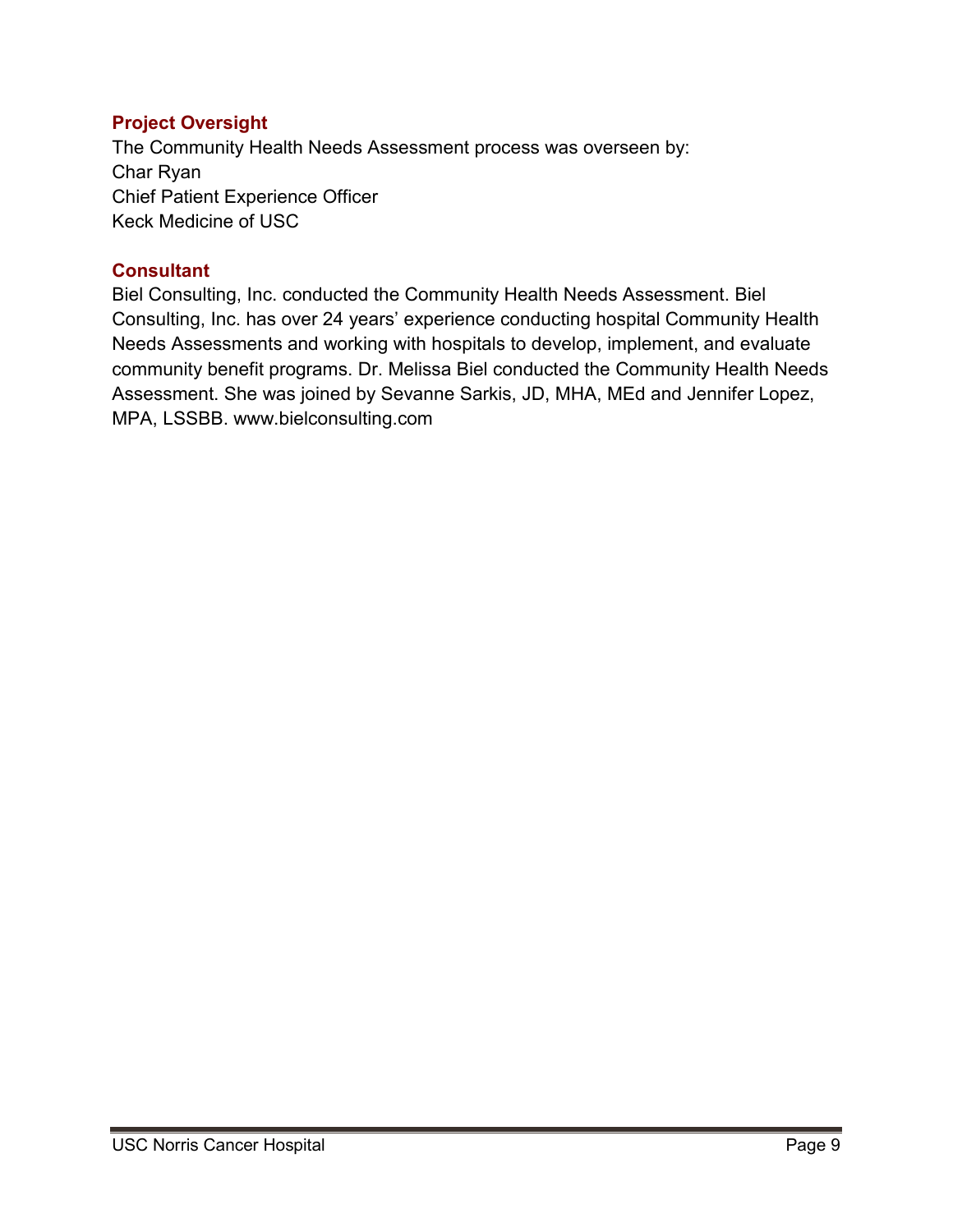# **Data Collection Methodology**

# <span id="page-10-1"></span><span id="page-10-0"></span>**Secondary Data Collection**

Secondary data were collected from a variety of local, county and state sources to present community demographics, social determinants of health, access to health care, leading causes of death, cancer incidence and mortality, disease and disability, health behaviors, mental health, substance use and misuse, and preventive practices. Data sets are presented in the context of California to help frame the scope of an issue as it relates to the broader community.

Sources of data include: U.S. Census American Community Survey, California Department of Public Health, California Health Interview Survey, Think Health LA, County Health Rankings, California Department of Education, California Office of Statewide Health Planning and Development and California Department of Justice, among others.

Secondary data for the service area were collected and documented in data tables with narrative explanation. The tables present the data indicator, the geographic area represented, the data measurement (e.g. rate, number, or percent), county and state comparisons (when available), the data source, data year and an electronic link to the data source. Analysis of secondary data includes an examination and reporting of health disparities for some health indicators. The report includes benchmark comparison data that measure the data findings as compared to Healthy People 2020 objectives, where appropriate. Healthy People 2020 objectives are a national initiative to improve the public's health by providing measurable objectives and goals that are applicable at national, state, and local levels. Attachment 1 compares Healthy People 2020 objectives with service area data.

# <span id="page-10-2"></span>**Primary Data Collection**

USC Norris Cancer Hospital gathered information and opinions from persons who represent the broad interests of the community served by the hospital.

# **Interviews**

Eight (8) interviews were completed from February to March, 2019. Community stakeholders identified by the hospital were contacted and asked to participate in the needs assessment. Interviewees included individuals who are leaders and/or representatives of medically underserved, low-income, and minority populations, local health or other departments or agencies that have current data or other information relevant to the health needs of the community. Input was obtained from the Los Angeles County Department of Public Health.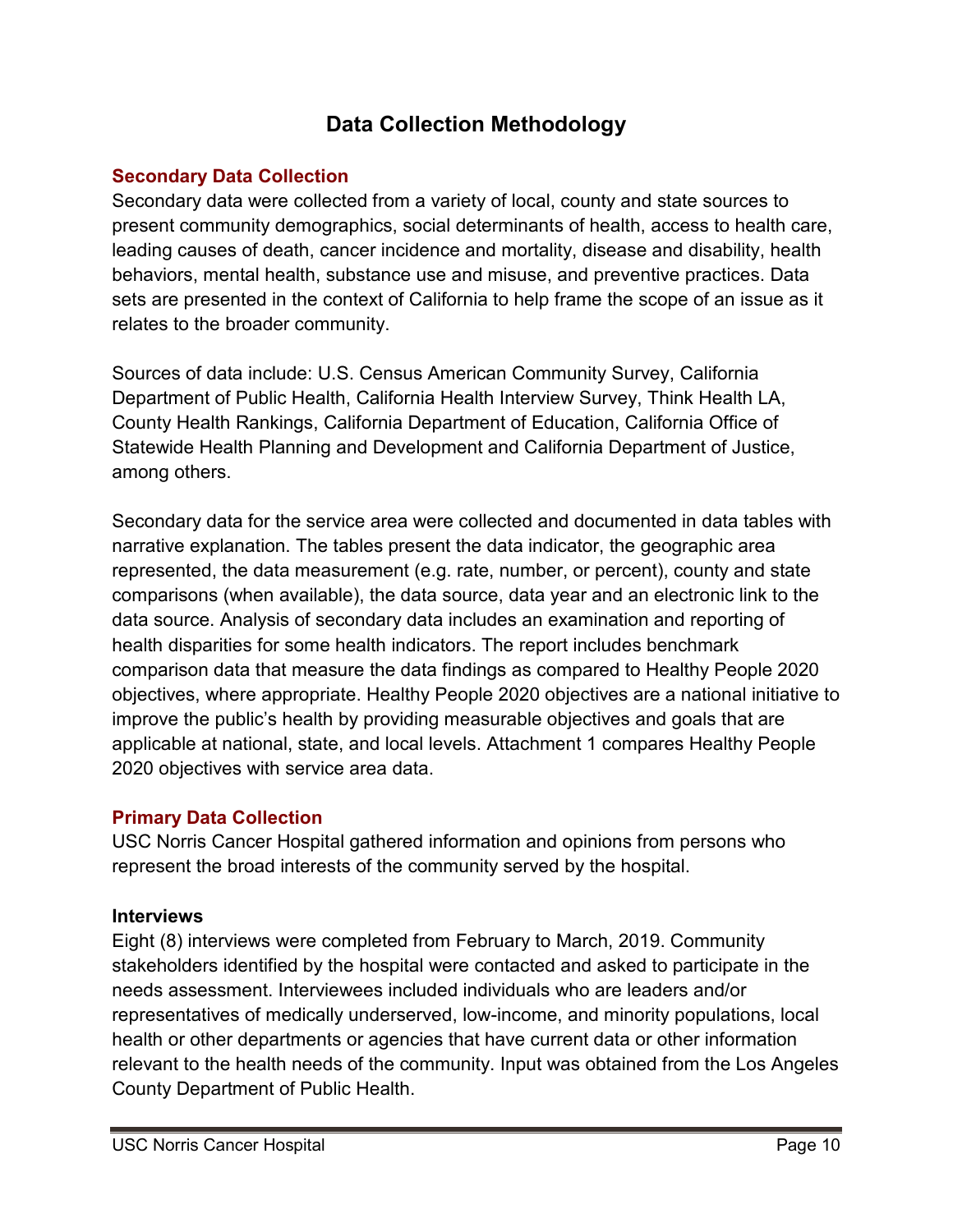The identified stakeholders were invited by email to participate in a phone interview. Appointments for the interviews were made on dates and times convenient to the stakeholders. At the beginning of each interview, the purpose of the interview in the context of the needs assessment was explained, the stakeholders were assured their responses would remain confidential, and consent to proceed was given.

Interview questions focused on the following topics:

- Health issues in the community
- Challenges and barriers people face in addressing these issues
- Socioeconomic, behavioral, or environmental factors contributing to poor health in the community
- Potential resources to address the identified health needs, such as services, programs and/or community efforts
- Additional comments and concerns

# **Community Engagement**

USC Norris Cancer Hospital commissioned the National Health Foundation (NHF) to conduct a Community Environmental Scan. The purpose of the environmental scan was to create a clear picture of the hospital communities, including their social, economic and physical barriers to healthy living, and engage the community for their perspectives on these issues. The Community Engagement Strategy was designed to gather community input on disparities within the hospital's service area, understand community resources, gauge gaps in services, and clarify and enhance the community profile. Data collection occurred in three phases: community canvassing; focus groups; and community stakeholder surveys. Comments from community members engaged in the Community Environmental Scan are provided throughout the report when available.

# **Canvassing**

Community canvassing occurred at two large events across the hospital's service area. The events were the Boyle Heights Christmas Parade and the Ramona Gardens Holiday Gift Give Away.

Canvassing questions were:

- 1. What stops you from achieving your highest level of health?
- 2. What does your community need to be healthier?

The canvassing events engaged 111 residents in a self-service survey where they could write and place answers to three open-ended questions on poster boards. This survey method, based on the dot survey technique, was used to increase access to survey questions for participants, show transparency with community residents, and be an interactive and participatory activity.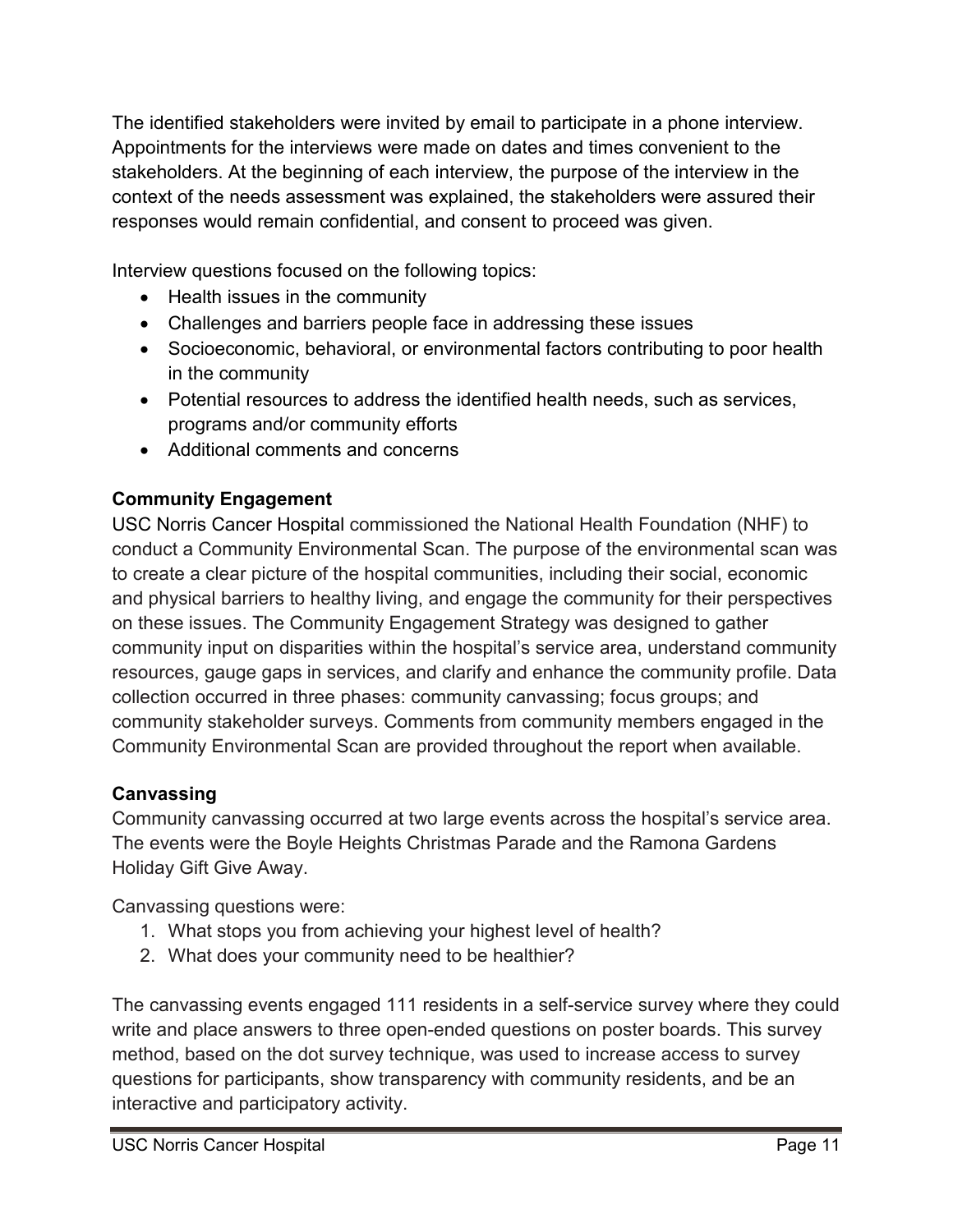# **Focus Groups**

During canvassing events, language preferences for focus groups were determined and community residents were recruited for focus group participation. Ten (10) focus groups engaged 108 persons and were conducted from November 2018 to March 2019. Focus groups were held at schools, predominantly attended by parents of young children, and at community centers and a clinic. One focus group was conducted with a senior citizen group known as Friends of Ramona Gardens at their local adult recreation center. Each of the locations was chosen for its ease of access to community members and the likelihood those neighbors would be willing to participate.

The focus group questions aimed to engage community residents in discussing challenges and needs for improving their health.

- 1. What things in your community negatively affect your health? How are they affecting your health?
- 2. What do you believe are the most significant health needs for you and members of your community?
- 3. What health resources are available in your community? How can these resources better serve to improve the health of your community?
- 4. Are you aware of any resources in the community being provided by the hospital? What would you like to see them provide?

# **Stakeholder Surveys**

Community stakeholders were identified during community canvassing and focus group recruitment. The responding eleven stakeholders represented a broad range of interest in the hospital's service area and included leaders in community organizations and schools.

Stakeholder surveys were developed and disseminated once canvassing and focus group themes emerged. The surveys summarized the needs and concerns of community residents, which allowed the NHF team to ask stakeholders more direct questions regarding the severity of the emerging issues.

Stakeholders were contacted through email or in person during canvassing events and were asked to participate in an anonymous online survey based on issues raised through community input. The online survey was administered using Google Forms and emailed to stakeholders who expressed interest in participating. The survey used a Likert scale format and asked stakeholders to rank how strongly they agreed or disagreed with community concerns or issues in their community. Stakeholders were given the opportunity to explain or expand on their answers with a fill-in section for each question. A list of the community respondents can be found in Attachment 2.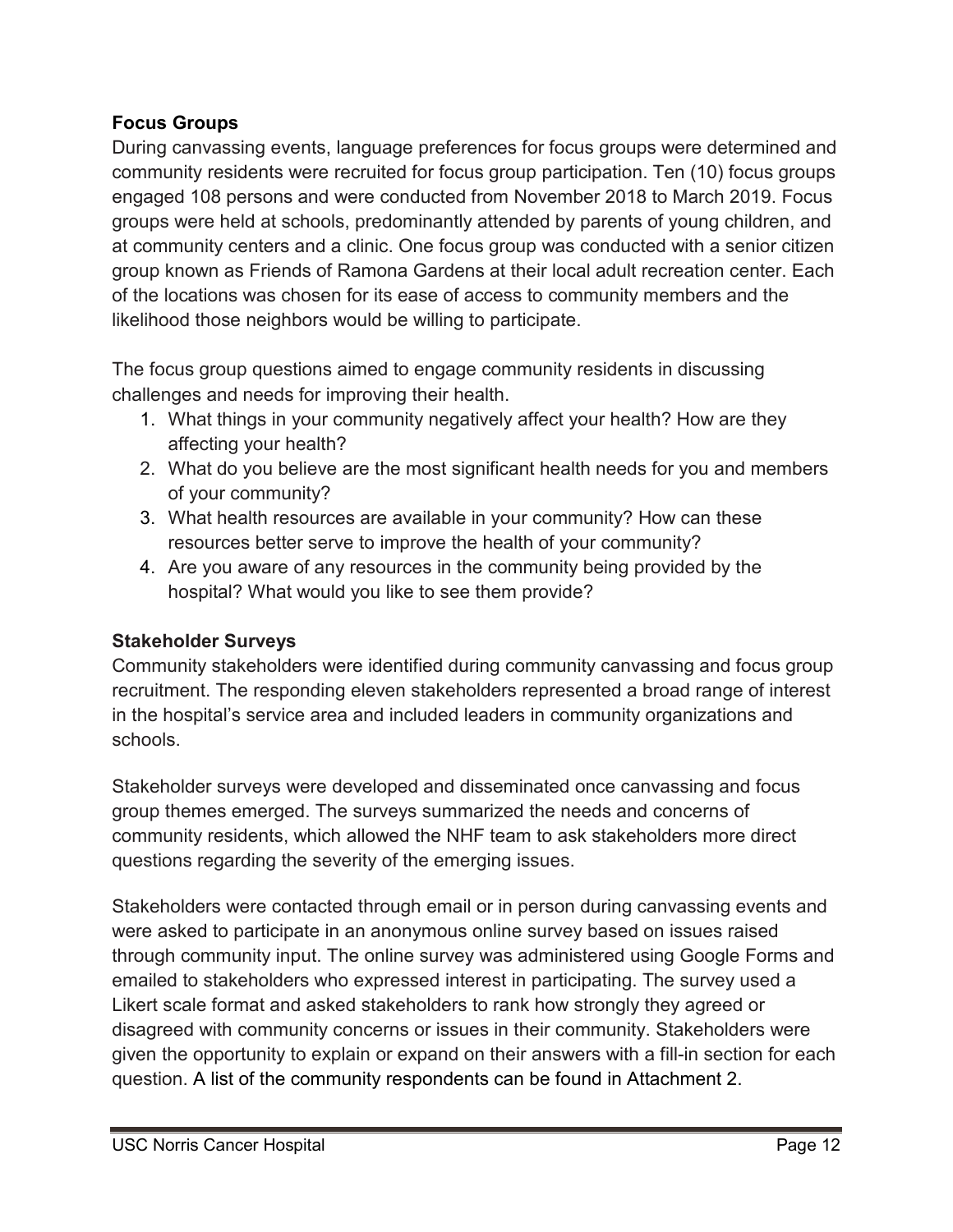### <span id="page-13-0"></span>**Public Comment**

In compliance with IRS regulations 501(r) for charitable hospitals, a hospital Community Health Needs Assessment (CHNA) and Implementation Strategy are to be made widely available to the public and public comment is to be solicited. The previous Community Health Needs Assessment and Implementation Strategy were made widely available to the public on the website [https://www.keckmedicine.org/community-benefit/.](https://www.keckmedicine.org/community-benefit/) To date, no comments have been received.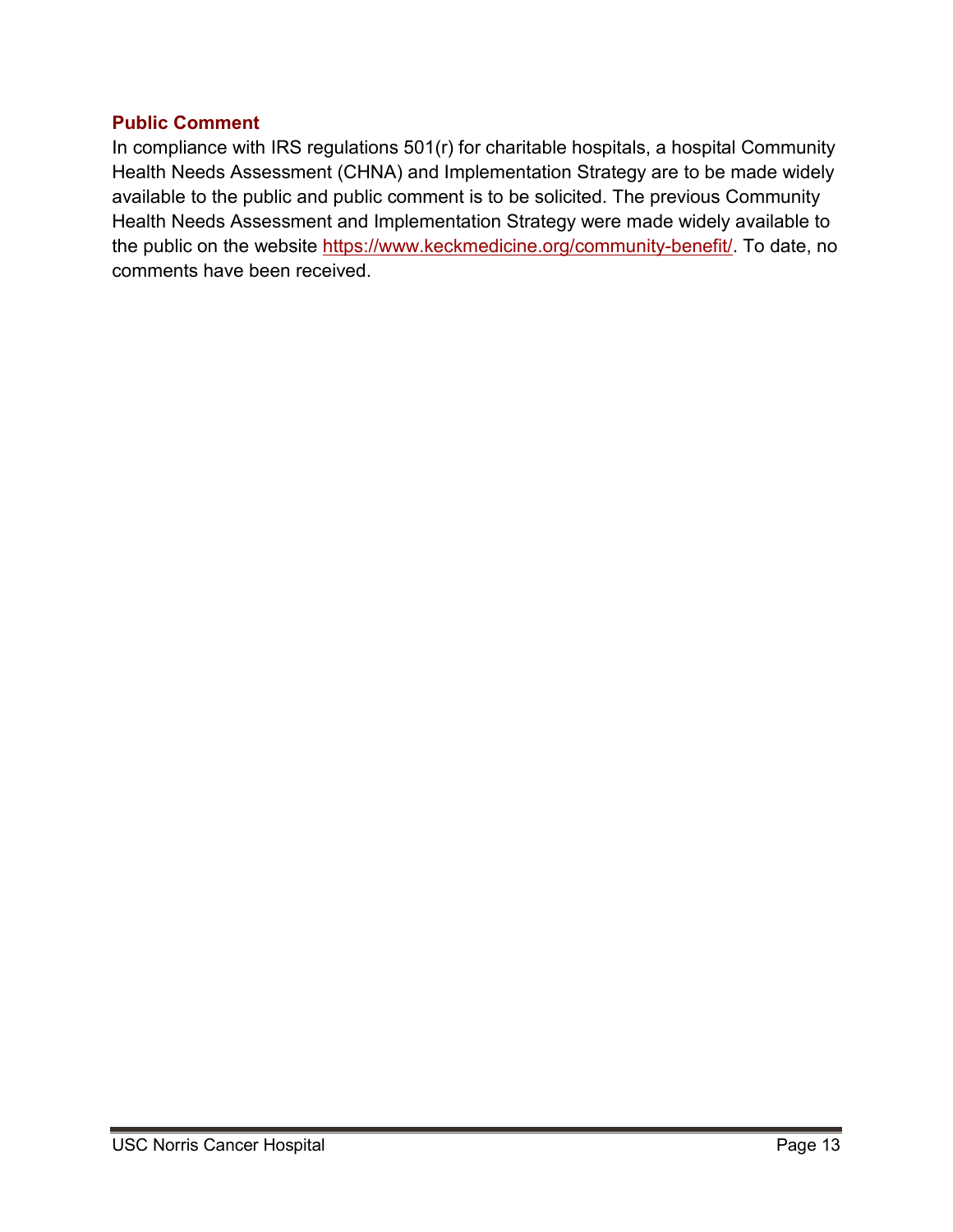# **Identification and Prioritization of Significant Health Needs**

# <span id="page-14-1"></span><span id="page-14-0"></span>**Review of Primary and Secondary Data**

Significant health needs were identified from secondary data using the size of the problem (relative portion of population afflicted by the problem) and the seriousness of the problem (impact at individual, family, and community levels). To determine size or seriousness of the problem, the health need indicators that were identified in the secondary data were measured against benchmark data; specifically, state rates and/or Healthy People 2020 objectives. Indicators related to the health needs that performed poorly against one or more of these benchmarks met this criterion to be considered a health need.

The following significant health needs were determined:

- Access to health care
- Cancer
- Chronic diseases
- Housing and homelessness
- Mental health
- Overweight and obesity
- Preventive practices
- STI/HIV/AIDS

# <span id="page-14-2"></span>**Priority Health Needs**

The list of significant health needs informed primary data collection. The primary data collection process was designed to validate secondary data findings, identify additional community issues, solicit information on disparities among subpopulations, ascertain community assets to address needs and discover gaps in resources. Community stakeholder interviews were used to gather input and prioritize the significant health needs based on the level of importance the hospital should place on addressing the issue.

The interviewees were asked to rank order (possible score of 4) the health needs according to highest level of importance in the community. The total score for each significant health need was divided by the total number of responses for which data were provided, resulting in an overall average for each health need. Among the interviewees, housing and homelessness, mental health and preventive practices were ranked as the top three priority needs in the service area. Calculations from community stakeholders resulted in the following prioritization of the significant health needs.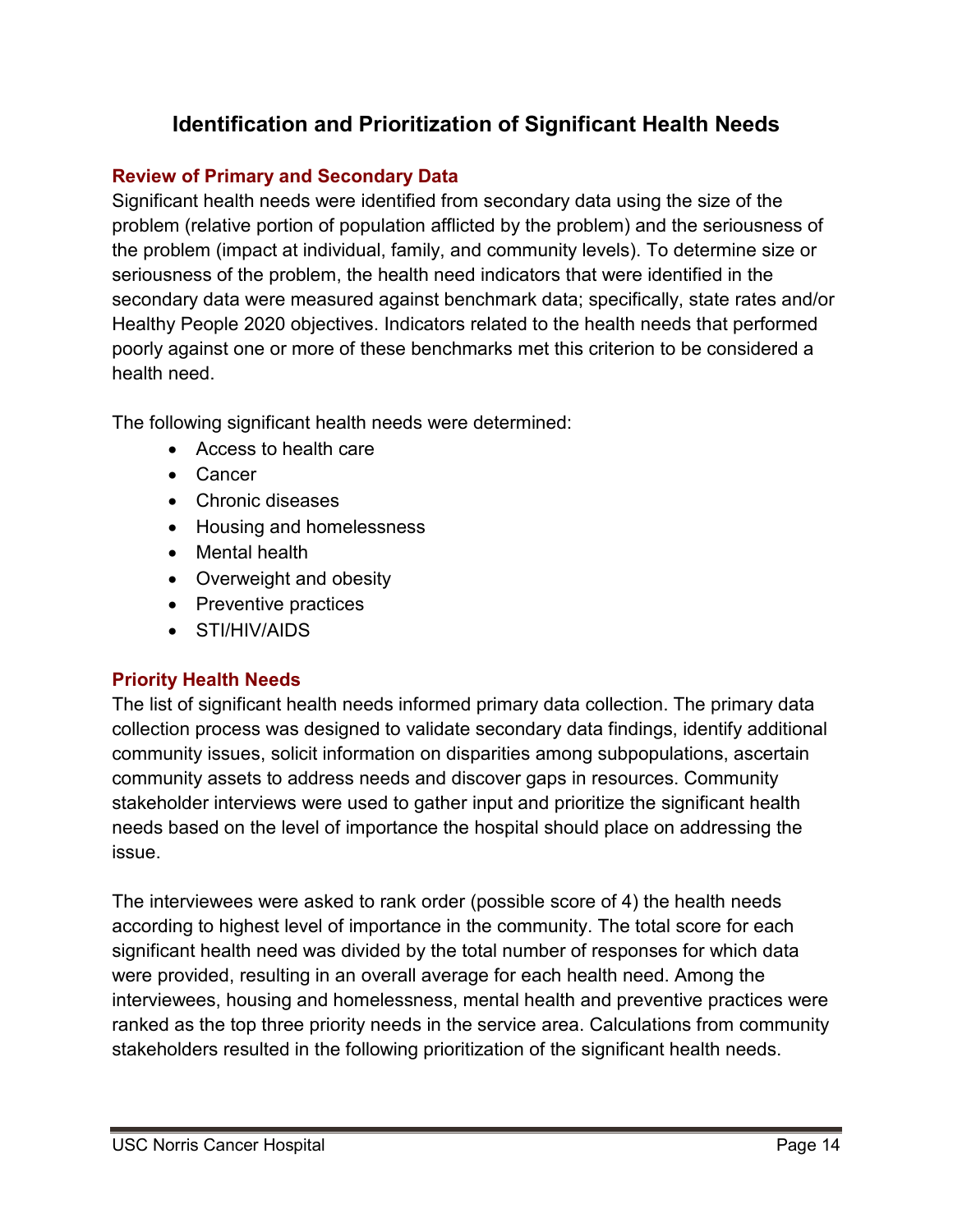### **Prioritization of Health Needs by Interviewees**

| <b>Significant Health Need</b>  | <b>Rank Order Score</b><br>(Total Possible Score of 4) |
|---------------------------------|--------------------------------------------------------|
| Housing and homelessness        | 4.00                                                   |
| Mental health                   | 4.00                                                   |
| Preventive practices            | 3.83                                                   |
| Chronic diseases                | 3.75                                                   |
| Access to health care           | 3.67                                                   |
| Sexually transmitted infections | 3.67                                                   |
| Cancer                          | 3.50                                                   |
| Overweight and obesity          | 3.40                                                   |

In addition, the National Health Foundation community data collection activities and analysis associated with the environmental scan resulted in identification of five community health concerns for residents in the service area. These health priorities were:

- 1. Affordable, quality housing
- 2. Healthy food access
- 3. Environmental health issues
- 4. Health care access
- 5. Mental health issues

# <span id="page-15-0"></span>**Resources to Address Significant Health Needs**

Through the community engagement process, stakeholders identified community resources potentially available to address the significant health needs. The identified community resources are presented in Attachment 3.

# <span id="page-15-1"></span>**Review of Progress**

In 2016, USC Norris Cancer Hospital conducted the previous Community Health Needs Assessment. Significant health needs were identified from issues supported by primary and secondary data sources gathered for the CHNA. The hospital's Implementation Strategy associated with the 2016 CHNA addressed access to health care, cancer, chronic diseases, and overweight and obesity through a commitment of community benefit programs and charitable resources. The impact of the actions USC Norris Cancer Hospital used to address these significant health needs can be found in Attachment 4.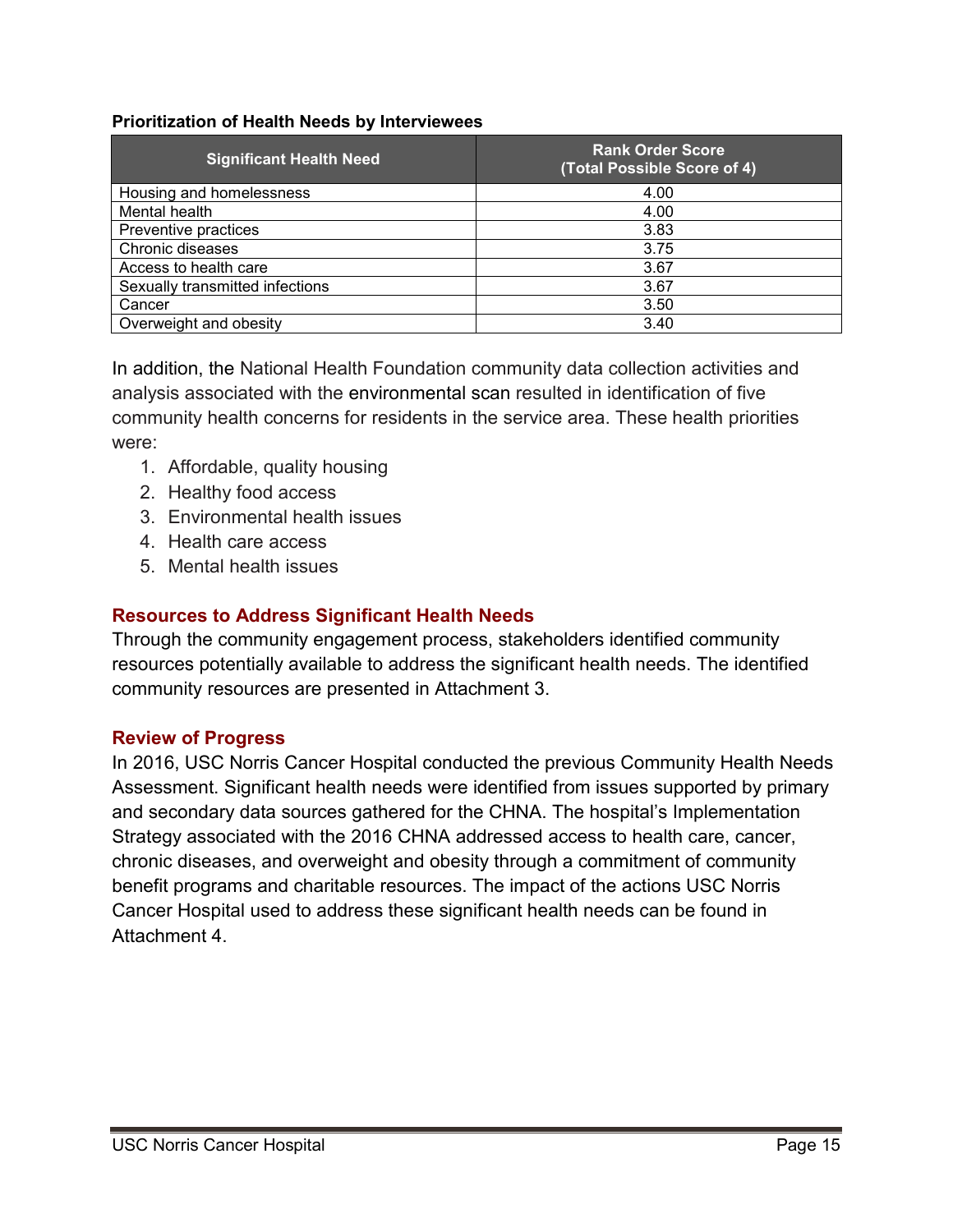# **Demographic Profile**

# <span id="page-16-1"></span><span id="page-16-0"></span>**Population**

The population of LA County is 10,057,155. Children and youth (ages 0-17) make up 22.8% of the population, 39.9% are 18-44 years of age, 25.0% are 45-64, and 12.2% of the population are older adults, 65 years and older. The county has a higher percentage of adults, ages 18-44, than found in the state (39.9%).

### **Population by Age**

|              | <b>Los Angeles County</b> |                | <b>California</b> |                |
|--------------|---------------------------|----------------|-------------------|----------------|
|              | <b>Number</b>             | <b>Percent</b> | <b>Number</b>     | <b>Percent</b> |
| Age $0-4$    | 633,601                   | 6.3%           | 2,421,507         | 6.5%           |
| Age 5-17     | 1,659,431                 | 16.5%          | 6,370,427         | 17.1%          |
| Age 18-44    | 4,012,805                 | 39.9%          | 14,268,265        | 38.3%          |
| Age 45-64    | 2,514,289                 | 25.0%          | 9,387,997         | 25.2%          |
| Age $65+$    | 1,226,973                 | 12.2%          | 4,805,760         | 12.9%          |
| <b>Total</b> | 10,057,155                | 100%           | 37,253,956        | 100%           |
| Median age   | 35.8                      |                | 36.0              |                |

*Source: U.S. Census Bureau, American Community Survey, 2012-2016, DP05[.http://factfinder.census.gov](http://factfinder.census.gov/)*

# <span id="page-16-2"></span>**Race/Ethnicity**

In Los Angeles County, 48.3% of the population is Hispanic or Latino. Whites make up 26.7% of the population. Asians comprise 14.1% of the population, and African Americans are 8% of the population. Native Americans, Hawaiians, and other races combined total 2.9% of the population. When compared to the state, the county has a larger percentage of Latinos, Asians and African Americans, and a smaller percentage of Whites.

# **Population by Race and Ethnicity**

| <b>Los Angeles County</b> | <b>California</b>         |
|---------------------------|---------------------------|
| 48.3%                     | 38.6%                     |
| 26.7%                     | 38.4%                     |
| 14.1%                     | 13.7%                     |
| 8.0%                      | 5.6%                      |
| 0.2%                      | 0.4%                      |
| 0.2%                      | 0.4%                      |
| 2.5%                      | 2.9%                      |
|                           | $\sim$ $\sim$<br>-------- |

*Source: U.S. Census Bureau, American Community Survey, 2012-2016, DP0[5.http://factfinder.census.gov](http://factfinder.census.gov/)*

# <span id="page-16-3"></span>**Citizenship**

16.8% of the population in the county is not a U.S. citizen. This is a higher percentage than found in the state (13%).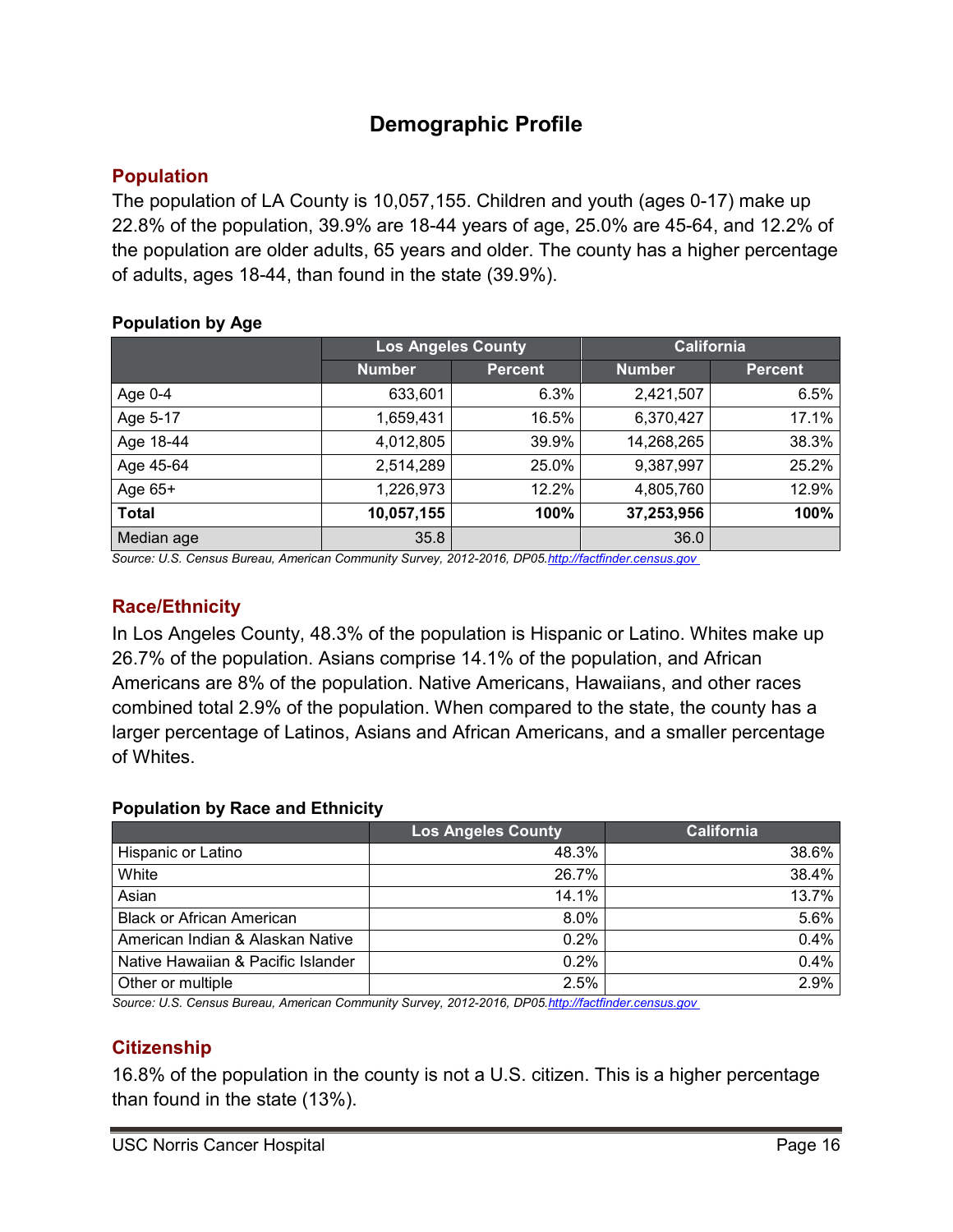#### **Not a U.S. Citizen**

|               | <b>Los Angeles County</b> | <b>California</b> |
|---------------|---------------------------|-------------------|
| Not a citizen | 16.8%                     | $3.0\%$           |

*Source: U.S. Census Bureau, American Community Survey, 2012-2016, DP0[2.http://factfinder.census.gov](http://factfinder.census.gov/)*

#### <span id="page-17-0"></span>**Language**

In LA County, Spanish is spoken in 39.4% of the homes; this is higher than the number of Spanish speaking households in the state (28.8%). 43.3% of the residents speak English only, and 10.9% speak an Asian language.

#### **Language Spoken at Home for the Population, 5 Years and Over**

|                    | <b>English Only</b> | <b>Spanish</b> | <b>Asian</b> | Indo-<br>European | <b>Other</b> |
|--------------------|---------------------|----------------|--------------|-------------------|--------------|
| Los Angeles County | 43.3%               | 39.4%          | 10.9% ,      | 5.4%              | $.0\%$       |
| California         | 56.0%               | 28.8%          | 9.8%         | 4.4%              | $.0\%$       |

*Source: U.S. Census Bureau, American Community Survey, 2012-2016, DP0[2.http://factfinder.census.gov](http://factfinder.census.gov/)*

### <span id="page-17-1"></span>**Linguistic Isolation**

Linguistic isolation is defined as the population, over age 5, who speak English "less than very well." In the county, 33.2% of the population is linguistically isolated.

#### **Linguistic Isolation among Population Over 5 Years of Age**

|                    | <b>Percent</b>        |
|--------------------|-----------------------|
| Los Angeles County | 00∕<br>מכי<br>70      |
| California         | 00 <sup>2</sup><br>70 |

*Source: U.S. Census Bureau, American Community Survey, 2012-2016, DP0[2.http://factfinder.census.gov](http://factfinder.census.gov/)*

# <span id="page-17-2"></span>**Family Size**

The average family size in the county is 3.58 persons.

#### **Average Family Size**

|                    | <b>Family Size/Persons</b> |
|--------------------|----------------------------|
| Los Angeles County | 3.58                       |
| l California       | 3.54                       |

*Source: U.S. Census Bureau, American Community Survey, 2012-2016, DP0[2.http://factfinder.census.gov](http://factfinder.census.gov/)*

### <span id="page-17-3"></span>**Veteran Status**

In the county, 3.8% of the population, 18 years and older, are veterans. This is lower than the percentage of veterans found in the state (5.9%).

#### **Veterans**

|                                                                                                     | <b>Los Angeles County</b> | <b>California</b> |
|-----------------------------------------------------------------------------------------------------|---------------------------|-------------------|
| l Veteran status                                                                                    | 3.8%                      | 5.9%              |
| Source: U.S. Census Bureau, American Community Survey, 2012-2016, DP02.http://factfinder.census.gov |                           |                   |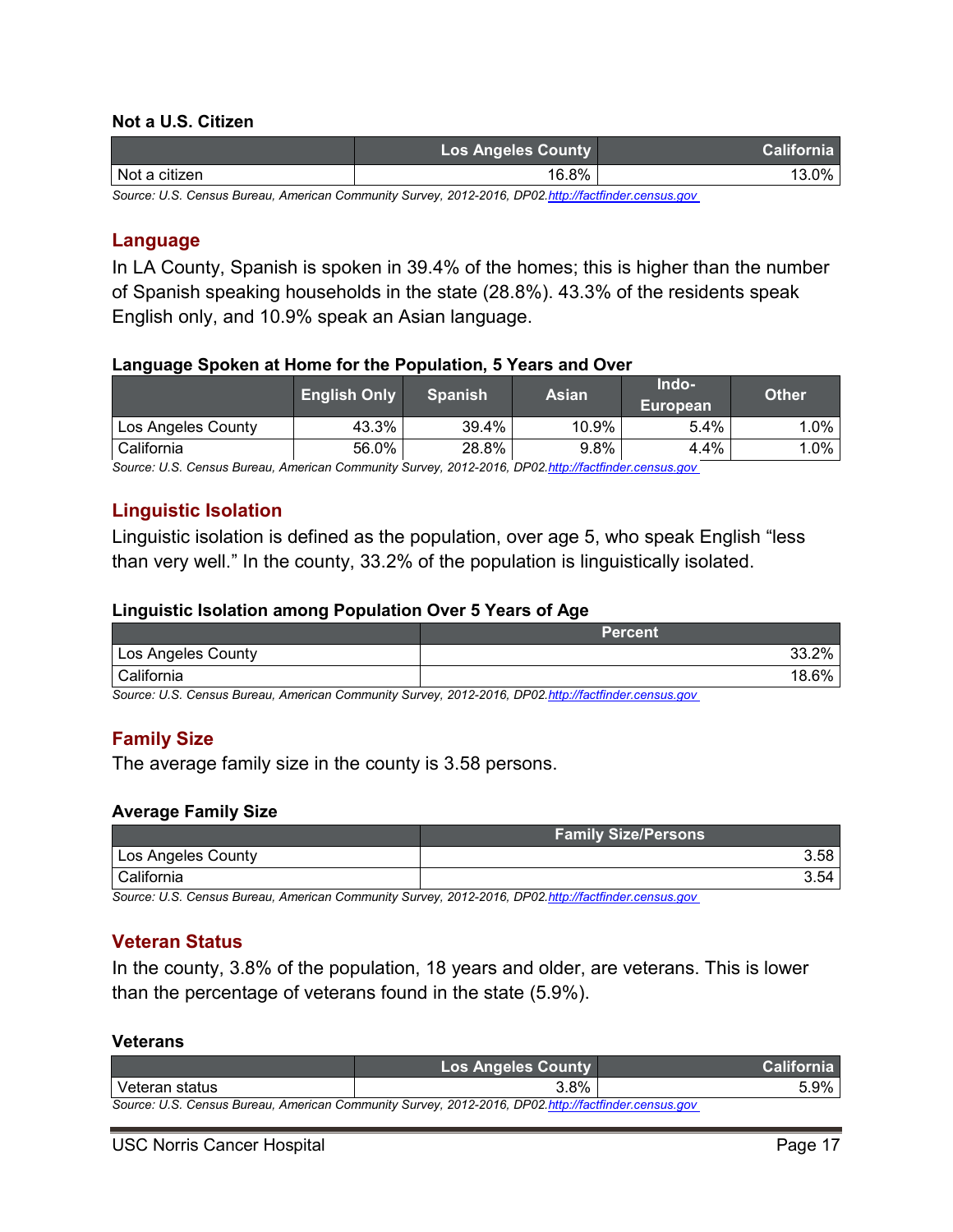# **Social Determinants of Health**

# <span id="page-18-1"></span><span id="page-18-0"></span>**Social and Economic Factors Ranking**

The County Health Rankings rank counties according to health factors data. This ranking examines: high school graduation rates, unemployment, children in poverty, social support, and others. Social and economic indicators are examined as a contributor to the health of a county's residents. California's 57 evaluated counties (Alpine excluded) are ranked according to social and economic factors with 1 being the county with the best factors to 57 for that county with the poorest factors. Los Angeles County is ranked 29, up from 42 just two years ago, for social and economic factors.

### **Social and Economic Factors Ranking**

|                                                                    | <b>County Ranking (out of 57)</b> |
|--------------------------------------------------------------------|-----------------------------------|
| Los Angeles County                                                 | າເ                                |
| Source: County Health Rankings, 2018, www.countyhealthrankings.org |                                   |

*Source: County Health Rankings, 2018[. www.countyhealthrankings.org](http://www.countyhealthrankings.org/)*

### <span id="page-18-2"></span>**Poverty**

Poverty thresholds are used for calculating official poverty population statistics. They are updated each year by the Census Bureau. For 2016, the Federal Poverty Level for one person was \$11,880 and for a family of four \$24,300. The rate of poverty in the county is 22.6%, which is higher than in the state (15.8%). Poverty increases for the population at or below 200% of FPL as 45% of county residents are at 200% of FPL.

# **Ratio of Income to Poverty**

|                    | <b>Below 100% Poverty</b> | <b>Below 200% Poverty</b> |
|--------------------|---------------------------|---------------------------|
| Los Angeles County | 22.6%                     | 45%                       |
| California         | 15.8%                     | 32%                       |

*Source: U.S. Census Bureau, American Community Survey, 2012-2016, S1701[. http://factfinder.census.gov](http://factfinder.census.gov/)*

# <span id="page-18-3"></span>**Children in Poverty**

In Los Angeles County, children suffer with higher rates of poverty than the general population. 30.4% of children, under age 18, are living in poverty. Among families where there is a female head of household and children under 18 years old, 26.3% in the county live in poverty. This is lower than the state rate of 44.9%.

### **Poverty, Children under 18, Female Head of Household Families with Children under 18**

|                    | <b>Children in Poverty</b> | Female HoH Families in Poverty |
|--------------------|----------------------------|--------------------------------|
| Los Angeles County | 30.4%                      | 26.3%                          |
| California         | 21.9%                      | 44.9%                          |

*Source: U.S. Census Bureau, American Community Survey, 2012-2016, DP03[. http://factfinder.census.gov](http://factfinder.census.gov/)*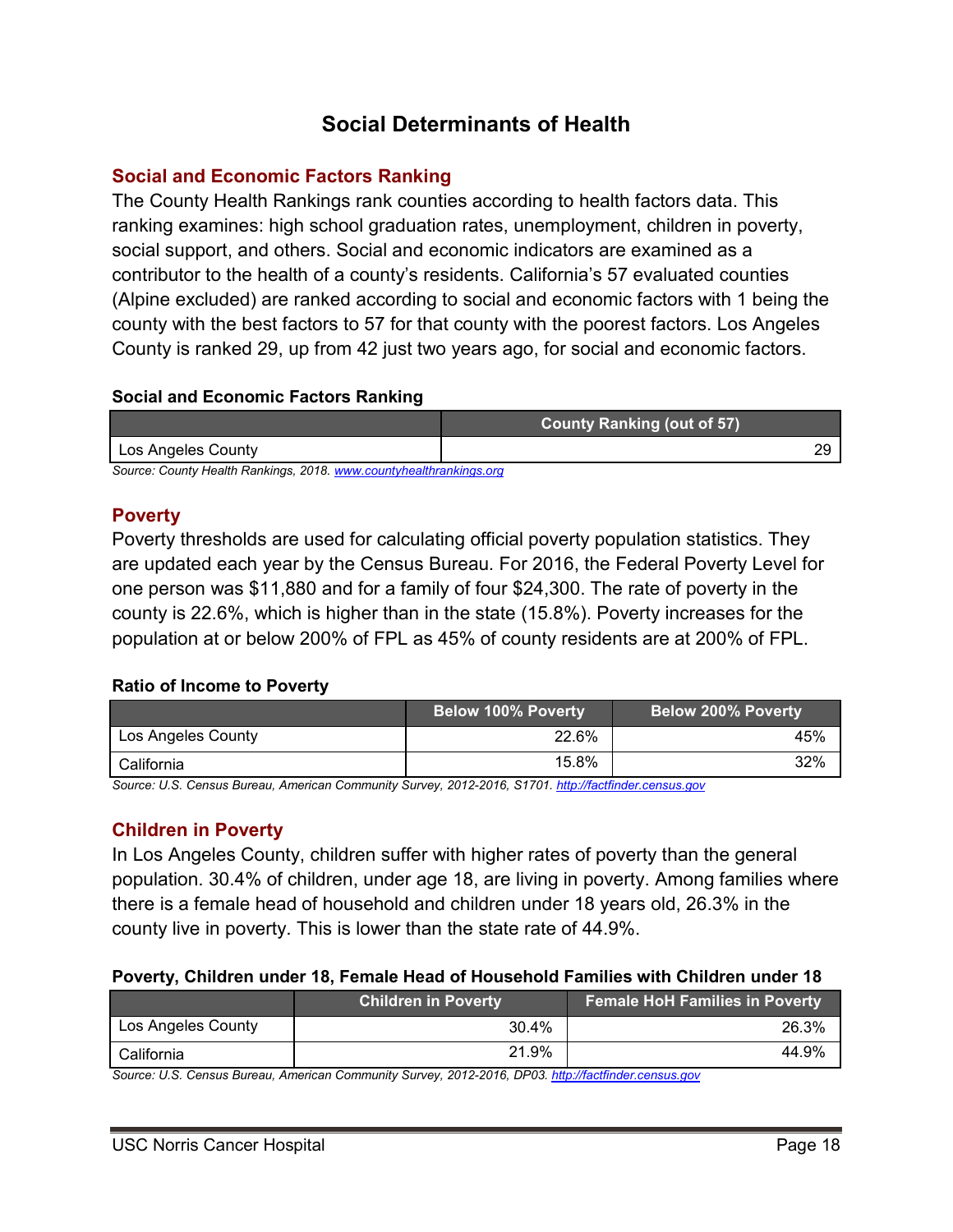### <span id="page-19-0"></span>**Seniors in Poverty**

In the county, 13.5% of seniors live in poverty, which is higher than the state rate of 10.3%.

#### **Seniors in Poverty**

|                    | <b>Percent</b> |
|--------------------|----------------|
| Los Angeles County | 13.5%          |
| California         | 10.3%          |

*Source: U.S. Census Bureau, American Community Survey, 2012-2016 DP03. [http://factfinder.census.gov](http://factfinder.census.gov/)*

### <span id="page-19-1"></span>**Seniors Living Alone**

22.3% of seniors in the county live alone. Many older people who live alone are vulnerable due to social isolation, poverty, disabilities, lack of access to care, or inadequate housing.

### **People 65+ Living Alone**

|                    | <b>Percent</b> ' |
|--------------------|------------------|
| Los Angeles County | 22.3%            |
| California         | 1%<br>າາ         |

*Source: Think Health LA Community Dashboard, 2012 - 2016. www.thinkhealthla.org*

# <span id="page-19-2"></span>**People with a Disability Living in Poverty**

Persons with a disability are more likely to live in poverty as compared to the rest of the population. In the county, 27% of people, ages 20 to 64, with a disability are living below the poverty level.

### **People with a Disability Living in Poverty**

|                    | <b>Percent</b> |
|--------------------|----------------|
| Los Angeles County | 0%             |
| California         | 26.3%          |

*Source: Think Health LA Community Dashboard, 2012-2016. thinkhealthla.org*

### <span id="page-19-3"></span>**Public Program Participation**

In LA County, 42.6% of residents are not able to afford food and 21.6% utilize food stamps. This indicates a considerable percentage of residents who may qualify for food stamps but do not access this resource. WIC benefits are more readily accessed in the County. Among qualified children, 54.1% access WIC. 10.5% of county residents are TANF/CalWorks recipients.

### **Public Program Participation**

|                                     | <b>Los Angeles County</b> | <b>California</b> |
|-------------------------------------|---------------------------|-------------------|
| Not able to afford food (<200% FPL) | 42.6%                     | 44.4%             |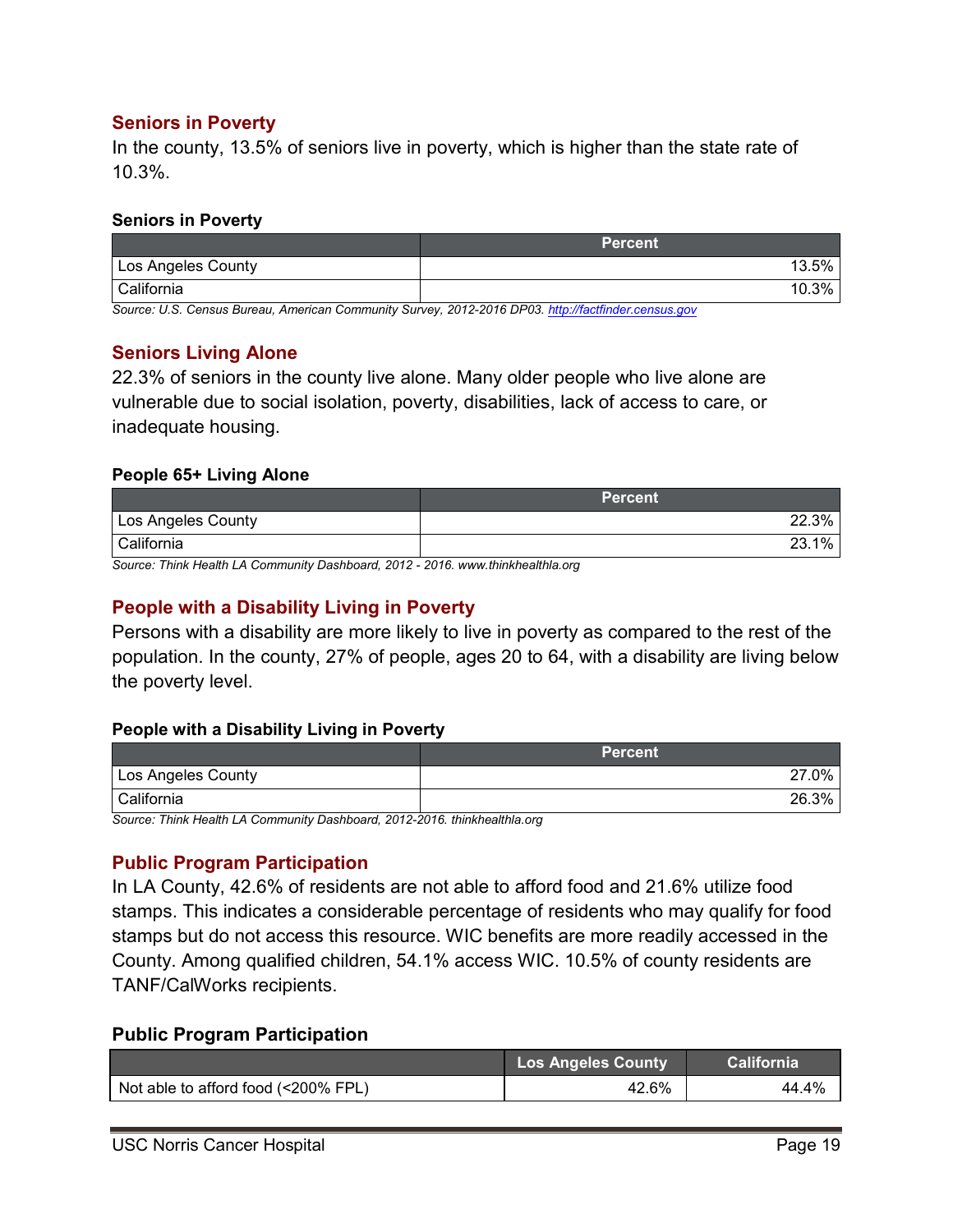|                                                  | <b>Los Angeles County</b> | <b>California</b> |
|--------------------------------------------------|---------------------------|-------------------|
| Food stamp recipients (<300% FPL)                | 21.6%                     | 23.1%             |
| WIC usage among qualified children (6 and under) | 54.1%                     | 44.7%             |
| <b>TANF/CalWorks recipients</b>                  | 10.5%                     | 10.2%             |

*Source: California Health Interview Survey, 2014-2016[. http://ask.chis.ucla.edu/](http://ask.chis.ucla.edu/)*

### <span id="page-20-0"></span>**Food Environment Index**

The food environment index combines two measures of food access: the percentage of the population that is low-income and has low access to a grocery store, and the percentage of the population that did not have access to a reliable source of food during the past year (food insecurity). The index ranges from 0 (worst) to 10 (best). In LA County, the Index is 8.4, which is less than the state index of 8.8.

#### **Food Environment Index**

|                                                                           | <b>Los Angeles County</b> | <b>California</b> |
|---------------------------------------------------------------------------|---------------------------|-------------------|
| Food Index (0 to 10)                                                      | 3.4                       |                   |
| Source: Think Health I A Community Dashboard, 2018, www.thinkhealthla.org |                           |                   |

*Source: Think Health LA Community Dashboard, 2018. www.thinkhealthla.org*

### <span id="page-20-1"></span>**Free and Reduced Price Meals**

The percentage of students eligible for the free and reduced price meal program is one indicator of socioeconomic status. Among students in LA County schools, 67.3% are eligible for the free and reduced price meal program, indicating a high level of lowincome families.

### **Free and Reduced Price Meals Eligibility**

|                    | Number    | <b>Percent</b> |
|--------------------|-----------|----------------|
| Los Angeles County | 996,263   | 67.3%          |
| California         | 3,557,989 | 1%<br>58.1     |

*Source: [California](http://nces.ed.gov/ccd/pubschuniv.asp) Department of Education, 2014-2016[; http://data1.cde.ca.gov/dataquest/](http://data1.cde.ca.gov/dataquest/)*

### <span id="page-20-2"></span>**Unemployment**

In 2017 Los Angeles County had an unemployment rate of 4.7%. When examined over a three year period, unemployment rates have declined from 2015 to 2017.

#### **Unemployment Rates, Annual Average, 2015-2017**

|                                                                                 | 2015 | 2016    | 2017 |
|---------------------------------------------------------------------------------|------|---------|------|
| Los Angeles County                                                              | 7.0% | 5.3%    | 4.7% |
| l California                                                                    | 6.2% | $6.0\%$ | 4.8% |
| Source: California Employment Development Department, Labor Market Information; |      |         |      |

*[http://www.labormarketinfo.edd.ca.gov/data/unemployment-and-labor-force.html -](http://www.labormarketinfo.edd.ca.gov/data/unemployment-and-labor-force.html#HIST) HIST*

# <span id="page-20-3"></span>**Median Household Income**

The median household income in the county is \$57,952.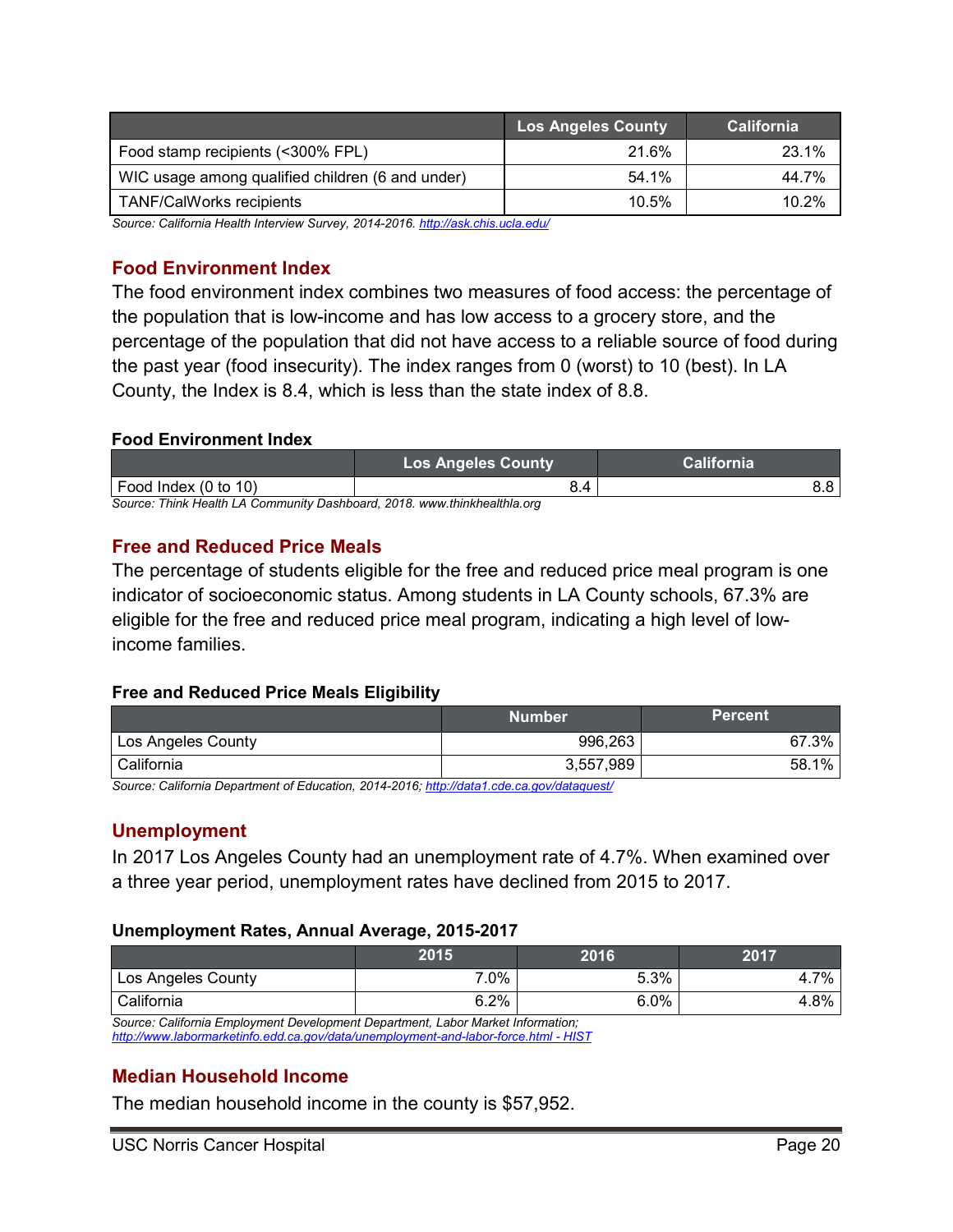### **Median Household Income**

|                    | Median Household Income                                                                              |          |
|--------------------|------------------------------------------------------------------------------------------------------|----------|
| Los Angeles County |                                                                                                      | \$57,952 |
| I California       |                                                                                                      | \$63,783 |
|                    | Source: U.S. Census Rureau, American Community Survey, 2014-2016, DP03, http://factfinder.census.gov |          |

*Source: U.S. Census Bureau, American Community Survey, 2014-2016, DP03[. http://factfinder.census.gov](http://factfinder.census.gov/)*

# <span id="page-21-0"></span>**Housing Units**

There are almost 3.5 million housing units in LA County. 45.7% of the occupied housing units are owner occupied and 54.3% are renter occupied. The percentage of renteroccupied housing exceeds the state rate (45.9%).

### **Housing Units, Owners and Renters**

|                    | <b>Total Housing Units</b> | <b>Owner Occupied</b> | <b>Renter Occupied</b> |
|--------------------|----------------------------|-----------------------|------------------------|
| Los Angeles County | 3,490,118                  | 45.7%                 | 54.3%                  |
| California         | 13,911,737                 | 54.1%                 | 45.9%                  |

*Source: U.S. Census Bureau, American Community Survey, 2014-2016, DP04[. http://factfinder.census.gov](http://factfinder.census.gov/)*

### <span id="page-21-1"></span>**Housing Affordability**

According to the US Department of Housing and Urban Development, those who spend more than 30% of their income on housing are said to be "cost burdened." Those who spend 50% or more are considered "severely cost burdened." Over half (56.5%) of LA County and state renters spend 30% or more of their household income on rent.

### **Renters Spending 30% or More of Household Income on Rent**

|                                                                          | <b>Los Angeles County</b> | <b>California</b> |
|--------------------------------------------------------------------------|---------------------------|-------------------|
| Renters spending > 30% of income on rent                                 | 56.5%                     | 56.5%             |
| Source: Think Health LA Community Dashboard, 2016, www.thinkhealthla.org |                           |                   |

# <span id="page-21-2"></span>**Housing Supply**

34.4% of households in Los Angeles County are experiencing severe housing problems including overcrowding, high housing costs, lack of a kitchen or lack of plumbing facilities.

### **Severe Housing Problems**

|                                                                           | <b>Los Angeles County</b> | <b>California</b> |
|---------------------------------------------------------------------------|---------------------------|-------------------|
| Households with severe housing problems                                   | 34.4%                     | 27.9% l           |
| Source: Think Haalth I A Community Dashboard, 2014, www.thinkhaalthla.org |                           |                   |

*Source: Think Health LA Community Dashboard, 2014. www.thinkhealthla.org*

### <span id="page-21-3"></span>**Homelessness**

Every two years the Los Angeles Homeless Services Authority (LAHSA) conducts the Greater Los Angeles Homeless Count as a snapshot to determine how many people are homeless on a given day. Data from this survey show an increase in homelessness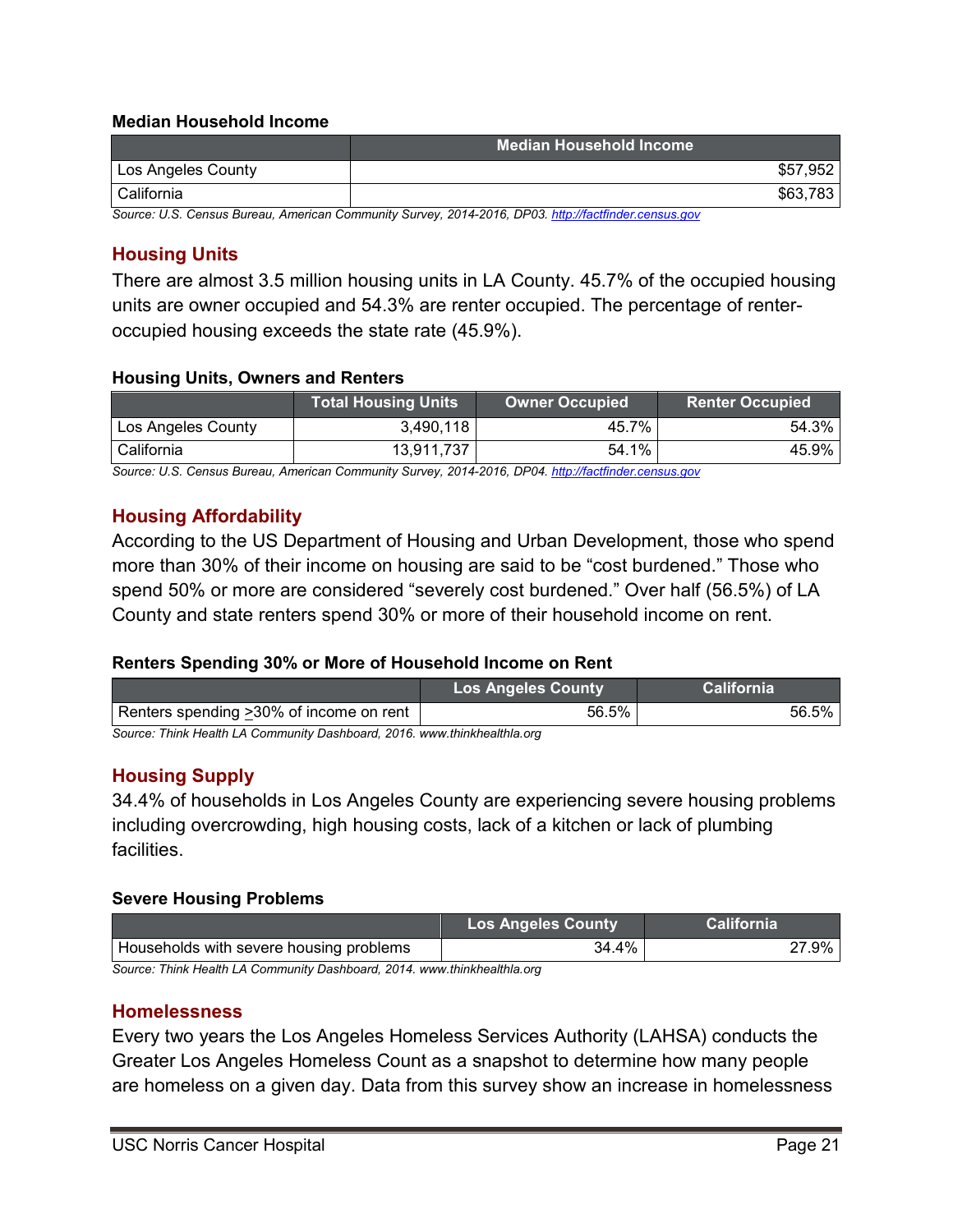and in unsheltered homeless from 2015 to 2018. For the 2018 homeless count, the county had an annualized estimate of 50,385 homeless individuals. 84.3% of the homeless were single adults, and 15.5% were homeless families.

|                            | <b>Los Angeles County</b> |        |
|----------------------------|---------------------------|--------|
|                            | 2015                      | 2018   |
| <b>Total homeless</b>      | 41,174                    | 50,385 |
| Sheltered                  | 29.7%                     | 24.6%  |
| Unsheltered                | 70.3%                     | 75.4%  |
| Individual adults          | 81.1%                     | 84.3%  |
| Family members             | 18.2%                     | 15.5%  |
| Unaccompanied minors (<18) | 1%                        | 0.1%   |

# **Homeless Population\*, 2015-2018 Homeless Count Comparison**

*Source: Los Angeles Homeless Service Authority, 2015 & 2018 Greater Los Angeles Homeless Count. [www.lahsa.org/homelesscount\\_results](http://www.lahsa.org/homelesscount_results) \*These data represent the homeless counts from the LA County Continuum of Care, which does not include Glendale, Long Beach and Pasadena homeless counts.*

Among the homeless population, over one-quarter are chronically homeless (27%), 13.5% experience substance abuse (a decrease from 2015) and 24.5% suffer from mental illness. Among the county homeless population, 7.1% are homeless veterans and 26.9% of the homeless have had a domestic violence experience.

# **Homeless Subpopulations\***

|                              | <b>Los Angeles County</b> |       |
|------------------------------|---------------------------|-------|
|                              | 2015                      | 2018  |
| <b>Chronically homeless</b>  | 34.4%                     | 27.0% |
| Substance abuse              | 25.2%                     | 13.5% |
| Mentally ill                 | 29.8%                     | 24.5% |
| Veterans                     | 9.8%                      | 7.1%  |
| Domestic violence experience | 21.4%                     | 26.9% |
| Physical disability          | 19.8%                     | 13.6% |
| Persons with HIV/AIDS        | 0.2%                      | 1.4%  |

*Source: Los Angeles Homeless Service Authority, 2015 & 2018 Greater Los Angeles Homeless Count. [www.lahsa.org/homelesscount\\_results](http://www.lahsa.org/homelesscount_results) \*These data represent the homeless counts from the LA County Continuum of Care, which does not include Glendale, Long Beach and Pasadena homeless counts.*

# <span id="page-22-0"></span>**Community Input – Housing and Homelessness**

Stakeholder interviews identified the following issues, challenges and barriers related to housing and homelessness. Following are their comments, quotes and opinions edited for clarity:

- The cost of living in Los Angeles is astronomically high. The housing crisis and the cost of housing have a direct impact on homelessness.
- Younger people who don't have a job and cannot afford the high rents may end up on the streets.
- Many families who spend a high percentage of their income on housing often live in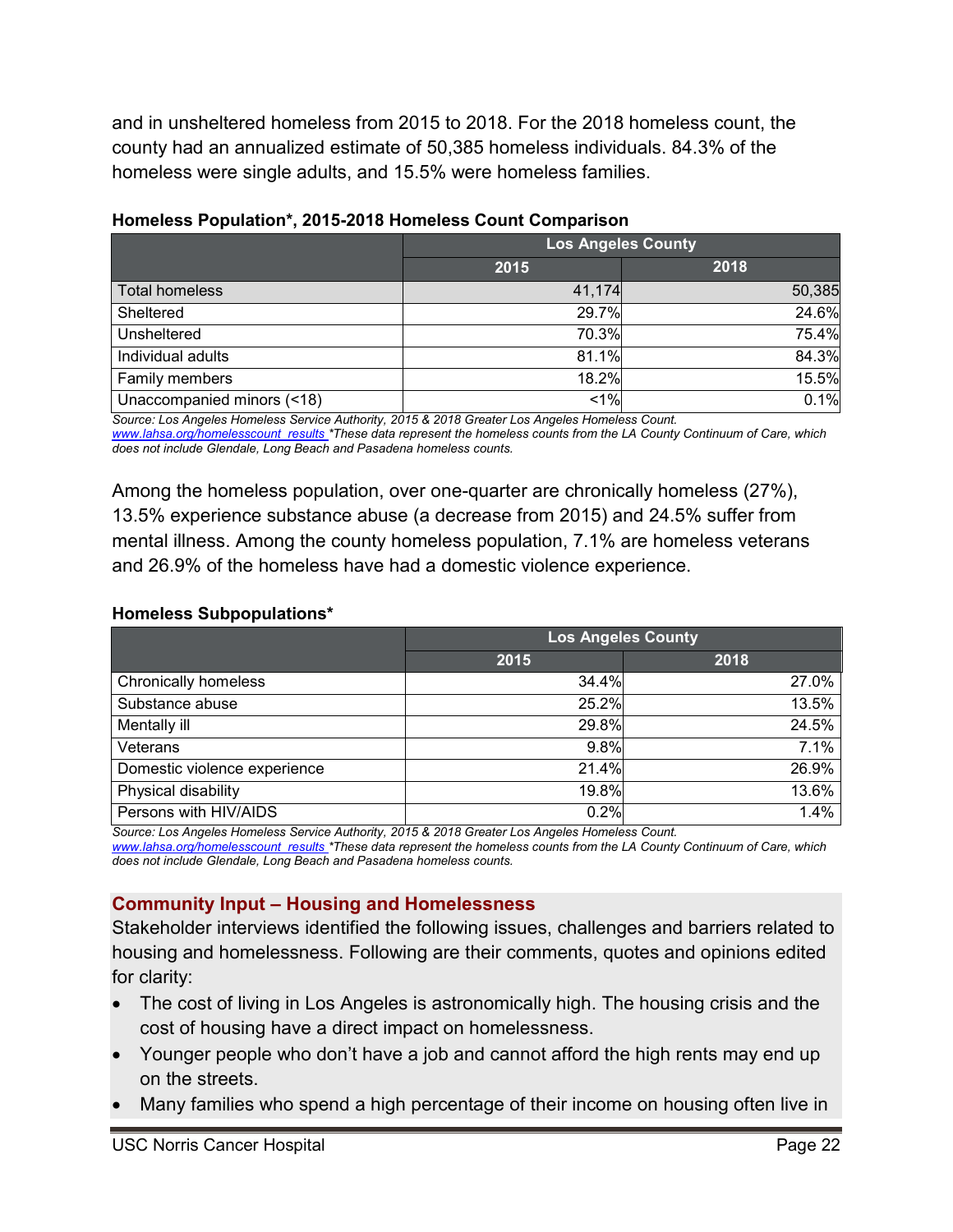crowded housing conditions that contribute to adverse health outcomes.

- In Boyle Heights, we hear all the time about families who are being evicted. If they are undocumented landlords can evict them and charge higher rents to the new renters.
- There is a lack of affordable housing for low-income individuals.
- The parks are where the homeless gather and have encampments.
- A portion of the homeless have mental health and substance use issues.
- Families who've fallen on hard times if given short-term financial support, job training, and interviewing skills, they might be able to get back on their feet.
- The chronic homeless have conditions that contribute to their chronic homelessness. There is some evidence that permanent supportive housing can help them become more stable, reduce health care costs and reduce ED care.

# **Community Narrative from the Community Environmental Scan**

"Sometimes even though you find housing, it might not be good quality for your health because if you have lead, mold in the walls, there are a lot of problems that affect your health and it can even be worse to find housing with that." – Parent, El Sereno Middle School, El Sereno

"The rent is so high now. It's very high and you think if your rent suddenly increases and you don't have enough money where you are going to live with your kids?" – Parent, Albion Elementary, Lincoln Heights

"Our mental health and emotional health are being affected because we see our neighbors moving and see vacant apartments because they couldn't pay the rent." – Resident, Ramona Gardens

"Displacement has been happening in our community, so much that two, three families have to join together to get a house because the payments are too high" – Resident, Boyle Heights

"A lot of people have been living in their apartments for more than 20 years. Even if they move out, my brother was diagnosed with cancer twice, so it doesn't matter how far you move out. If it's in [your body] then it's going to go wherever you are at." - Senior, Ramona Gardens

"70% of residents in the Eastside are renters and vulnerable to displacement due to the lack of protections given by the city. Many renters in the Eastside have been experiencing rent increases, habitability issues, evictions etc. This has been causing a lot of stress, anxiety, and malnutrition." - Stakeholder, Boyle Heights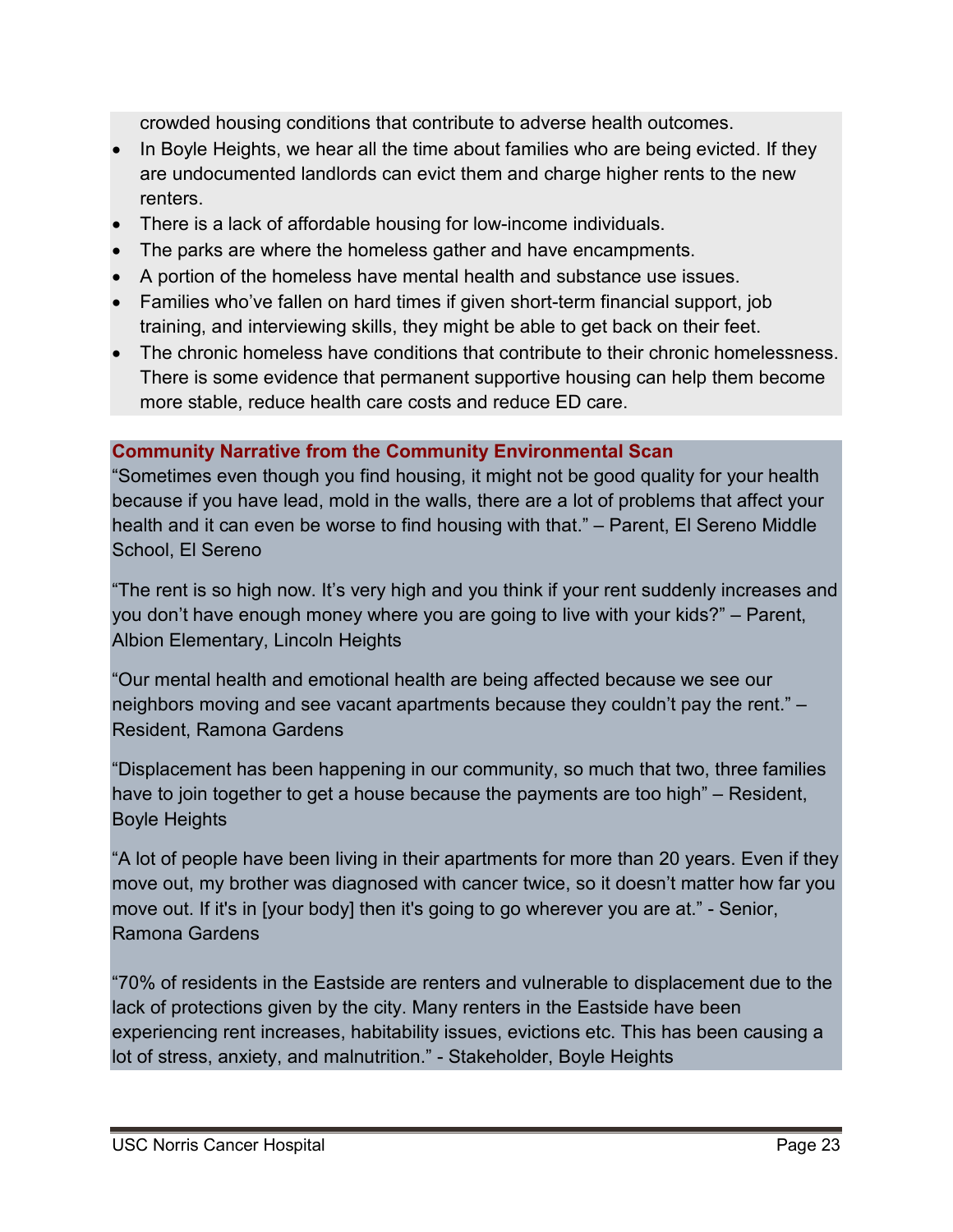# <span id="page-24-0"></span>**Education**

Of the population age 25 and over, 27.5% have less than a high school diploma. 19.2% are high school graduates, which is lower than state completion rates (20.6%).

#### **Educational Attainment**

|                                           | <b>Los Angeles County</b> | <b>California</b> |
|-------------------------------------------|---------------------------|-------------------|
| Population age 25 and over                | 6,712,079                 | 25,554,412        |
| Less than 9th grade                       | 16.8%                     | 9.9%              |
| 9th to 12 <sup>th</sup> grade, no diploma | 10.7%                     | 8.0%              |
| High school graduate                      | 19.2%                     | 20.6%             |
| Some college, no degree                   | 17.6%                     | 27.1%             |
| Associate degree                          | 5.2%                      | 7.8%              |
| Bachelor's degree                         | 19.7%                     | 20.1%             |
| Graduate or professional degree           | 10.8%                     | 11.9%             |

*Source: U.S. Census Bureau, American Community Survey, 2014-2016, DP02[. http://factfinder.census.gov](http://factfinder.census.gov/)*

Low levels of education are linked to poverty and poor health. In the county, 77.7% of the adult population, 25 years and older, have obtained a high school diploma or higher education. This is lower than the state rate of 82.1% and does not meet the Healthy People 2020 objective of 87% for high school graduation.

#### **High School Graduation or Higher Education Completion, Adults, 25 Years and Older**

|                    | <b>Percent</b> |
|--------------------|----------------|
| Los Angeles County | 7%             |
| California         | 1%<br>82.      |

*Source: U.S. Census Bureau, American Community Survey, 2014-2016, DP02[. http://factfinder.census.gov](http://factfinder.census.gov/)*

### <span id="page-24-1"></span>**Student Performance K-12**

Proficiency is measured through student scores on the Smarter Balanced Assessment portion of California's statewide student assessment system (CAASPP). The purpose of the California High School Exit Examination is to ensure that high school graduates can demonstrate grade level competency in reading writing, and mathematics. The percentage of students in LA County who are proficient in English/language arts lags behind state proficiency rates at all grade levels.

#### **Student Proficiency English/Language Arts**

|                                                            | <b>Los Angeles County</b> | California |
|------------------------------------------------------------|---------------------------|------------|
| 3rd Grade Proficiency in English/Language Arts             | 41%                       | 42%        |
| 4 <sup>th</sup> Grade Proficiency in English/Language Arts | 43%                       | 44%        |
| 5 <sup>th</sup> Grade Proficiency in English/Language Arts | 47%                       | 49%        |
| 6 <sup>th</sup> Grade Proficiency in English/Language Arts | 45%                       | 47%        |
| 7th Grade Proficiency in English/Language Arts             | 45%                       | 48%        |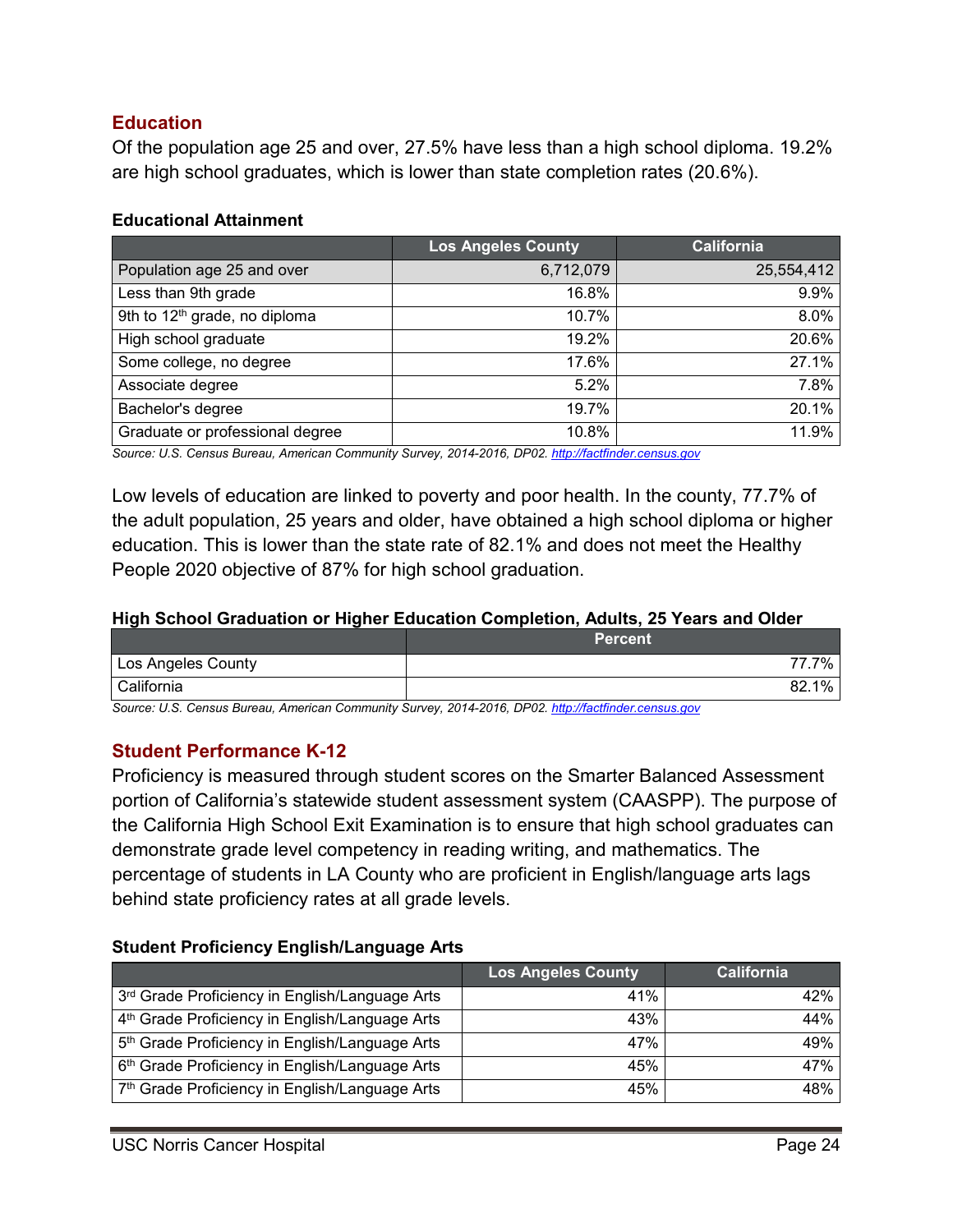|                                                             | <b>Los Angeles County</b> | <b>California</b> |
|-------------------------------------------------------------|---------------------------|-------------------|
| 8 <sup>th</sup> Grade Proficiency in English/Language Arts  | 46%                       | 49%               |
| 10 <sup>th</sup> Grade Passing High School Exit Exam: Eng.  | 84%                       | 85%               |
| 11 <sup>th</sup> Grade Proficiency in English/Language Arts | 58%                       | 59%               |

*Source: Think Health LA Community Dashboard, 2014 - 2016. www.thinkhealthla.org*

The percentage of students in LA County who are proficient in mathematics lags behind state proficiency rates at all grade levels.

### **Student Proficiency in Math**

|                                                | <b>Los Angeles County</b> | <b>California</b> |
|------------------------------------------------|---------------------------|-------------------|
| 3rd Grade Proficiency in Math                  | 44%                       | 45%               |
| 4 <sup>th</sup> Grade Proficiency in Math      | 37%                       | 38%               |
| 5 <sup>th</sup> Grade Proficiency in Math      | 31%                       | 33%               |
| 6 <sup>th</sup> Grade Proficiency in Math      | 37%                       | 38%               |
| 7 <sup>th</sup> Grade Proficiency in Math      | 33%                       | 35%               |
| 8 <sup>th</sup> Grade Proficiency in Math      | 33%                       | 36%               |
| 10th Grade Passing High School Exit Exam: Math | 84%                       | 85%               |
| 11 <sup>th</sup> Grade Proficiency in Math     | 31%                       | 32%               |

*Source: Think Health LA Community Dashboard, 2016[. www.thinkhealthla.org](http://www.thinkhealthla.org/)*

# <span id="page-25-0"></span>**Transportation**

2.8% of people in the county get to work by walking and 6.5% commute by public transportation. 73.3% of people in the county drive alone to work, 47.1% experience a long commute of more than 30 minutes.

### **How Workers Age 16 Years and Over Get to Work**

|                                       | <b>Los Angeles County</b> | <b>California</b> |
|---------------------------------------|---------------------------|-------------------|
| Walked to work                        | 2.8%                      | 2.7%              |
| Commuted by public transportation     | 6.5%                      | 5.2%              |
| Drive alone to work                   | 73.3%                     | 73.5%             |
| Solo drivers with a long commute      | 47.1%                     | 39.3%             |
| Mean travel time to work (in minutes) | 30.4                      | 28.4              |

*Source: Think Health LA Community Dashboard, 2012 - 2016. www.thinkhealthla.org*

### <span id="page-25-1"></span>**Crime and Violence**

Property crimes include burglary, motor vehicle theft and larceny. Los Angeles County's rate of property crime is 2,508.5 per 100,000 persons. This is lower than the state rate for property crime of 2,544.5 per 100,000 persons. Violent crimes include homicide, rape and assault. LA County has a rate of 560.4 violent crimes per 100,000 persons, which is higher than the state rate of 443.9 violent crimes per 100,000 persons.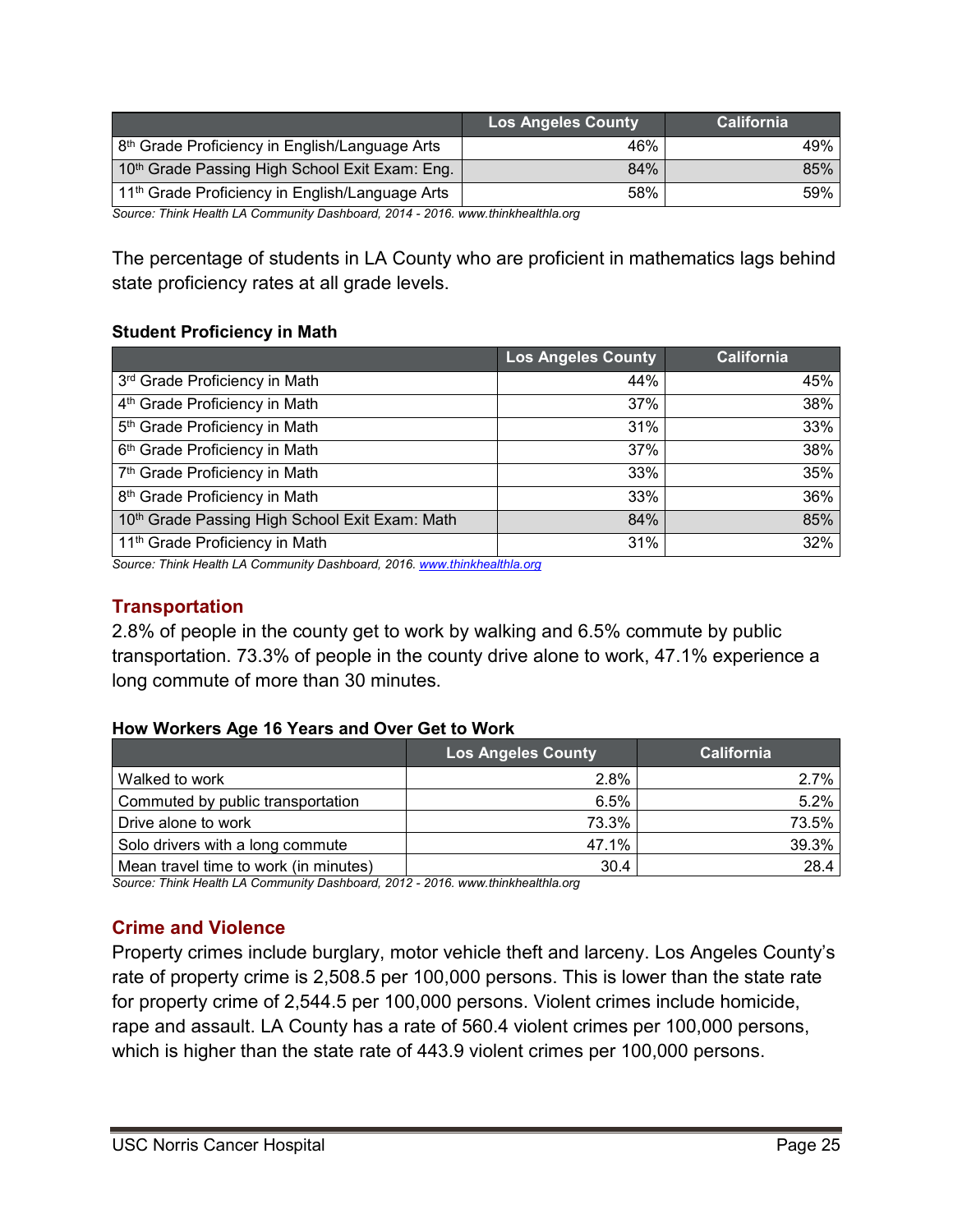### **Violent Crimes Rates and Property Crime Rates, per 100,000 Persons**

| <b>Property Crime Rate</b> | <b>Violent Crime Rate</b> |
|----------------------------|---------------------------|
| 2.508.5                    | 560.4                     |
| 2.544.5                    | 443.9                     |
|                            |                           |

*Source: California Department of Justice, 2016. http://oag.ca.gov/*

Calls for domestic violence are categorized as with or without a weapon. Weapons include firearms, knives, other weapons, and fists or other parts of the body that inflict great bodily harm. The Los Angeles County 'with weapon' domestic violence call rate was 66.3%, higher than the state rate of 43%.

#### **Domestic Violence Calls**

|                | <b>Los Angeles County</b> |                | <b>California</b> |                |
|----------------|---------------------------|----------------|-------------------|----------------|
|                | Number                    | <b>Percent</b> | Number            | <b>Percent</b> |
| Without weapon | 14.193                    | 33.7%          | 93.783            | 57.0%          |
| With weapon    | 27.955                    | 66.3%          | 70,786            | 43.0%          |

*Source: California Department of Justice, Office of the Attorney General, 2017. <https://oag.ca.gov/crime/cjsc/stats/domestic-violence>*

### <span id="page-26-0"></span>**Substantiated Child Abuse Rate**

There are several types of child abuse including physical, sexual, and emotional abuse. In LA County, 9.8 per 1,000 children, under 18 years of age, have experienced abuse and neglect. The rates of child abuse cases are higher in LA County than the state.

### **Substantiated Child Abuse Cases per 1,000 Children**

|                   | <b>Los Angeles County</b> | California |
|-------------------|---------------------------|------------|
| Child abuse cases | 9.8                       |            |

*Source: Think Health LA Community Dashboard, 2017. www.thinkhealthla.org*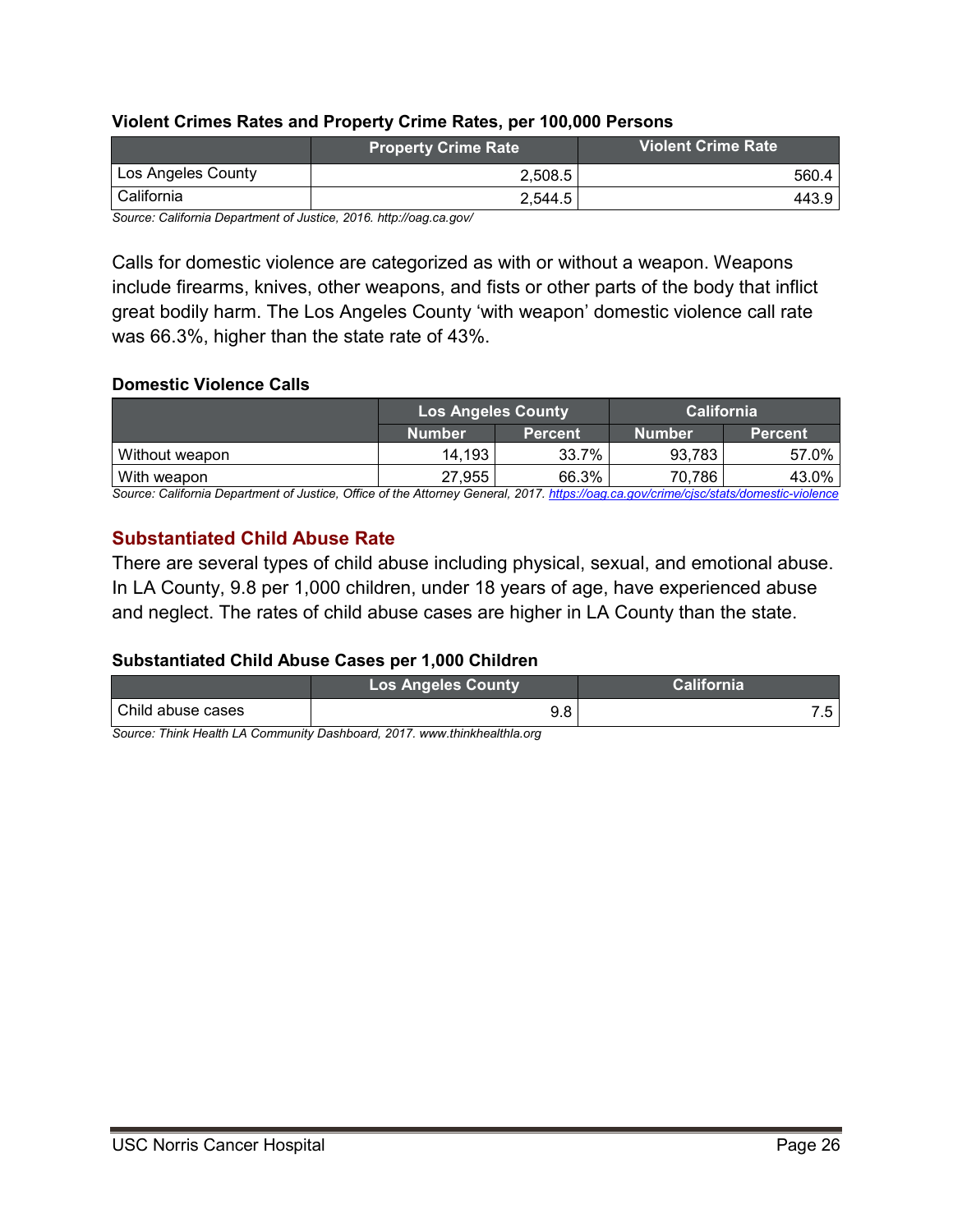# **Access to Health Care**

### <span id="page-27-1"></span><span id="page-27-0"></span>**Health Insurance Coverage**

Health insurance coverage is a key component to accessing health care. 89.0% of the population in Los Angeles County has health insurance and 11% are uninsured.

#### **Insurance Status**

|           | <b>Los Angeles County</b> | <b>California</b> |
|-----------|---------------------------|-------------------|
| Insured   | 89.0%                     | 7%<br>90.7        |
| Uninsured | 11.0%                     | 9.3%              |

*Source: California Health Interview Survey, 2014 - 2016.<http://ask.chis.ucla.edu/>*

A look at insurance coverage by source shows that 39.8% of county residents have employment-based insurance and 28.6% are covered by Medi-Cal.

#### **Insurance Coverage**

|                         | <b>Los Angeles County</b> | <b>California</b> |
|-------------------------|---------------------------|-------------------|
| Medi-Cal                | 28.6%                     | 26.1%             |
| Medicare only           | 1.2%                      | 1.3%              |
| Medi-Cal/Medicare       | 4.5%                      | 3.8%              |
| Medicare and others     | 7.5%                      | 8.8%              |
| Other public            | 1.1%                      | 1.3%              |
| <b>Employment based</b> | 39.8%                     | 43.3%             |
| Private purchase        | 6.4%                      | 6.2%              |
| No insurance            | 11.0%                     | 9.3%              |

*Source: California Health Interview Survey, 2014 - 2016.<http://ask.chis.ucla.edu/>*

When insurance coverage was examined by age groups, adults, ages 18-64, had the highest rate of uninsured. Coverage for children was primarily through Medi-Cal or employment-based insurance. Seniors had high rates of Medicare coverage. The Healthy People 2020 objective is 100% health insurance coverage for all ages groups.

#### **Insurance Coverage by Age Group, Los Angeles County**

| <b>Ages 0-17</b> | <b>Ages 18-64</b> | <b>Ages 65+</b>                                                                 |
|------------------|-------------------|---------------------------------------------------------------------------------|
| 50.2%            | 28.8%             | 3.5%                                                                            |
| N/A              | 0.9%              | 5.5%                                                                            |
| N/A              | 2.3%              | 30.3%                                                                           |
| N/A              | 0.1%              | 55.5%                                                                           |
| $1.3\%$          | 1.6%              | 0.3%                                                                            |
| 40.2%            | 44.3%             | 4.0%                                                                            |
| 2.6%             | 8.2%              | 0.2%                                                                            |
| 2.5%             | 13.7%             | 0.6%                                                                            |
|                  |                   | Source: Colifornia Hoalth Intonvious Sunsoy 2011 2016 http://ook.obja.ualo.odu/ |

*Source: California Health Interview Survey, 2014 - 2016.<http://ask.chis.ucla.edu/>*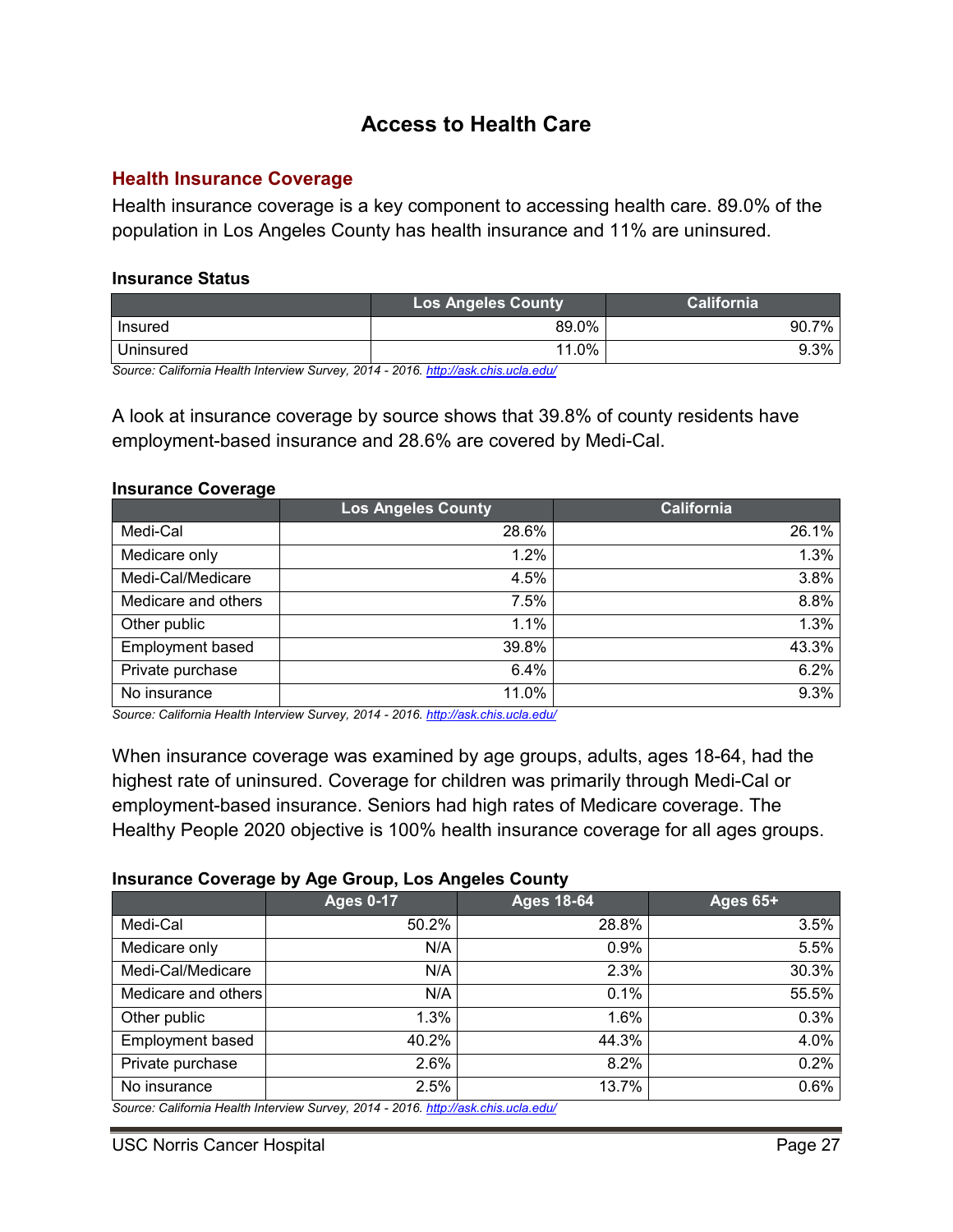In LA County, 7.6% of the population, under the age of 65, had no insurance coverage over the course of a year. 7.8% had insurance coverage for only a part of a year.

| No Insurance Coverage or Partial Insurance Coverage, under Age 65 |  |
|-------------------------------------------------------------------|--|
|-------------------------------------------------------------------|--|

|                                          | <b>Los Angeles County</b> | <b>California</b> |
|------------------------------------------|---------------------------|-------------------|
| No insurance entire past year            | 7.6%                      | 5.8%              |
| Insurance coverage only part of the year | 7.8%                      | 6.6%              |

*Source: California Health Interview Survey, 2016[. http://ask.chis.ucla.edu/](http://ask.chis.ucla.edu/)*

### <span id="page-28-0"></span>**Sources of Care**

Residents who have a medical home and access to a primary care provider improve continuity of care and decrease unnecessary ER visits. Among the residents in LA County, 87% of children and youth have a usual source of care. Among adults, 76.1% have a medical home. 92.2% of seniors have a usual source of care.

### **Usual Source of Care**

|                    | <b>Ages 0-17</b> | Ages 18-64 | <b>Ages 65+</b> |
|--------------------|------------------|------------|-----------------|
| Los Angeles County | 87.0%            | 76.1%      | 92.2%           |
| California         | 87.6%            | 78.6%      | 90.9%           |

*Source: California Health Interview Survey, 2016.<http://ask.chis.ucla.edu/>*

When a usual source of health care is examined by race/ethnicity, Latinos (80.3%) are the least likely to have a usual source of care, and Whites the most likely (91.3%).

### **Usual Source of Care by Race/Ethnicity**

|                       | <b>Los Angeles County</b> | <b>California</b> |
|-----------------------|---------------------------|-------------------|
| Latino                | 80.3%                     | 80.9%             |
| Asian                 | 81.4%                     | .1%<br>83.        |
| African American      | 87.9%                     | 88.6%             |
| White<br>_______<br>. | 91.3%                     | 90.8%             |

*Source: California Health Interview Survey, 2014 - 2016.<http://ask.chis.ucla.edu/>*

The source of care for 56.8% of county residents is a doctor's office, HMO, or Kaiser. Clinics and community hospitals are the source of care for 24.3% in the county. 15.8% of residents have no regular source of care.

#### **Sources of Care**

|                                                                                    | <b>Los Angeles County</b> | <b>California</b> |  |
|------------------------------------------------------------------------------------|---------------------------|-------------------|--|
| Dr. Office/HMO/Kaiser                                                              | 56.8%                     | 59.4%             |  |
| Community clinic/government clinic/community hospital                              | 24.3%                     | 23.7%             |  |
| ER/urgent care                                                                     | 2.1%                      | 1.7%              |  |
| Other                                                                              | $1.0\%$                   | 0.9%              |  |
| No source of care                                                                  | 15.8%                     | 14.3%             |  |
| Source: California Health Interview Survey, 2014 - 2016, http://ask.chis.ucla.edu/ |                           |                   |  |

*Source: California Health Interview Survey, 2014 - 2016.<http://ask.chis.ucla.edu/>*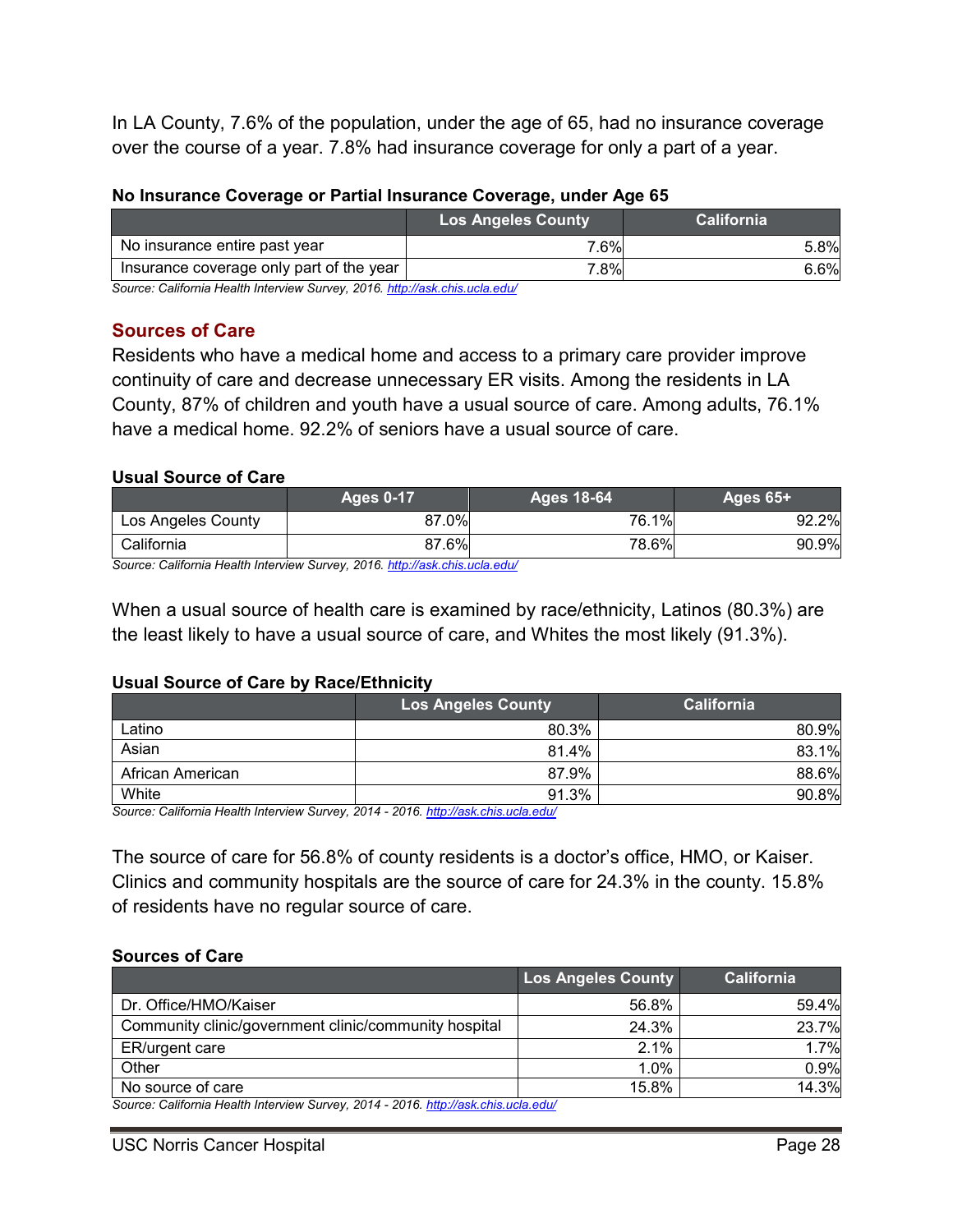20.8% of residents in the county visited an Emergency Room (ER) over the period of a year. Children visited the ER at the highest rates (18.6%). Residents at lower incomes visited the ER at higher percentages than the population as a whole.

|                              | <b>Los Angeles County</b> | <b>California</b> |
|------------------------------|---------------------------|-------------------|
| Visited ER in last 12 months | 20.8%                     | 20.6%             |
| 0-17 years old               | 18.6%                     | 19.4%             |
| 18-64 years old              | 21.1%                     | 20.5%             |
| 65 and older                 | 23.0%                     | 23.2%             |
| <100% of poverty level       | 22.5%                     | 25.1%             |
| <200% of poverty level       | 21.8%                     | 23.5%             |

### **Use of Emergency Room by Age and Poverty Level**

*Source: California Health Interview Survey, 2014 - 2016.<http://ask.chis.ucla.edu/>*

In Los Angeles County, the ratio of population to primary care physicians is 1,390:1 and the ratio of population to dentists is 1,200:1. For mental health providers, the ratio is 340:1. The county ratios are comparable to state ratios of available providers.

### **Primary Care Physicians, Dentists, Mental Health Providers, Population Ratio**

|                    | <b>Ratio of Population</b><br>To Primary Care<br>Physicians+ | <b>Ratio of Population</b><br>To Dentists* | <b>Ratio of Population</b><br><b>To Mental Health</b><br>Providers <sup>^</sup> |
|--------------------|--------------------------------------------------------------|--------------------------------------------|---------------------------------------------------------------------------------|
| Los Angeles County | 1.390:1                                                      | 1.200:1                                    | 340:1                                                                           |
| California         | 1.280:1                                                      | 1,210:1                                    | 320:1                                                                           |

*Source: County Health Rankings, 2015 - 2017[. www.countyhealthrankings.org](http://www.countyhealthrankings.org/)*

# <span id="page-29-0"></span>**Difficulties Accessing Care**

23.6% of adults and 11.6% of children in the county had difficulty accessing medical care in the previous 12 months.

### **Difficulty Accessing Care in the Past Year**

|                                                                                                                         | <b>Los Angeles County</b> |
|-------------------------------------------------------------------------------------------------------------------------|---------------------------|
| Child reported to have difficulty accessing medical care                                                                | $11.0\%$                  |
| Adults who reported difficulty accessing medical care                                                                   | 23.6%                     |
| Source: Los Angeles County Department of Public Health Office of Health Assessment and Enidemiology, Los Angeles County |                           |

*Source: Los Angeles County Department of Public Health, Office of Health Assessment and Epidemiology, Los Angeles County Health Survey 2015[. http://www.publichealth.lacounty.gov/ha/LACHSDataTopics2015.htm](http://www.publichealth.lacounty.gov/ha/LACHSDataTopics2015.htm)*

# <span id="page-29-1"></span>**Lack of Care Due to Cost**

8.3% of children in the county were unable to afford a checkup or physical exam within the prior 12 months. 6.3% were unable to afford prescription medications.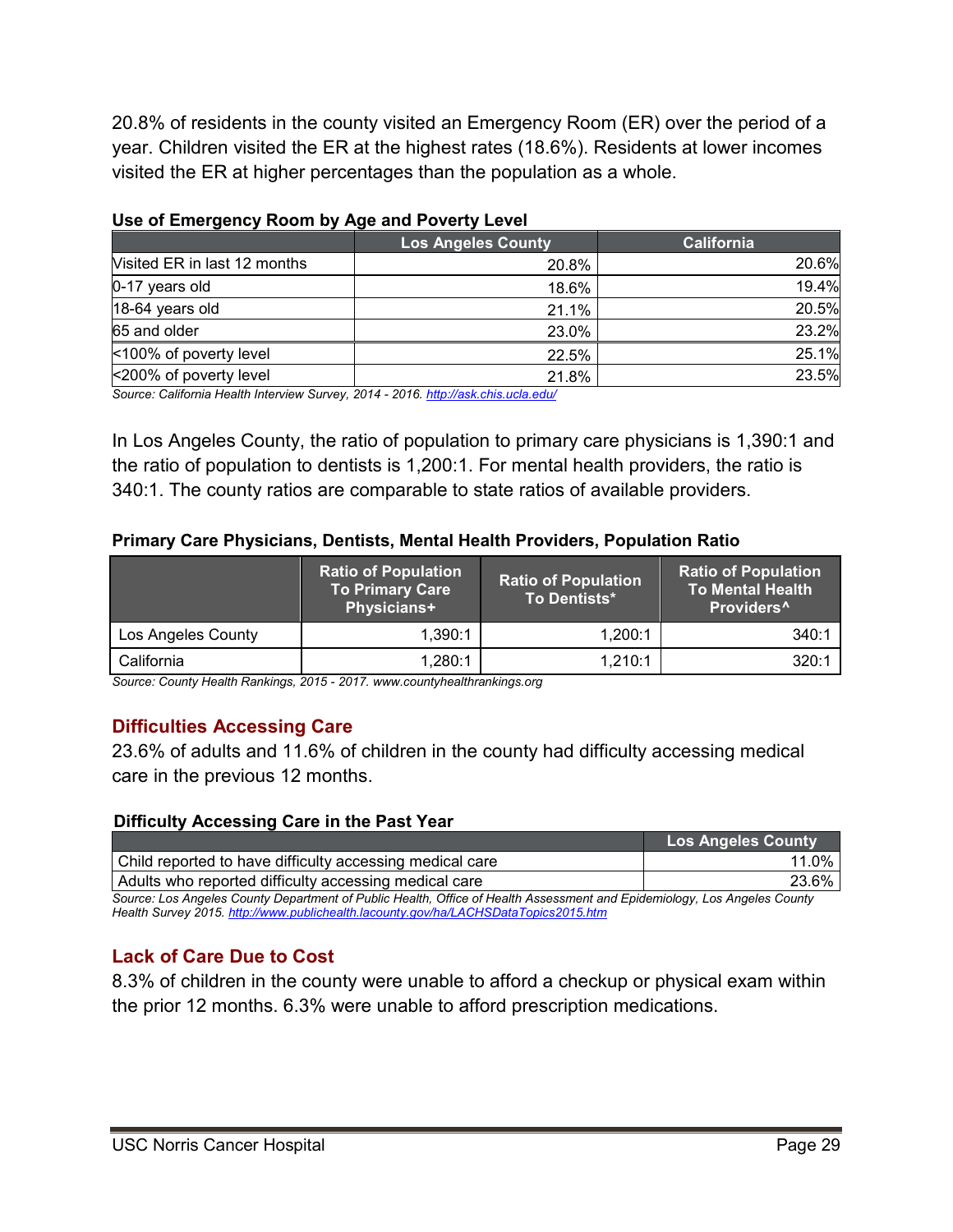### **Cost as a Barrier to Accessing Health Care in the Past Year for Children**

|                                                                                                                          | <b>Los Angeles County</b> |
|--------------------------------------------------------------------------------------------------------------------------|---------------------------|
| Child unable to afford medical checkup or physical exam                                                                  | $8.3\%$                   |
| Child unable to afford to see doctor for illness or other health problem                                                 | $6.4\%$                   |
| l Child unable to afford prescription medication.                                                                        | 6.3%                      |
| Source: Los Angeles County Department of Public Health, Office of Health Assessment and Epidemiology, Los Angeles County |                           |

*Source: Los Angeles County Department of Public Health, Office of Health Assessment and Epidemiology, Los Angeles County Health Survey 2015[. http://www.publichealth.lacounty.gov/ha/LACHSDataTopics2015.htm](http://www.publichealth.lacounty.gov/ha/LACHSDataTopics2015.htm)*

# <span id="page-30-0"></span>**Delayed Care**

Among county residents, 11.7% of residents delayed medical care and 8.5% delayed obtaining prescription medications.

### **Delayed Care in the Past 12 Months**

|                                                          | <b>Los Angeles County</b> | <b>California</b> |
|----------------------------------------------------------|---------------------------|-------------------|
| Delayed or didn't get medical care                       | 11.7%                     | 10.9%             |
| Had to forgo needed medical care                         | 6.7%                      | 4.7%              |
| Delayed or did not get medical care due to cost, lack of |                           |                   |
| insurance or other insurance issues                      | 46.8%                     | 49.4%             |
| Delayed or did not get prescription medications          | 8.5%                      | 9.1%              |

*Source: California Health Interview Survey, 2014 - 2016.<http://ask.chis.ucla.edu/>*

### <span id="page-30-1"></span>**Community Input – Access to Health Care**

Stakeholder interviews identified the following issues, challenges and barriers related to access to health care. Following are their comments, quotes and opinions edited for clarity:

- We don't need more providers; we need more accessible hours, transportation and child care. The care needs to be culturally and linguistically appropriate.
- Insurance affordability is a concern, as is how to navigate the insurance process.
- Proximity to care and access to transportation are issues.
- We need to be mindful of health inequities. We have vulnerable populations who need assistance. We should make sure that people have equal access to health resources.
- For some foreign-born and non-English speaking populations, it is harder for them to navigate health care services.
- The undocumented are not eligible for Medi-Cal.
- It is difficult to travel to a medical appointment.
- Patients feel they are not heard and that they are discounted or dismissed.
- There is not enough accessible health care. Many times, people have to wait a very long time to see a doctor. Once they do get an appointment, the challenge is transportation.
- There are significant issues with care access for those on Medi-Cal. Often, they have to travel far to get their care. They may be able to get their primary care at an FQHC or community clinic, but when it comes to other medical needs, they have to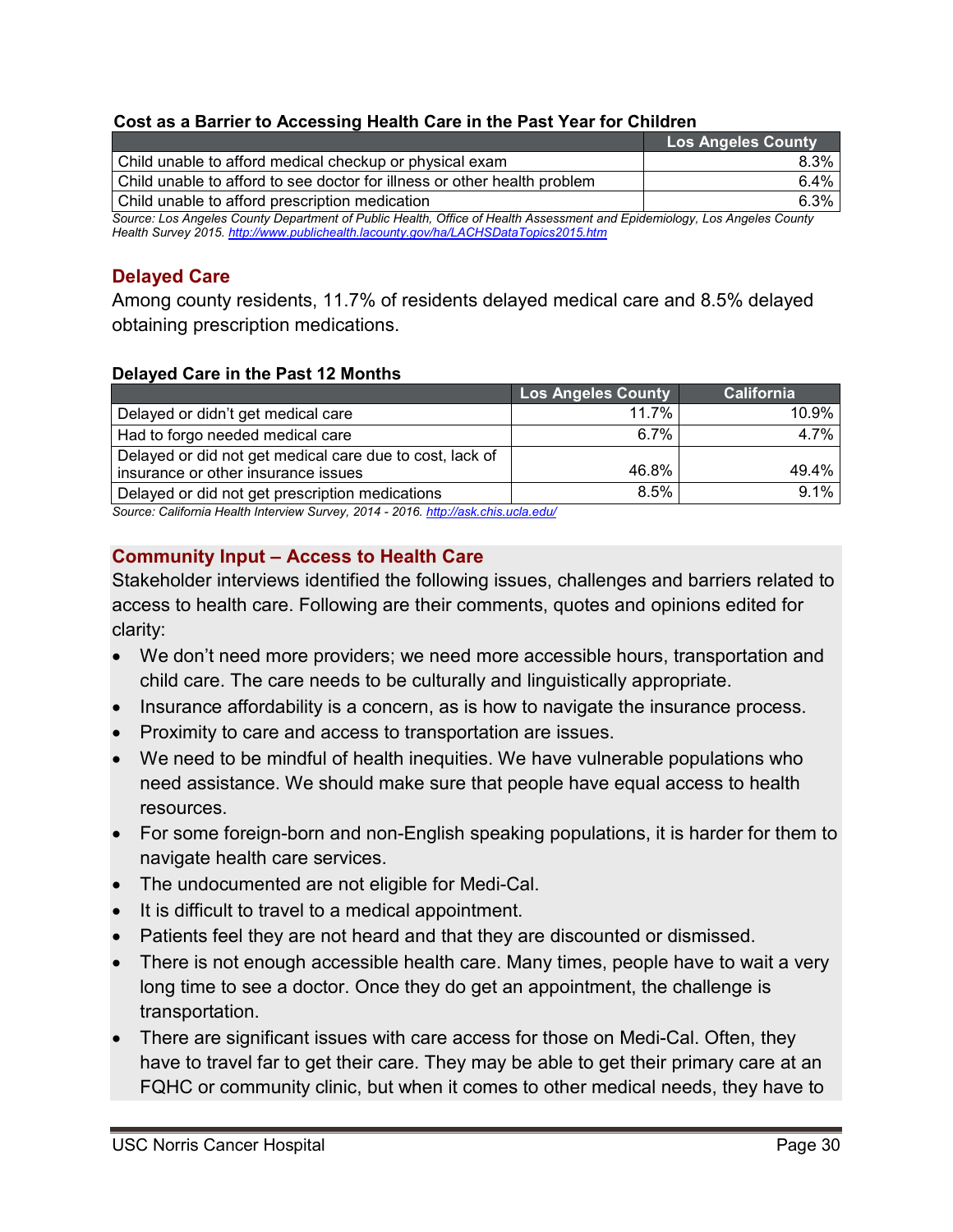travel quite a distance to get what they need.

- The political climate surrounding immigration status is keeping people away from accessing needed health care services.
- We have seen with the Affordable Care Act there has been a dramatic reduction in the number of people who are uninsured but we are not seeing people access a regular source of care. This means people are getting insured but they are not given the information needed to use their insurance correctly and they are less likely to get the services that are so important.

### **Community Narrative from the Community Environmental Scan**

"There are many small clinics, but unfortunately they are very short staffed." - Resident, Boyle Heights

"There are long wait times and it's short staffed. I just prefer to go to the emergency room. If I have to take my children, it can take 6 to 8 hours." - Resident, Boyle Heights

"There is a clinic here, but it is only opened once a week. The doctor is good but it's just never open." - Resident, Ramona Gardens

"They should treat me well. Not because of my plan, but because I am a human being and I need respect and need your quality services." - Resident, Ramona Gardens

"In the last few years there have been more health fairs […] but I don't know how much they are actually helping people because all they do is test for cholesterol or sugars, but don't give more information." - Resident, El Sereno

"They need to open better clinics. There is not enough." - Resident, El Sereno "More information on what is accessible will help lead to a healthier community." - Stakeholder, Lincoln Heights

### <span id="page-31-0"></span>**Dental Care**

14.8% of children and 1.8% of teens in the county have never been to a dentist. 84% of children and 95% of teens have been to the dentist within the past 2-year period.

|                                                        | <b>Los Angeles County</b> | <b>California</b> |
|--------------------------------------------------------|---------------------------|-------------------|
| Children never been to the dentist                     | 14.8%                     | 3.3%              |
| Children been to dentist less than 6 months to 2 years | 84.0%                     | 83.0%             |
| Teens never been to the dentist                        | 1.8%                      | 1.8%              |
| Teens been to dentist less than 6 months to 2 years    | 95.0%                     | 89.1%             |

#### **Delay of Dental Care among Children and Teens**

*Source: California Health Interview Survey, 2014 - 2016.<http://ask.chis.ucla.edu/>*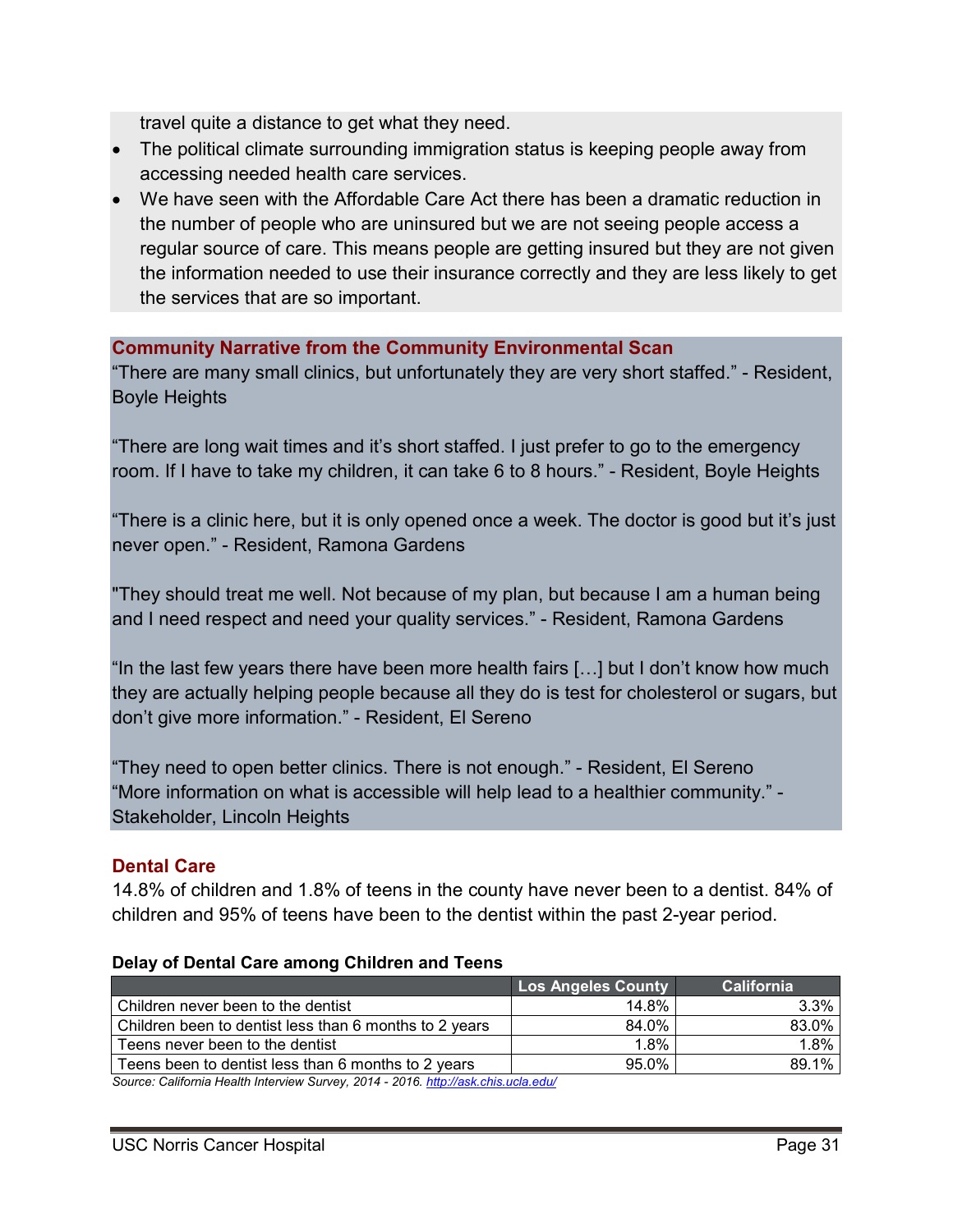40.7% of county adults have not obtained dental care in the past year.

### **Adult Dental Care**

*[www.publichealth.lacounty.gov/ha/LACHSDataTopics2015.htm](http://www.publichealth.lacounty.gov/ha/LACHSDataTopics2015.htm)*

|                                                                                                | <b>Los Angeles County</b> |
|------------------------------------------------------------------------------------------------|---------------------------|
| Adults who did not see a dentist or visit a dental<br>clinic for any reason in the past year   | 40.7%                     |
| Source: Los Angeles County Department of Public Health, Los Angeles County Health Survey 2015. |                           |

USC Norris Cancer Hospital **Page 32**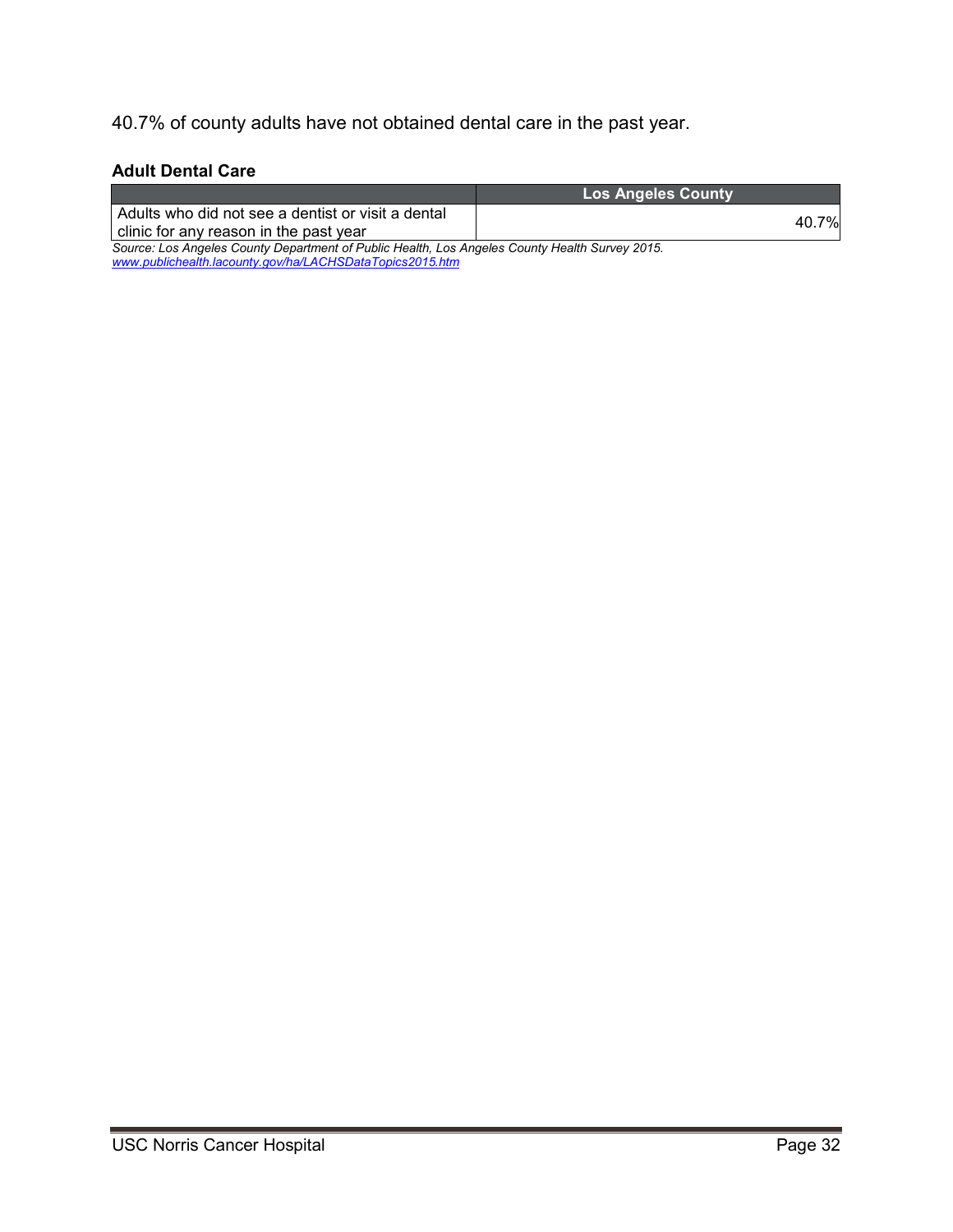# **Leading Causes of Death**

<span id="page-33-0"></span>Age-adjusted death rates are an important factor to examine when comparing mortality data. The crude death rate is a ratio of the number of deaths to the entire population. Age-adjusted death rates eliminate the bias of age in the makeup of the populations being compared. When comparing across geographic areas, age-adjusting is typically used to control for the influence that different population age distributions might have on health event rates.

Heart disease, cancer and stroke are the top three leading causes of death in Los Angeles County. Alzheimer's disease is the fourth leading cause of death and Chronic Lower Respiratory Disease is the fifth leading cause of death.

|                                      | <b>Los Angeles County</b> | <b>California</b> | <b>Healthy People</b><br>2020 Objective |
|--------------------------------------|---------------------------|-------------------|-----------------------------------------|
| Heart disease                        | 166.9                     | 161.5             | No Objective                            |
| Cancer                               | 150.6                     | 158.4             | 161.4                                   |
| Ischemic heart disease               | 120.4                     | 103.8             | 103.4                                   |
| <b>Stroke</b>                        | 35.6                      | 38.2              | 34.8                                    |
| Alzheimer's disease                  | 32.2                      | 35.5              | No Objective                            |
| Chronic lower respiratory<br>disease | 30.9                      | 36.0              | Not Comparable                          |
| <b>Diabetes</b>                      | 23.9                      | 22.6              | Not Comparable                          |
| Pneumonia and influenza              | 22.7                      | 16.8              | No Objective                            |
| Unintentional injuries               | 21.5                      | 31.8              | 36.4                                    |
| Liver disease                        | 14.4                      | 13.8              | 8.2                                     |
| Kidney disease                       | 11.1                      | 8.5               | Not Comparable                          |
| Suicide                              | 7.8                       | 11.0              | 10.2                                    |
| Homicide                             | 5.4                       | 4.9               | 5.5                                     |
| <b>HIV</b>                           | 2.4                       | 1.9               | 3.3                                     |

**Leading Causes of Death, Age-Adjusted Rates, per 100,000 Persons** 

*Source: California Department of Public Health, Public Health Statistical Master Files 2013-2015, <http://www.cdph.ca.gov/data/statistics/Pages/DeathProfilesbyZIPCode.aspx>*

# <span id="page-33-1"></span>**Deaths due to Motor Vehicle and Traffic Collisions**

The age-adjusted death rate due to motor vehicle traffic collisions is 7.4 per 100,000 persons in Los Angeles County, which is lower than the state rate (8.8 per 100,000 persons).

### **Age-Adjusted Death Rate due to Motor Vehicle Traffic Collisions, per 100,000 Persons**

|                                                                                 | <b>Los Angeles County</b> | <b>California</b> |  |  |
|---------------------------------------------------------------------------------|---------------------------|-------------------|--|--|
| Death due to motor vehicle collisions                                           |                           |                   |  |  |
| Source: Think Health LA Community Dashboard, 2014 - 2016. www.thinkhealthla.org |                           |                   |  |  |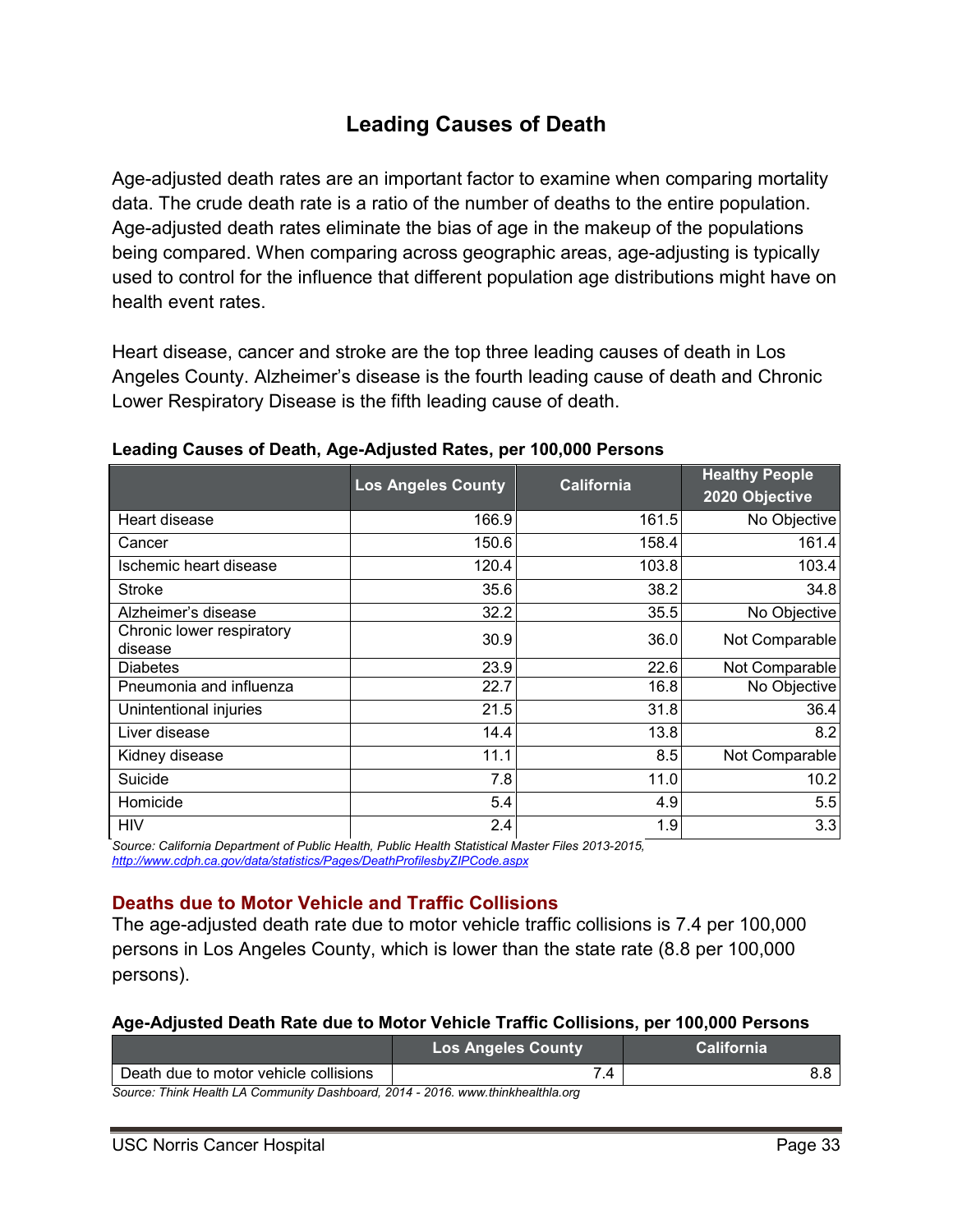### <span id="page-34-0"></span>**Alcohol-Impaired Driving Deaths**

In LA County, 26.3% of motor vehicle crash deaths occurred with alcohol involvement.

#### **Alcohol-Impaired Driving Deaths**

|                                 | <b>Los Angeles County</b> | California |
|---------------------------------|---------------------------|------------|
| Alcohol-impaired driving deaths | 26.3%                     | 29.4%      |
| $\sim$<br>$\cdots$ $\cdots$     | ----------<br><br>        |            |

*Source: Think Health LA Community Dashboard, 2012 – 2016. www.thinkhealthla.org*

### <span id="page-34-1"></span>**Death or Injury Resulting From Bicycle-Involved Collisions**

In Los Angeles County, 41.2 per 100,000 bicyclist-involved collisions resulted in injury or death.

### **Bicycle Involved Collision Death or Injury Rate, per 100,000 Persons**

|                                  | <b>Los Angeles County</b> | /California |  |
|----------------------------------|---------------------------|-------------|--|
| Bicycle involved death or injury |                           | _           |  |

*Source: Think Health LA Community Dashboard, 2014 – 2016[. www.thinkhealthla.org](http://www.thinkhealthla.org/)*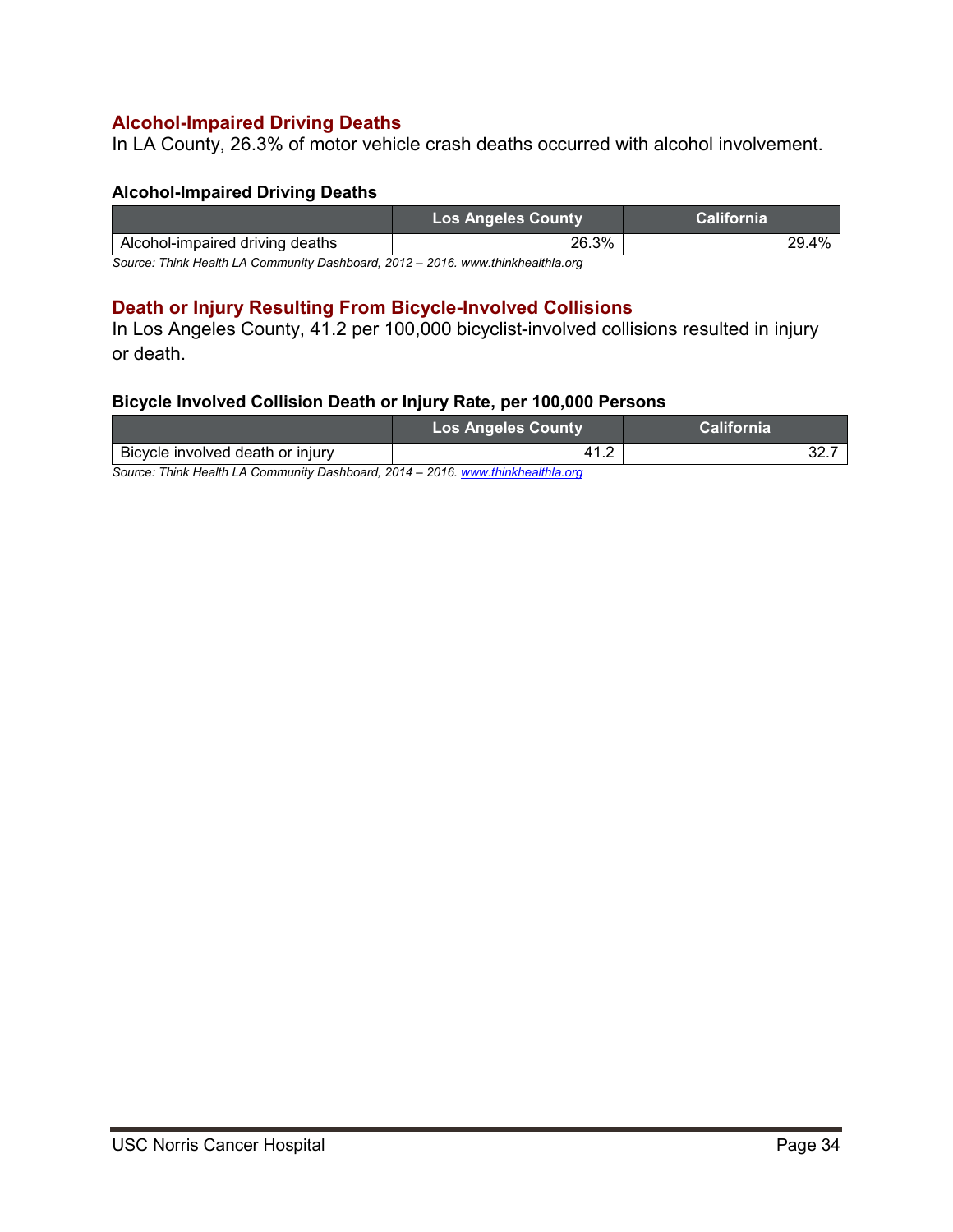# **Cancer Incidence and Mortality**

# <span id="page-35-1"></span><span id="page-35-0"></span>**Incidence**

The rate of cancer incidence for all sites of cancer in Los Angeles County was 375.5 per 100,000 persons. This rate was lower than the state rate of cancer incidence (395.2 per 100,000 persons). The top three cancers by incidence were female breast, prostate and respiratory system cancers. The types of cancer with higher incidence rates in the county than the state were digestive system (colon and rectum, liver and bile duct, and stomach cancers), female reproductive (uterine, ovarian, and cervical), and thyroid cancers.

|                         | <b>Los Angeles County</b> | California |
|-------------------------|---------------------------|------------|
| Cancer all sites        | 375.5                     | 395.2      |
| Breast (female)         | 115.0                     | 120.6      |
| Prostate (males)        | 95.2                      | 97.1       |
| Lung and Bronchus       | 36.7                      | 42.2       |
| Colon and Rectum        | 36.3                      | 35.5       |
| In Situ Breast (female) | 26.1                      | 28.2       |
| Uterine ** (females)    | 25.9                      | 24.9       |
| Non-Hodgkin Lymphoma    | 17.8                      | 18.2       |
| <b>Urinary Bladder</b>  | 15.1                      | 16.8       |
| Kidney and Renal Pelvis | 13.2                      | 13.9       |
| Melanoma of Skin        | 13.3                      | 21.6       |
| Ovary (females)         | 12.0                      | 11.6       |
| Thyroid                 | 13.6                      | 12.8       |
| Leukemia <sup>*</sup>   | 11.6                      | 12.3       |
| Pancreas                | 11.24                     | 11.44      |
| Liver and Bile Duct     | 9.65                      | 9.49       |
| Stomach                 | 9.31                      | 7.42       |
| Cervix Uteri (females)  | 7.77                      | 7.19       |
| Miscellaneous           | 7.22                      | 7.96       |
| Myeloma                 | 5.68                      | 5.77       |
| Testis (males)          | 5.50                      | 5.71       |

### **Cancer Incidence Rates, Age-Adjusted, per 100,000 Persons**

*Source: The Centers for Disease Control and Prevention, National Cancer Institute, State Cancer Profiles, 2011-2015 <http://www.cancer-rates.info/ca/> \*Myeloid & Monocytic + Lymphocytic + "Other" Leukemias \*\*Uterus, NOS + Corpus Uteri All rates are per 100,000. Rates are age-adjusted to the 2000 U.S. Standard Million Population.*

When examined by race, Blacks and Whites have the highest rates of cancer, while Asians have the lowest rates of cancer. There are, however, exceptions to this rule: Hispanic women have the highest incidence of cervical cancer and Asians have the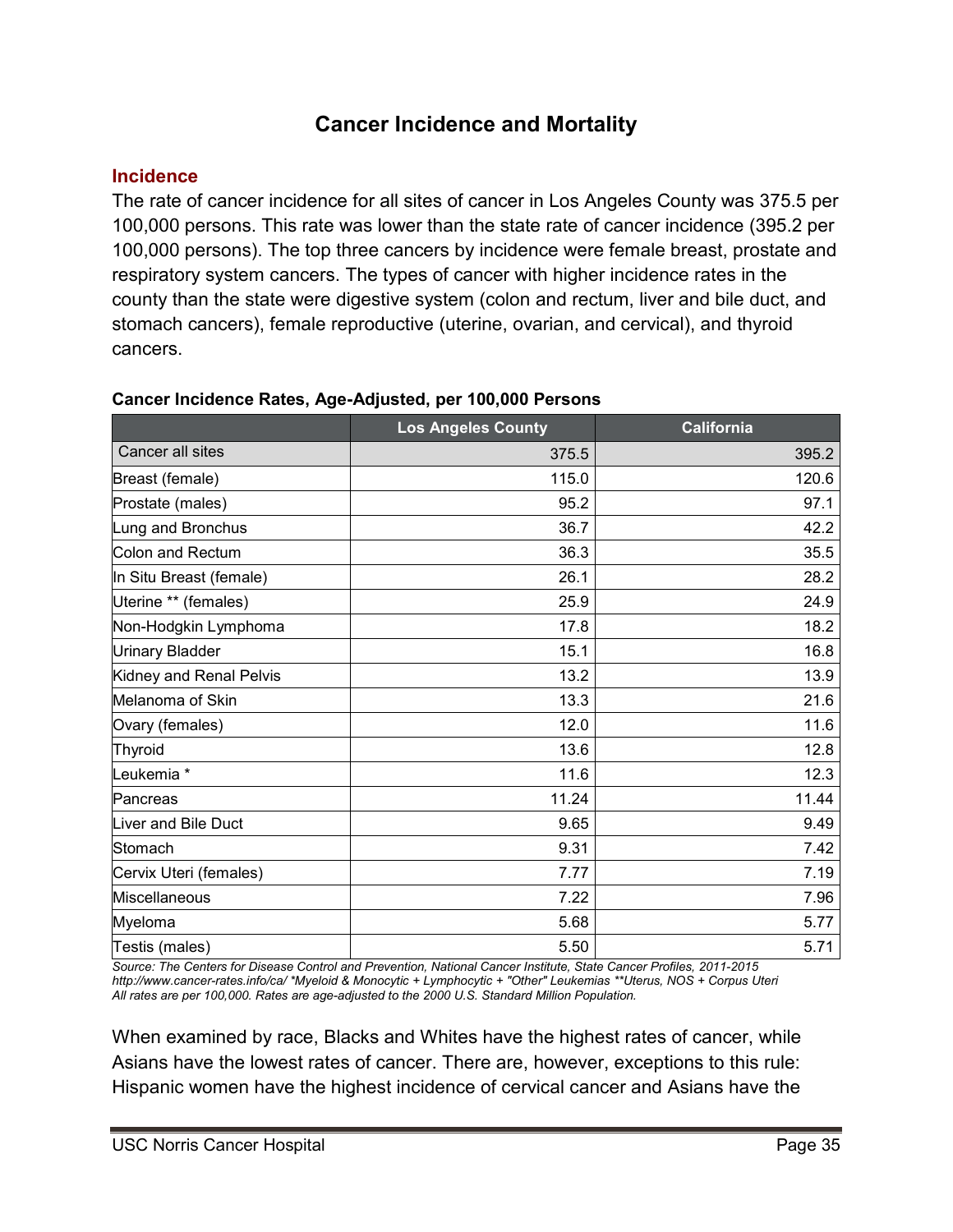highest incidence of liver and bile duct and stomach cancers, while Whites have the lowest rates of those three types of cancer. Blacks have the lowest rates of thyroid, testicular, and melanoma cancers.

|                         | <b>Hispanic</b> | <b>White</b> | <b>Asian/PI</b> | <b>Black</b> | <b>Los Angeles</b><br><b>County</b> |
|-------------------------|-----------------|--------------|-----------------|--------------|-------------------------------------|
| Cancer all sites        | 306.73          | 441.61       | 295.40          | 421.71       | 375.47                              |
| Breast (female)         | 83.52           | 146.61       | 101.21          | 131.49       | 115.04                              |
| Prostate (males)        | 83.78           | 96.71        | 49.56           | 146.96       | 95.22                               |
| Lung and bronchus       | 21.18           | 46.38        | 33.64           | 52.36        | 36.86                               |
| Colon and rectum        | 31.53           | 37.84        | 36.19           | 43.95        | 36.34                               |
| In situ breast (female) | 18.33           | 31.16        | 29.00           | 30.82        | 26.09                               |
| Uterine ** (females)    | 23.52           | 28.4         | 21.56           | 26.97        | 25.94                               |
| Non-Hodgkin lymphoma    | 16.40           | 20.85        | 13.35           | 14.71        | 17.81                               |
| Urinary bladder         | 8.32            | 22.89        | 8.55            | 12.12        | 15.13                               |
| <b>Thyroid</b>          | 11.44           | 16.58        | 15.35           | 9.69         | 13.55                               |
| Melanoma of skin        | 3.60            | 28.21        | 1.07            | 1.01         | 13.29                               |
| Kidney and renal pelvis | 14.24           | 14.00        | 8.44            | 15.05        | 13.21                               |
| Ovary (females)         | 11.07           | 13.54        | 11.13           | 10.09        | 11.99                               |
| Leukemia*               | 9.62            | 14.07        | 7.34            | 10.51        | 11.64                               |
| Pancreas                | 10.14           | 12.10        | 9.58            | 13.76        | 11.24                               |
| Liver and bile duct     | 12.01           | 6.60         | 12.59           | 9.81         | 9.65                                |
| Stomach                 | 11.09           | 6.44         | 11.92           | 9.47         | 9.31                                |
| Cervix uteri (females)  | 8.70            | 6.85         | 7.09            | 8.16         | 8.8                                 |
| Miscellaneous           | 6.83            | 8.09         | 4.36            | 9.19         | 8.4                                 |
| Myeloma                 | 5.40            | 5.47         | 2.73            | 12.59        | 5.8                                 |
| Testis (males)          | 5.46            | 7.52         | 2.03            | 1.75         | 5.50                                |

**Cancer Incidence Rates, Age-Adjusted, per 100,000 Persons, by Race for LA County**

*Source: The Centers for Disease Control and Prevention, National Cancer Institute, State Cancer Profiles, 2011-2015 <http://www.cancer-rates.info/ca/> \*Myeloid & Monocytic + Lymphocytic + "Other" Leukemias \*\*Uterus, NOS + Corpus Uteri All rates are per 100,000. Rates are age-adjusted to the 2000 U.S. Standard Million Population.*

# <span id="page-36-0"></span>**Leading Causes of Cancer Death**

Cancer deaths were examined by gender and ranked according to the top ten leading causes of death. For men, lung cancer, colorectal cancer and prostate cancer were among the top ten leading causes of death. For women, lung cancer, breast cancer and colorectal cancer were among the top ten leading causes of death. Lung cancer and colorectal cancer were among the top causes of premature death for males. For females, breast cancer, lung cancer and colorectal cancer were among the top ten causes of premature death.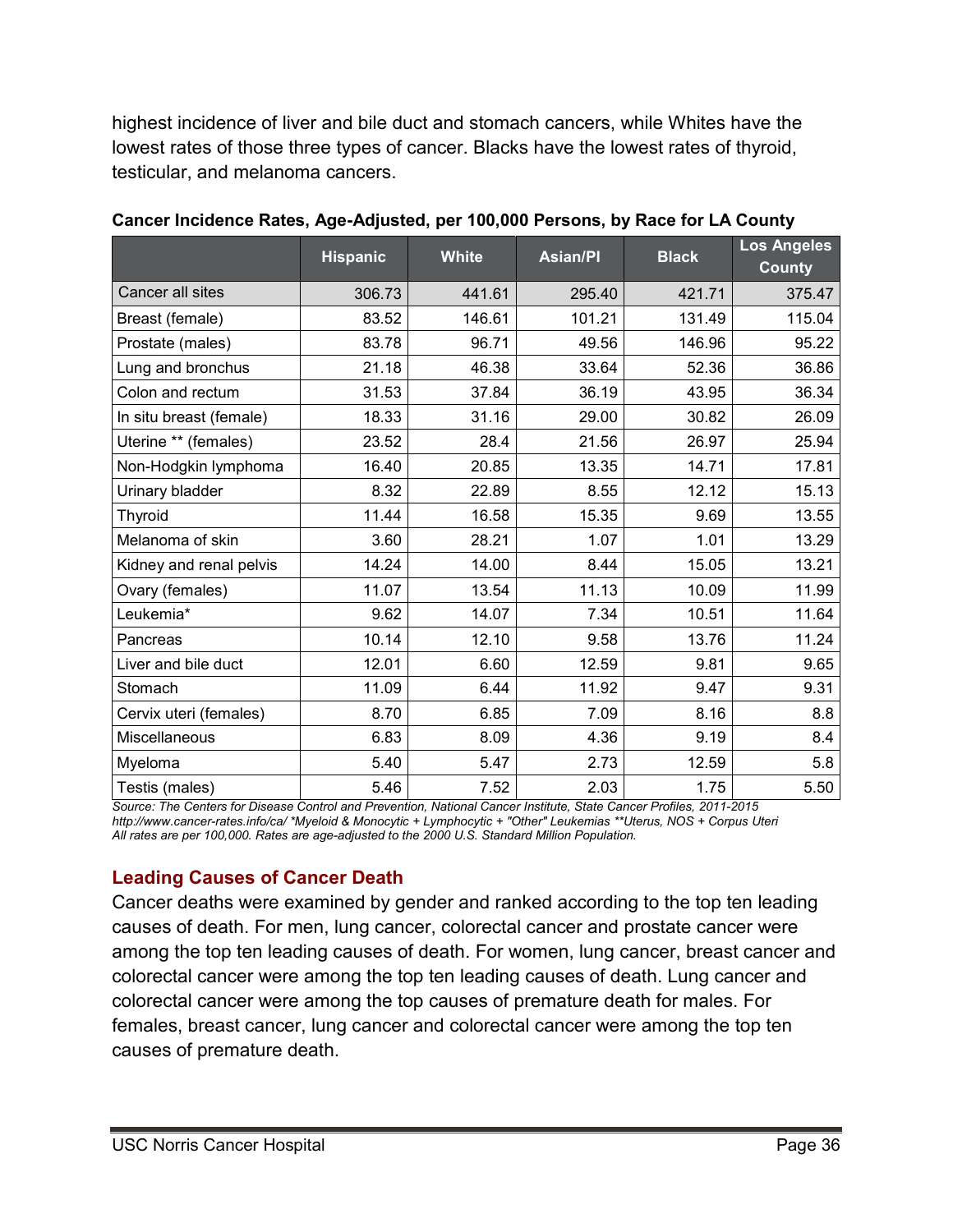| <b>Leading Causes of Death (Ranking)</b> |                        | <b>Premature Causes of Death (Ranking)</b> |                       |  |
|------------------------------------------|------------------------|--------------------------------------------|-----------------------|--|
| <b>Males</b><br><b>Females</b>           |                        | <b>Males</b>                               | <b>Females</b>        |  |
| Lung cancer $(2)$                        | Lung cancer $(5)$      | Lung cancer (8)                            | Breast cancer (2)     |  |
| Colorectal cancer (9)                    | Breast cancer (6)      | Colorectal cancer (10)                     | Lung cancer (3)       |  |
| Prostate cancer (10)                     | Colorectal cancer (10) |                                            | Colorectal cancer (9) |  |

#### **Leading Causes of Cancer Death among Top Ten Leading Causes of Death by Gender**

*Source: LA County Department of Public Health, Mortality in Los Angeles County, 2012. http://publichealth.lacounty.gov/dca/data/documents/mortalityrpt12.pdf*

# <span id="page-37-0"></span>**Cancer Deaths**

The age-adjusted mortality rate for all types of cancer in Los Angeles County was 150.6 per 100,000 persons. This rate was lower than the state rate of 158.4 per 100,000 persons. The top three causes of cancer death in Los Angeles County were lung and bronchus, female breast, and prostate cancers. Los Angeles County had higher rates of death than the state for digestive system cancers (colon and rectum, pancreas, liver and bile duct, and stomach), female reproductive cancers (breast, uterine and cervical cancers), Myeloma and Non-Hodgkin Lymphoma.

### **Cancer Mortality Rates, Age-Adjusted, per 100,000 Persons**

|                         | <b>Los Angeles County</b> | <b>California</b> |
|-------------------------|---------------------------|-------------------|
| Cancer all sites        | 150.6                     | 158.4             |
| Lung and bronchus       | 28.4                      | 32.0              |
| Breast (female)         | 20.5                      | 20.1              |
| Prostate (males)        | 19.1                      | 19.6              |
| Colon and rectum        | 13.8                      | 13.2              |
| Pancreas                | 10.4                      | 10.3              |
| Miscellaneous           | 8.8                       | 9.9               |
| Liver and bile duct     | 8.2                       | 7.6               |
| Ovary (female)          | 7.0                       | 7.1               |
| Leukemia*               | 6.1                       | 6.3               |
| Cervix uteri (female)   | 5.5                       | 5.7               |
| Non-Hodgkin lymphoma    | 5.5                       | 5.4               |
| Stomach                 | 5.2                       | 4.0               |
| Uterine** (female)      | 4.8                       | 4.5               |
| Urinary bladder         | 3.5                       | 3.9               |
| Kidney and renal pelvis | 3.2                       | 3.5               |
| Myeloma                 | 3.1                       | 3.1               |
| Esophagus               | 2.7                       | 3.3               |
| Skin melanoma           | 1.7                       | 2.4               |

*Source: California Cancer Registry, California Department of Public Health, 2011-2015; Age-adjusted to 2000 U.S. Standard. <http://www.cancer-rates.info/ca/> \*Myeloid & Monocytic + Lymphocytic + "Other" Leukemias \*\*Uterus, NOS + Corpus Uteri*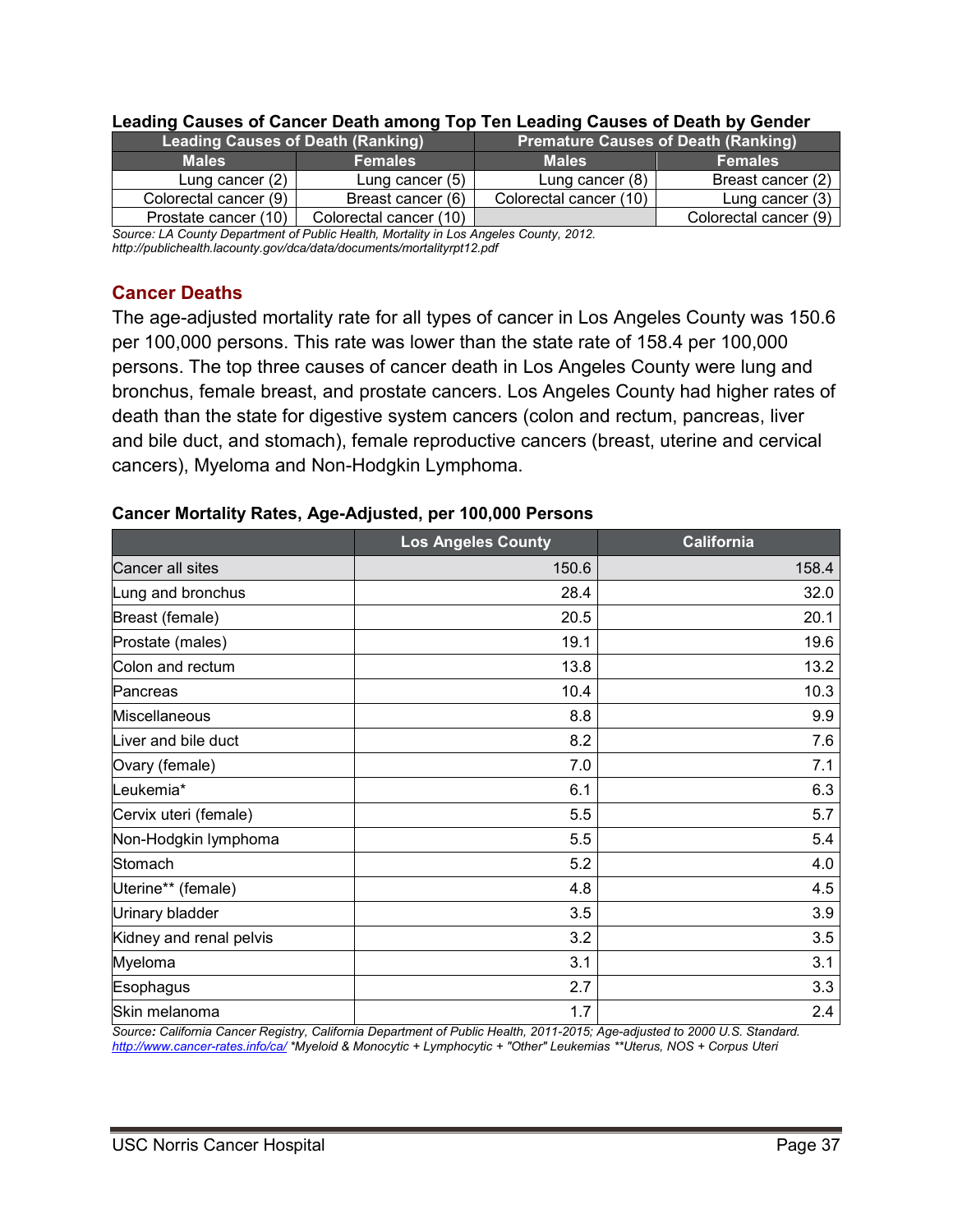When examined by race/ethnicity, Blacks had the highest rate of cancer mortality (195.71 per 100,000 persons), followed by Whites (154.13 per 100,000 persons). Hispanics have a lower rate (122.47 per 100,000 persons), and Asians/Pacific Islanders have the lowest rate of cancer mortality (112.86 per 100,000 persons). Exceptions for Asians were high rates of mortality from liver and bile duct, and stomach cancers.

|                        | <b>Hispanic</b> | <b>White</b> | <b>Asian/PI</b> | <b>Black</b> | <b>Los Angeles</b><br><b>County</b> |
|------------------------|-----------------|--------------|-----------------|--------------|-------------------------------------|
| Cancer all sites       | 122.47          | 154.13       | 112.86          | 195.71       | 142.06                              |
| Lung and Bronchus      | 17.09           | 34.16        | 24.51           | 44.27        | 28.41                               |
| Breast (female)        | 15.43           | 23.89        | 14.19           | 32.97        | 20.46                               |
| Prostate (males)       | 17.19           | 18.95        | 9.25            | 45.49        | 19.15                               |
| Colon and Rectum       | 12.03           | 13.72        | 12.88           | 21.08        | 13.79                               |
| Pancreas               | 9.49            | 11.4         | 8.55            | 13.52        | 10.44                               |
| Miscellaneous          | 7.86            | 9.99         | 5.66            | 11.78        | 8.81                                |
| Liver and Bile Duct    | 10.23           | 5.59         | 10.66           | 8.56         | 8.19                                |
| Ovary (female)         | 6.51            | 7.99         | 5.04            | 7.04         | 6.96                                |
| Leukemia*              | 5.39            | 7.20         | 4.26            | 5.83         | 6.21                                |
| Non-Hodgkin Lymphoma   | 5.43            | 6.02         | 4.35            | 4.63         | 5.50                                |
| Stomach                | 6.80            | 3.13         | 6.48            | 5.95         | 5.22                                |
| Uterine** (female)     | 3.91            | 4.87         | 3.62            | 9.25         | 4.81                                |
| <b>Urinary Bladder</b> | 2.32            | 4.78         | 1.98            | 3.75         | 3.52                                |
| Kidney & Renal Pelvis  | 3.67            | 3.05         | 2.28            | 3.47         | 3.16                                |
| Myeloma                | 2.83            | 3.04         | 1.54            | 6.98         | 3.08                                |
| Esophagus              | 2.31            | 3.47         | 1.58            | 2.68         | 2.71                                |
| Cervical (female)      | 3.11            | 1.91         | 2.40            | 3.64         | 2.63                                |
| Skin Melanoma          | 0.74            | 3.25         | 0.35            | 0.35         | 1.66                                |

|  | Cancer Mortality Rates, Age-Adjusted, per 100,000 Persons, by Race for LA County |  |  |
|--|----------------------------------------------------------------------------------|--|--|
|  |                                                                                  |  |  |

*Source: California Cancer Registry, California Department of Public Health, 2008-2012; Age-adjusted to 2000 U.S. Standard. <http://www.cancer-rates.info/ca/> \*Myeloid & Monocytic + Lymphocytic + "Other" Leukemias \*\*Uterus, NOS + Corpus Uteri*

The mortality to incidence ratio (MIR) examines the percentage of persons who die from their diagnosed cancer. Examining mortality versus incidence by race shows variations. In general, one would expect to see the highest incidence rates paired with the highest mortality rates; however, several variations are noted. For instance, breast cancer incidence (diagnosis) is highest among White women, while the mortality rate from breast cancer is highest among Black women. Similarly, while the incidence (diagnosis) of cervical cancer is highest among Hispanic women, the mortality rate is highest among Black women.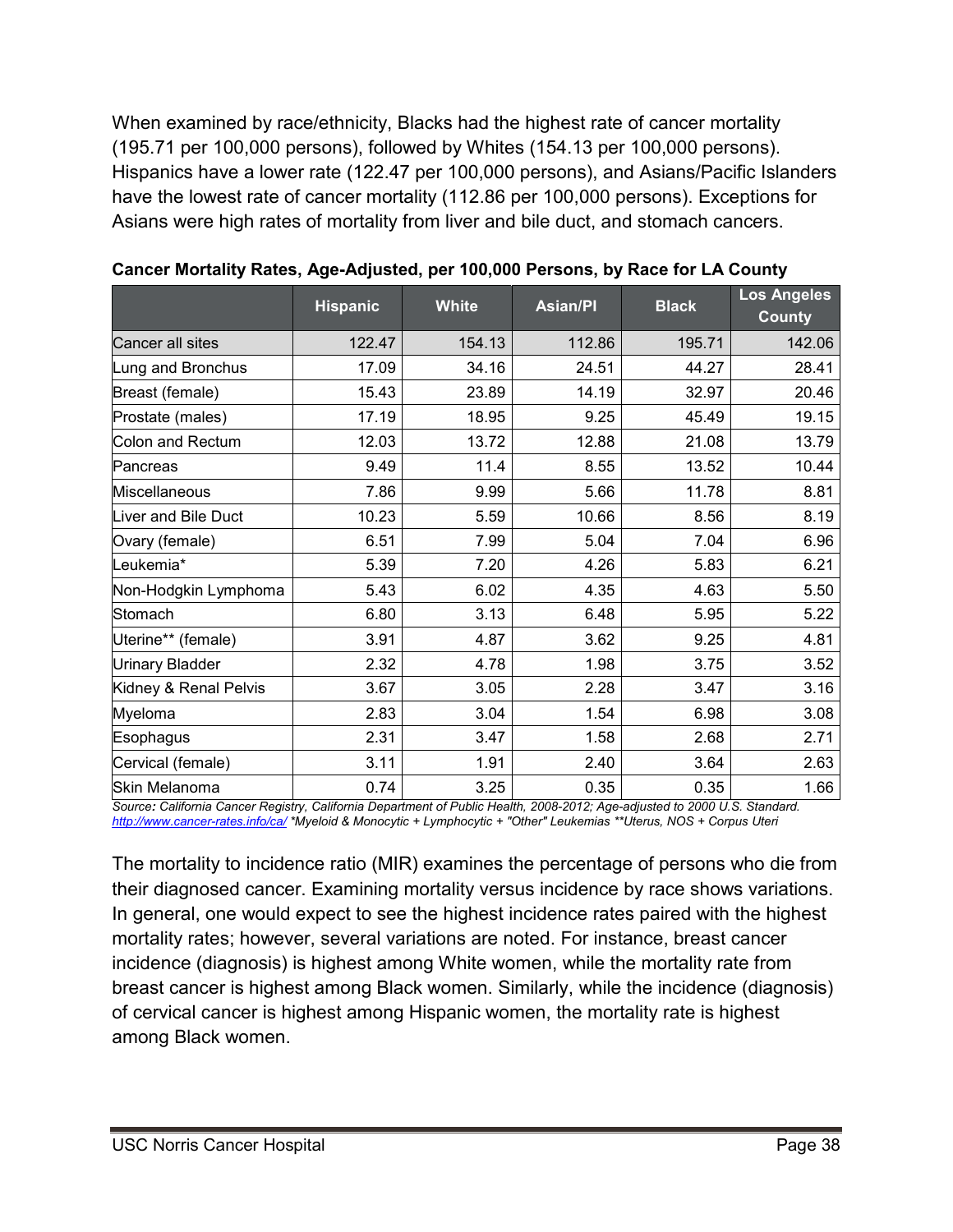|                            | <b>Hispanic</b> |        | <b>White</b> |        | Asian / Pl |        | <b>Black</b> |        | <b>All</b> |        |
|----------------------------|-----------------|--------|--------------|--------|------------|--------|--------------|--------|------------|--------|
|                            | Mort.           | Incid. | Mort.        | Incid. | Mort.      | Incid. | Mort.        | Incid. | Mort.      | Incid. |
| Cancer all sites           | 122.5           | 306.7  | 154.1        | 441.6  | 112.9      | 295.4  | 195.7        | 421.7  | 142.1      | 375.5  |
| Lung and<br>bronchus       | 17.09           | 21.18  | 34.16        | 46.38  | 24.51      | 33.64  | 44.27        | 52.36  | 28.41      | 36.86  |
| Breast (female)            | 15.43           | 83.52  | 23.89        | 146.6  | 14.19      | 101.2  | 32.97        | 131.5  | 20.46      | 115.0  |
| Prostate (males)           | 17.19           | 83.78  | 18.95        | 96.71  | 9.25       | 49.56  | 45.49        | 147.0  | 19.15      | 95.22  |
| Colon and rectum           | 12.03           | 31.53  | 13.72        | 37.84  | 12.88      | 36.19  | 21.08        | 43.95  | 13.79      | 36.34  |
| Pancreas                   | 9.49            | 10.14  | 11.4         | 12.10  | 8.55       | 9.58   | 13.52        | 13.76  | 10.44      | 11.24  |
| Liver and bile<br>duct     | 10.23           | 12.01  | 5.59         | 6.60   | 10.66      | 12.59  | 8.56         | 9.81   | 8.81       | 9.65   |
| Ovary (female)             | 6.51            | 11.7   | 7.99         | 13.54  | 5.04       | 11.3   | 7.04         | 10.09  | 8.19       | 11.99  |
| Leukemia*                  | 5.39            | 9.62   | 7.20         | 14.07  | 4.26       | 7.34   | 5.83         | 10.51  | 6.96       | 11.64  |
| Non-Hodgkin<br>lymphoma    | 5.43            | 16.40  | 6.02         | 20.85  | 4.35       | 13.35  | 4.63         | 14.71  | 5.50       | 17.81  |
| Stomach                    | 6.80            | 11.09  | 3.13         | 6.44   | 6.48       | 11.92  | 5.95         | 9.47   | 5.22       | 9.31   |
| Uterine** (female)         | 3.91            | 23.52  | 4.87         | 28.4   | 3.62       | 21.56  | 9.25         | 26.97  | 4.81       | 25.94  |
| Urinary bladder            | 2.32            | 8.32   | 4.78         | 22.89  | 1.98       | 8.55   | 3.75         | 12.12  | 3.52       | 15.13  |
| Kidney and renal<br>pelvis | 3.67            | 14.24  | 3.05         | 14.00  | 2.28       | 8.44   | 3.47         | 15.05  | 3.16       | 13.21  |
| Myeloma                    | 2.83            | 3.60   | 3.04         | 5.47   | 1.54       | 2.73   | 6.98         | 12.59  | 3.08       | 5.8    |
| Cervical (female)          | 3.11            | 8.70   | 1.91         | 6.85   | 2.40       | 7.09   | 3.64         | 8.16   | 2.63       | 8.8    |
| Skin melanoma              | 0.74            | 3.60   | 3.25         | 5.47   | 0.35       | 1.07   | 0.35         | 1.01   | 1.66       | 13.29  |

**Cancer Mortality and Incidence Rates, Age-Adjusted, per 100,000 Persons, by Race for LA County**

*Source: California Cancer Registry, California Department of Public Health, 2011-2015; Age-adjusted to 2000 U.S. Standard. <http://www.cancer-rates.info/ca/> \*Myeloid & Monocytic + Lymphocytic + "Other" Leukemias \*\*Uterus, NOS + Corpus Uteri*

According to the mortality to incidence ratio (MIR), higher percentages of the population in LA County die from cancer of the lung and bronchus, pancreas, and liver and bile duct. Blacks tend to have worse outcomes (higher MIR ratios) among the races examined, with a few exceptions for various types of cancers. Rates tend to be lowest among Asians and Whites. In addition to the high ratios noted among all races, Hispanics also have high MIR for myeloma. Black women have high MIR for ovarian cancer. Whites have high MIR for melanoma of the skin and Asians have high MIR for leukemia.

| Ratio of Cancer Mortality to Incidence Rates, Age-Adjusted, per 100,000 Persons, by |  |
|-------------------------------------------------------------------------------------|--|
| <b>Race for LA County</b>                                                           |  |

|                     | <b>Hispanic</b> | <b>White</b> | Asian / PI | <b>Black</b> | <b>All</b> |
|---------------------|-----------------|--------------|------------|--------------|------------|
| Cancer all sites    | 40.0%           | 34.9%        | 38.2%      | 46.4%        | 37.8%      |
| Lung and bronchus   | 80.1%           | 73.7%        | 72.9%      | 84.5%        | 77.1%      |
| Breast (female)     | 18.5%           | 16.3%        | 14.0%      | 25.1%        | 17.8%      |
| Prostate (males)    | 20.5%           | 27.1%        | 18.7%      | 30.9%        | 20.1%      |
| Colon and rectum    | 38.2%           | 36.3%        | 35.6%      | 48.0%        | 37.9%      |
| Pancreas            | 94.1%           | 94.2%        | 89.2%      | 98.2%        | 92.9%      |
| Ovary (female)      | 56.0%           | 59.0%        | 44.6%      | 69.8%        | 68.3%      |
| Liver and bile duct | 85.2%           | 84.7%        | 84.7%      | 87.3%        | 91.3%      |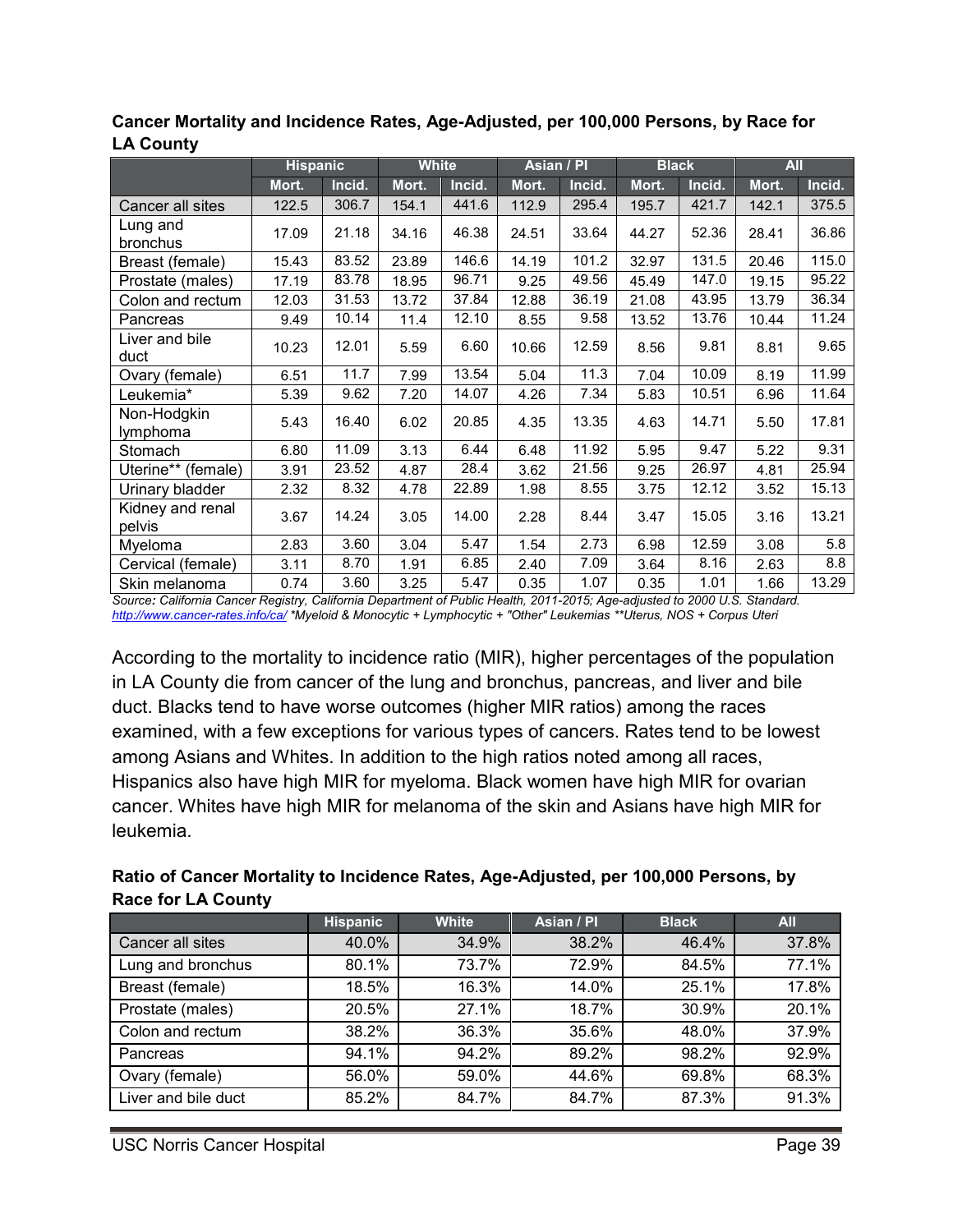|                         | <b>Hispanic</b> | <b>White</b> | Asian / PI | <b>Black</b> | <b>All</b> |
|-------------------------|-----------------|--------------|------------|--------------|------------|
| Leukemia *              | 56.0%           | 51.2%        | 58.0%      | 55.5%        | 59.8%      |
| Non-Hodgkin lymphoma    | 33.1%           | 28.9%        | 32.6%      | 31.5%        | 30.9%      |
| Uterine ** (female)     | 16.7%           | 17.1%        | 16.8%      | 34.3%        | 18.5%      |
| Stomach                 | 61.3%           | 48.6%        | 54.4%      | 62.8%        | 56.1%      |
| <b>Urinary Bladder</b>  | 28.1%           | 20.9%        | 23.2%      | 30.9%        | 23.3%      |
| Kidney and renal pelvis | 25.8%           | 21.8%        | 27.0%      | 23.1%        | 23.9%      |
| Myeloma                 | 78.6%           | 55.6%        | 56.4%      | 55.4%        | 53.1%      |
| Skin melanoma           | 20.6%           | 59.4%        | 32.7%      | 34.7%        | 12.5%      |
| Cervical (female)       | 35.7%           | 27.9%        | 33.9%      | 44.6%        | 29.9%      |

*Source: California Cancer Registry, California Department of Public Health, 2011-2015; Age-adjusted to 2000 U.S. Standard. <http://www.cancer-rates.info/ca/> \*Myeloid & Monocytic + Lymphocytic + "Other" Leukemias \*\*Uterus, NOS + Corpus Uteri*

The impact of race and gender on cancer mortality rates, incidence and outcomes tend to be better among women. Black men have the highest MIR (poorest outcomes).

| Cancer Mortality and Incidence Rates and Ratios, Age-Adjusted, per 100,000 Persons, by |  |
|----------------------------------------------------------------------------------------|--|
| Race and Gender, for California                                                        |  |

|                    | <b>Mortality</b> | <b>Incidence</b> | <b>Ratio of Mortality to</b> |
|--------------------|------------------|------------------|------------------------------|
|                    |                  |                  | <b>Incidence</b>             |
| Asian women        | 95.37            | 296.46           | 32.2%                        |
| White women        | 137.21           | 427.09           | 32.1%                        |
| All women          | 127.63           | 379.55           | 33.6%                        |
| Hispanic women     | 109.90           | 308.84           | 35.6%                        |
| White men          | 184.63           | 465.69           | 39.6%                        |
| All men            | 173.05           | 421.93           | 41.0%                        |
| Hispanic men       | 148.14           | 340.26           | 43.5%                        |
| Asian men          | 132.54           | 294.79           | 45.0%                        |
| <b>Black women</b> | 168.33           | 394.17           | 42.7%                        |
| <b>Black men</b>   | 229.70           | 459.09           | 50.0%                        |

*Source: California Cancer Registry, California Department of Public Health, 2011-2015; Age-adjusted to 2000 U.S. Standard. <http://www.cancer-rates.info/ca/>*

### <span id="page-40-0"></span>**Community Input – Cancer**

Stakeholder interviews identified the following issues, challenges and barriers related to cancer. Following are their comments, quotes and opinions edited for clarity:

- Women with cancer often put their own conditions on the back burner. They make their husbands and kids go to the doctor but they put off scheduling their own appointments.
- If a person who has cancer loses health insurance coverage, they lose the regular surveillance they need.
- The top cancer screening needs are lung, colorectal, breast, skin and liver cancer.
- Socioeconomic, behavioral and environmental conditions all influence cancer and cancer care.
- A lot of families don't have health insurance and, as a result, they are not accessing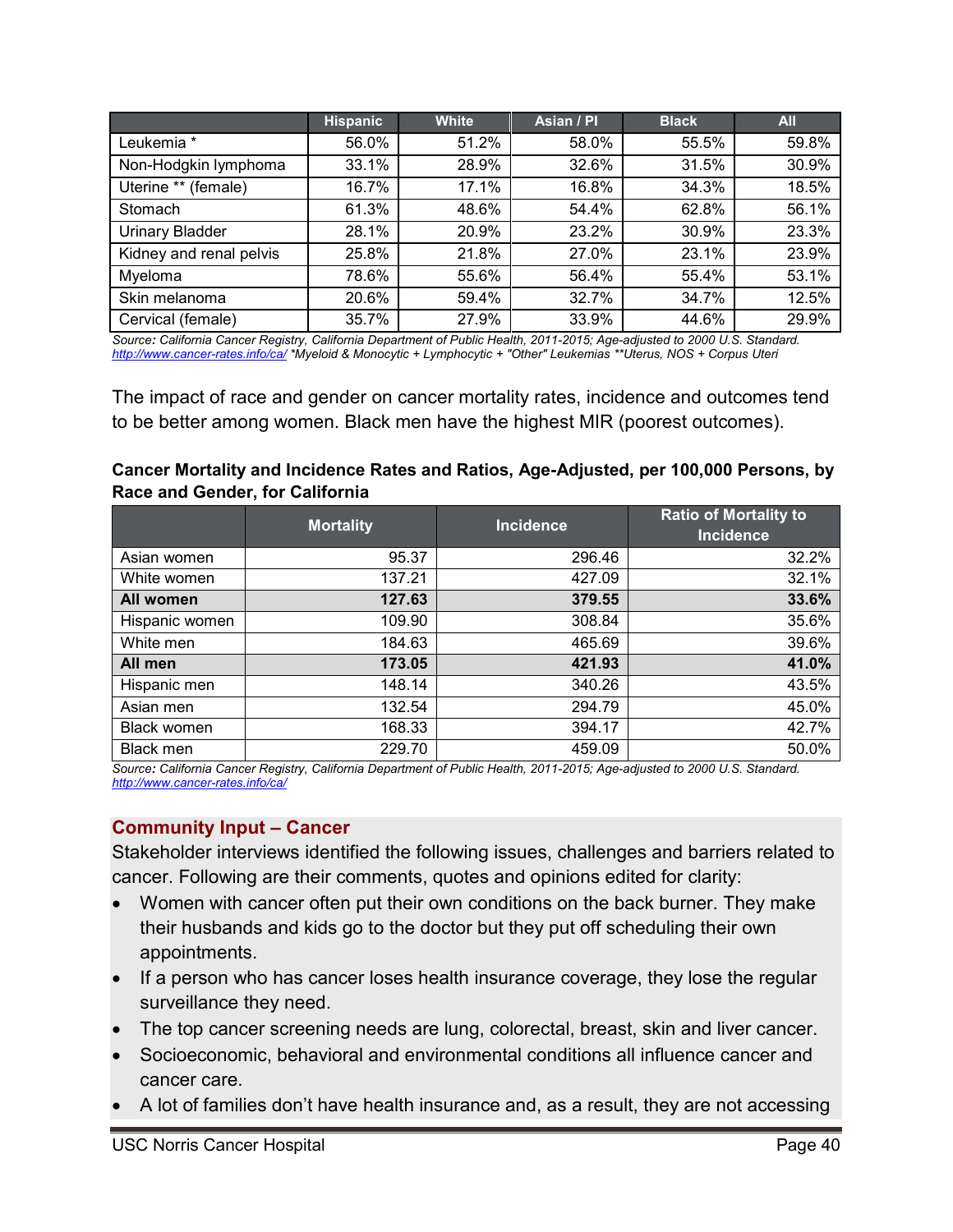preventive care. Illnesses, like cancer, can go undetected. And because cancer is detected later, that can impact treatment. Being able to afford all the different types of treatment is difficult.

- People do not feel empowered to advocate for themselves. We need to demystify cancer care.
- Just because you look okay doesn't mean you are okay. For women who have metastatic breast and ovarian cancer, they are told it is something that cannot be cured, so they have to manage it for the rest of their lives. They are in and out of treatment and it is very challenging.
- It used to be if you had stage 4 cancer, it was a death sentence. And now, in some cases, it is being treated as a chronic illness.
- Mental health care services are very important with cancer care.
- There is a lot of self-blame. If I had gone to the doctor sooner, if I was not overweight, if I had had that test, I might not have cancer.
- Temporary or permanent loss of fertility is an issue with a cancer diagnosis. There is a financial challenge associated with fertility preservation during cancer treatment.
- Cancer treatment can impact a person's self-image.
- Navigating the insurance process is a challenge that comes up for cancer patients.
- Through the course of treatment, patients are going through a lot of physical changes and there are a lot of problems that go along with treatment.
- In LA County, we have innovative cancer centers that provide top of the line care. But some of the community-based cancer care locations don't have access to the innovative treatment courses and they do not have the best access to research trials.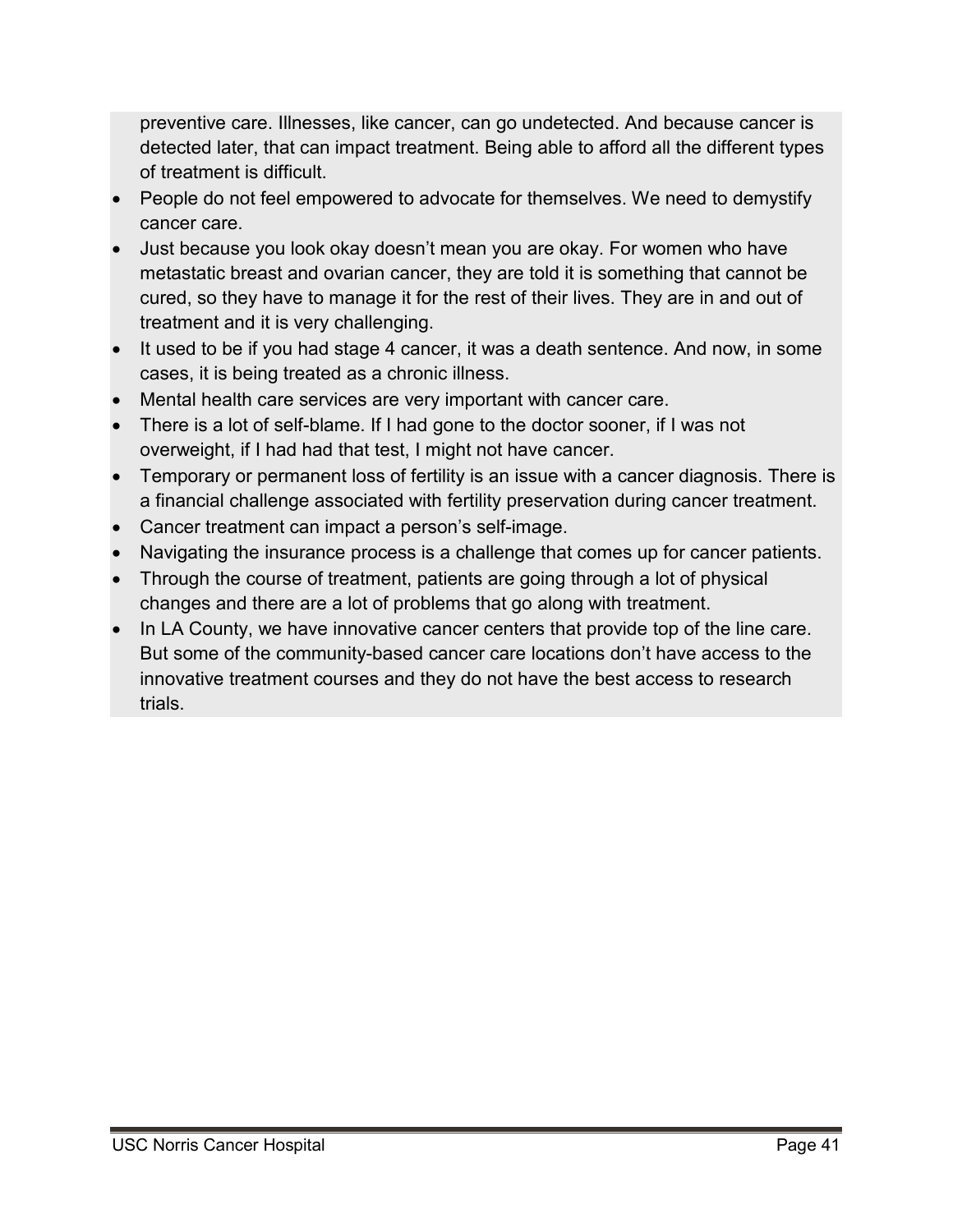# **Disease and Disability**

### <span id="page-42-1"></span><span id="page-42-0"></span>**Health Status**

In Los Angeles County, 18.3% of residents have a self-rated health status of fair or poor. 19.9% of adults and 33.9% of seniors consider themselves to be in fair or poor health. These rates of fair or poor health status are greater than found in the state.

### **Health Status, Fair or Poor Health**

|                     | <b>Los Angeles County</b> | <b>California</b> |
|---------------------|---------------------------|-------------------|
| Fair or poor health | 18.3%                     | 17.3%             |
| 18-64 years old     | 19.9%                     | 19.5%             |
| 65+ years old       | 33.9%                     | 28.4%             |

*Source: California Health Interview Survey, 2016. <http://ask.chis.ucla.edu/>*

### <span id="page-42-2"></span>**Diabetes**

9.7% of adults in the county have been diagnosed with diabetes. For adults with diabetes, 56.5% are very confident they can control their diabetes, while 10.7% were not confident.

### **Adult Diabetes**

|                                    | <b>Los Angeles County</b> | <b>California</b> |
|------------------------------------|---------------------------|-------------------|
| Diagnosed pre- diabetic            | 12.4%                     | 13.4%             |
| Diagnosed diabetic                 | 9.7%                      | 9.1%              |
| Very confident to control diabetes | 56.5%                     | 58.5%             |
| Somewhat confident                 | 32.8%                     | 33.8%             |
| Not confident                      | 10.7%                     | 7.7%              |

*Source: California Health Interview Survey, 2014 - 2016.<http://ask.chis.ucla.edu/>*

Rates of diabetes reported by African American (13.7%) and Latino (11.7%) residents of LA County were higher than rates for those groups at the state level. White (6.9%) and Asian (7.8%) residents reported a diabetes rate that was lower than the state rate.

### **Adult Diabetes by Race/Ethnicity**

|                  | <b>Los Angeles County</b> | <b>California</b> |
|------------------|---------------------------|-------------------|
| African American | 13.7%                     | 11.6%             |
| Asian            | 7.8%                      | 8.8%              |
| Latino           | 11.7%                     | 11.3%             |
| White            | 6.9%                      | 7.6%              |
|                  |                           |                   |

*Source: California Health Interview Survey, 2014 - 2016.<http://ask.chis.ucla.edu/>*

In Los Angeles County the average annual age-adjusted emergency room visit rate due to diabetes was 25.5 per 10,000 persons, ages 18 years and older. Long-term complications of diabetes resulted in a rate of 12.1 per 10,000 persons and emergency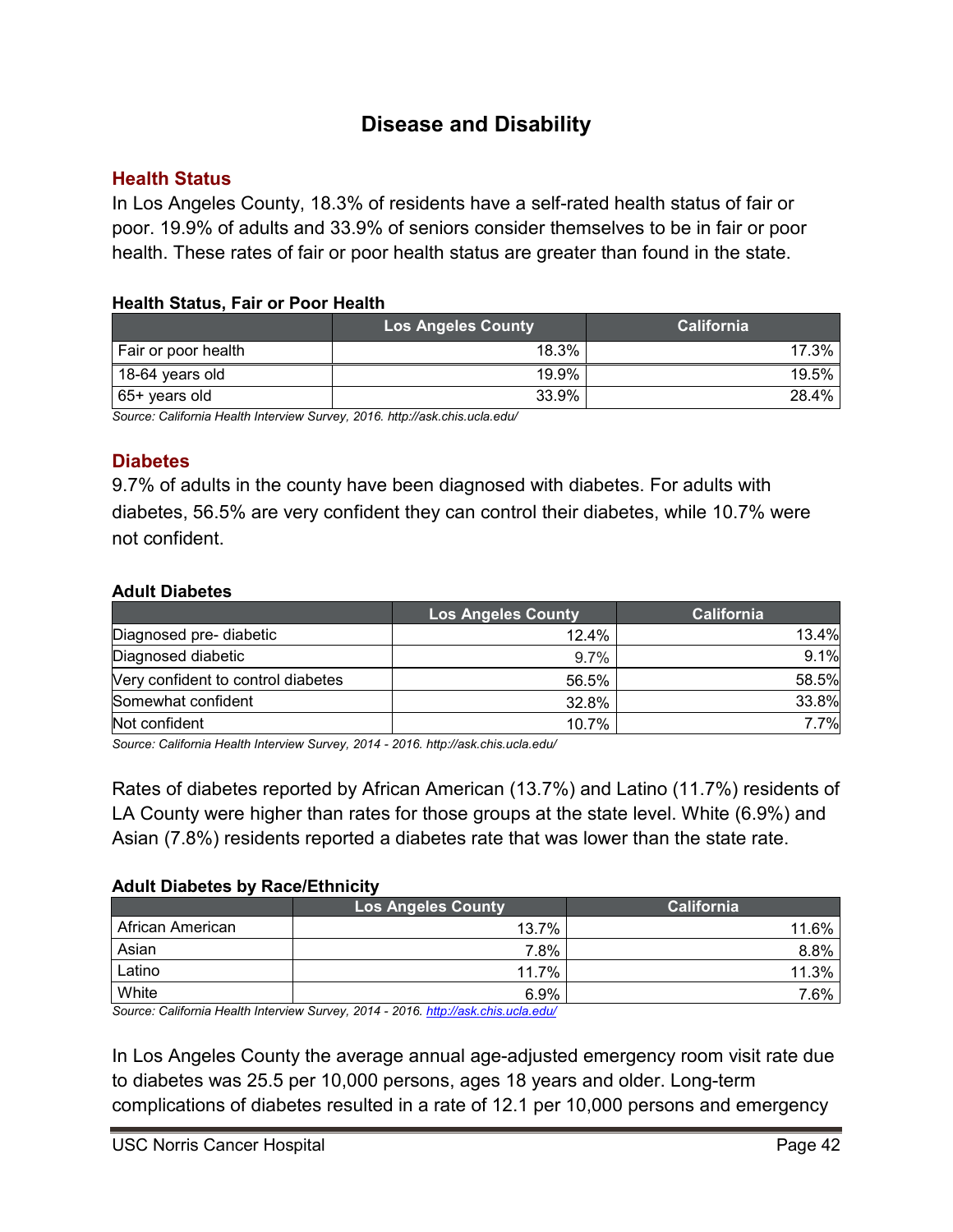room visit rates due to uncontrolled diabetes were 2.3 per 10,000 persons.

|                                      | <b>Los Angeles County</b> | <b>California</b> |
|--------------------------------------|---------------------------|-------------------|
| <b>Diabetes</b>                      | 25.5                      | 26.6              |
| Long-term complications of diabetes  | 12.1                      | 12.4              |
| Short-term complications of diabetes | 1.4                       |                   |
| Uncontrolled diabetes                | 2.3                       |                   |

### **Age-Adjusted Emergency Room Rates Due to Diabetes, per 10,000 Persons**

*Source: Think Health LA Community Dashboard, 2015[. http://ask.chis.ucla.edu/](http://ask.chis.ucla.edu/) www.thinkhealth;la.org*

### <span id="page-43-0"></span>**Heart Disease**

For adults in Los Angeles County, 5.6% have been diagnosed with heart disease. Among these adults, 57.7% are very confident they can manage their condition and 66.5% have a management care plan developed by a health care professional.

### **Adult Heart Disease**

|                                         | <b>Los Angeles County</b> | <b>California</b> |
|-----------------------------------------|---------------------------|-------------------|
| Diagnosed with heart disease            | 5.6%                      | 6.2%              |
| Has a management care plan              | 66.5%                     | 70.2%             |
| Very confident to control condition     | 57.7%                     | 57.4%             |
| Somewhat confident to control condition | 35.7%                     | 36.8%             |
| Not confident to control condition      | 6.6%                      | 5.8%              |

*Source: California Health Interview Survey, 2014 - 2016; <http://ask.chis.ucla.edu/>*

# <span id="page-43-1"></span>**High Blood Pressure**

A co-morbidity factor for diabetes and heart disease is hypertension (high blood pressure). In Los Angeles County, 28.2% of adults have been diagnosed with high blood pressure. Of these, 66.9% are on medication for their blood pressure.

### **High Blood Pressure**

|                                          | Los Angeles Countv | California |
|------------------------------------------|--------------------|------------|
| Diagnosed with high blood pressure       | 28.2%              | 4%<br>28.  |
| Takes medication for high blood pressure | 66.9%              | 1%<br>65   |

*Source: California Health Interview Survey, 2014 - 2016.<http://ask.chis.ucla.edu/>*

# <span id="page-43-2"></span>**Asthma**

The population diagnosed with asthma in Los Angeles County is 12.4%. 43.8% of asthmatics take medication to control their symptoms. Among youth, 7.4% have been diagnosed with asthma. The rate of asthma in the county is lower than in the state.

### **Asthma**

|                                         | <b>Los Angeles County</b> | <b>California</b> |
|-----------------------------------------|---------------------------|-------------------|
| Diagnosed with asthma, total population | 12.4%                     | 14.8% i           |
| Diagnosed with asthma, 0-17 years old   | 7.4%                      | $16.7\%$          |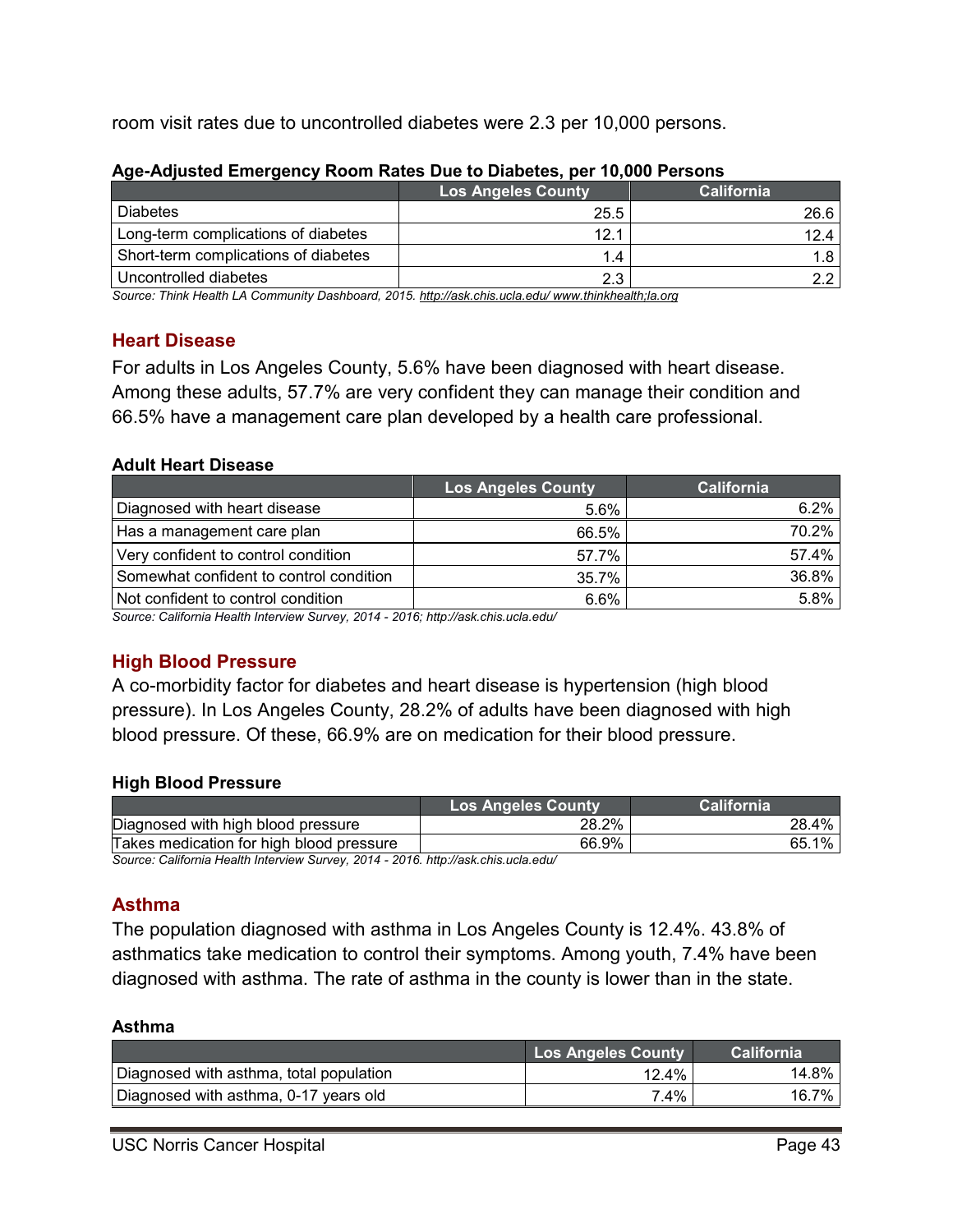|                                                            | <b>Los Angeles County</b> | California |
|------------------------------------------------------------|---------------------------|------------|
| ER visit in past year due to asthma, total population      | $11.2\%$                  | 13.1%      |
| ER visit in past year due to asthma, 0-17 years old        | 38.7%                     | 10.5%      |
| Takes daily medication to control asthma, total population | 43.8%                     | 45.1%      |
| Takes daily medication to control asthma, 0-17 years old   | 23.7%                     | 30.7%      |

*Source: California Health Interview Survey, 2014 - 2016.<http://ask.chis.ucla.edu/>*

# <span id="page-44-0"></span>**Community Input – Chronic Diseases**

Stakeholder interviews identified the following issues, challenges and barriers related to chronic diseases. Following are their comments, quotes and opinions edited for clarity:

- Chronic diseases are hard to manage. It would be better if we prevented them from occurring.
- Health behaviors, social factors and determinants of health need to be addressed for chronic diseases to improve.
- People need to take care of themselves, eat healthy and go on walks. That is difficult for people who are working multiple jobs and lead stressful lives.
- We are seeing a rise in diabetes. And many people don't know they have it. We need to do a better job of screening for the disease and getting people into care.
- The underinsured and uninsured lack access to treatment for chronic illnesses.

# <span id="page-44-1"></span>**Infectious Diseases**

### <span id="page-44-2"></span>**Tuberculosis**

The rate of tuberculosis in LA County is 6.1 per 100,000 persons, which is higher than the state rate of 5.4 per 100,000 persons.

### **Tuberculosis Incidence Rate, per 100,000 Persons**

|                                                                                                                                   | <b>Los Angeles County</b> | <b>California</b> |
|-----------------------------------------------------------------------------------------------------------------------------------|---------------------------|-------------------|
| Tuberculosis incidence                                                                                                            | 6.1                       |                   |
| Source: California Department of Public Health, County Health Status Profiles 2018 Report http://www.cdph.ca.gov/data/statistics/ |                           |                   |

### <span id="page-44-3"></span>**HIV/AIDS**

In 2015, 1,952 cases of HIV were diagnosed in Los Angeles County for a rate of 19 per 100,000 persons. The rate of HIV/AIDS diagnosed in 2015 had decreased from 2014.

### **New HIV Diagnoses, Number and Rate per 100,000 Persons, 2014 - 2015**

|                                                                                                                                                                            | 2014          |      | 2015   |      |
|----------------------------------------------------------------------------------------------------------------------------------------------------------------------------|---------------|------|--------|------|
|                                                                                                                                                                            | <b>Number</b> | Rate | Number | Rate |
| Los Angeles County                                                                                                                                                         | 2.057         | 20   | 1.952  | 19   |
| Source: County of Los Angeles, Public Health, 2016 Annual HIV Surveillance Report<br>http://publichealth.lacounty.gov/wwwfiles/ph/hae/hiv/2016AnnualSurveillanceReport.pdf |               |      |        |      |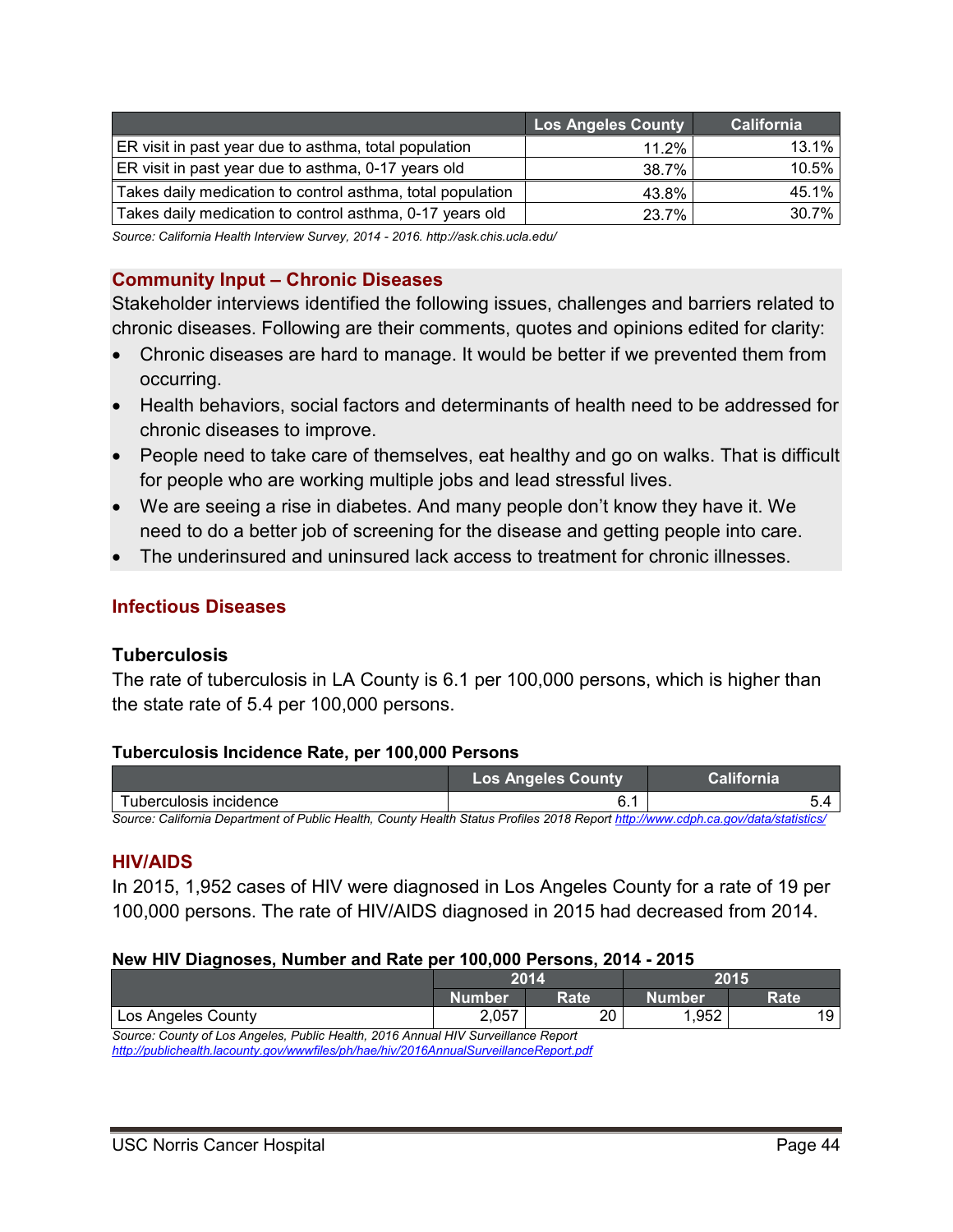In LA County the rate of persons living with HIV/AIDS infection was 590.1 per 100,000 persons, which is higher than the state rate of 391.7 per 100,000 persons.

### **HIV/AIDS, Ages 13 Years and Older**

|                                                                                                                                   | <b>Los Angeles County</b> | <b>California</b> |
|-----------------------------------------------------------------------------------------------------------------------------------|---------------------------|-------------------|
| HIV/AIDS infection, ages 13 years and older                                                                                       | 590.1                     | 391.7             |
| Source: California Department of Public Health, County Health Status Profiles 2018 Report http://www.cdph.ca.gov/data/statistics/ |                           |                   |

### <span id="page-45-0"></span>**Sexually Transmitted Infections**

The rate of chlamydia in LA County is 558.5 per 100,000 persons. The rate of gonorrhea in LA County males (513.4 per 100,000 persons) is higher than in females (227.3 per 100,000 persons). Rates of syphilis are also higher among men (1,449.3 per 100,000 persons) than women (88.3 per 100,000 persons).The county rates of chlamydia, gonorrhea and syphilis in all cases are higher than state rates.

### **Sexually Transmitted Infections, 2014-2016**

|                     | <b>Los Angeles County</b> | <b>California</b> |
|---------------------|---------------------------|-------------------|
| Chlamydia           | 558.5                     | 480.3             |
| Gonorrhea (females) | 227.3                     | 218.0             |
| Gonorrhea (males)   | 513.4                     | 372.6             |
| Syphilis (females)  | 88.3                      | 2.6               |
| Syphilis (males)    | 1,449.3                   | 22.5              |

Source: California Department of Public Health, County Health Status Profiles 2018 Report http://www.cdph.ca.gov/data/statist

# <span id="page-45-1"></span>**Community Input – Sexually Transmitted Infections**

Stakeholder interviews identified the following issues, challenges and barriers related to sexually transmitted infections (STIs). Following are their comments, quotes and opinions edited for clarity:

- STIs are a growing issue in Los Angeles. We need to treat those who have STIs and make sure they are not transmitting the disease to others.
- Teens cannot afford condoms so they have unprotected sex.
- In some cultures, sex is not talked about.
- In the county, we do not have enough funding for STI testing and treatment. STI prevention is not the priority it should be. With funding, the state still gives the same amount of funding, but with everything increasing in price, we can serve less people than we could 10 years ago.
- Some men are bisexual and very closeted, which places more women at risk of STIs.
- A couple of decades ago, there was such fear about HIV. People were using condoms and were more careful about partners. But with more effective treatments, we have relaxed our behaviors and concerns.
- There is a lack of education on preventive measures for STIs.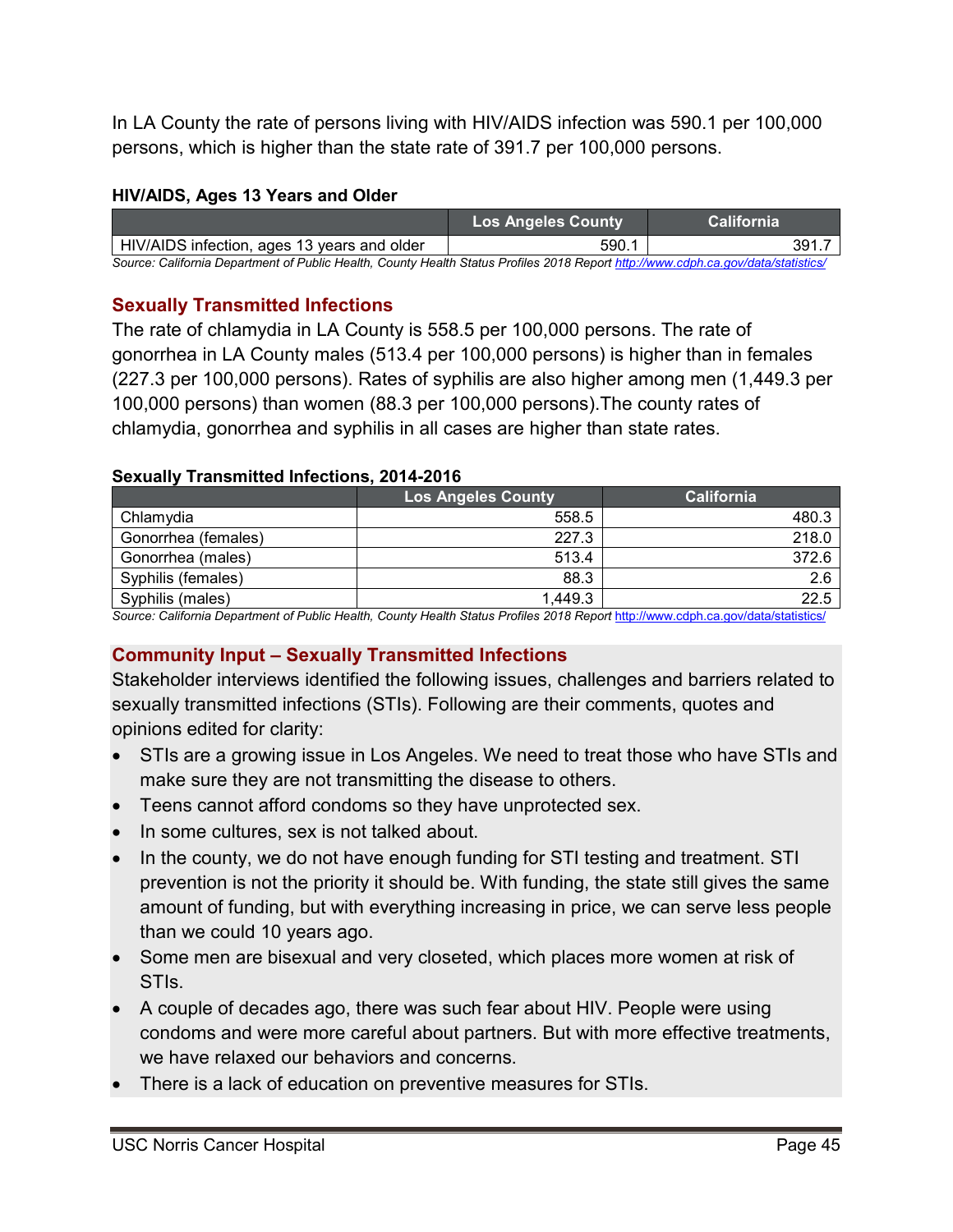### <span id="page-46-0"></span>**Emergency Room Rates due to Infectious Diseases**

The age-adjusted emergency room visit rate due to bacterial pneumonia was 13.6 per 10,000 adults. ER visits for immunization-preventable pneumonia and influenza occurred at a rate of 8.9 per 10,000 adults.

| <u>Ago-Adjusted Emergency Noom visit nate due to imeetious piscases, per reject Adults</u> |                           |                   |  |  |
|--------------------------------------------------------------------------------------------|---------------------------|-------------------|--|--|
|                                                                                            | <b>Los Angeles County</b> | <b>California</b> |  |  |
| Community acquired pneumonia (bacterial)                                                   | 13.6                      | 19.0              |  |  |
| Immunization-preventable pneumonia and influenza                                           | 8.9                       | 9.5               |  |  |
| <b>Hepatitis</b>                                                                           | 0.8                       | 0.9               |  |  |

### **Age-Adjusted Emergency Room Visit Rate due to Infectious Diseases, per 10,000 Adults**

*Source: Think Health LA Community Dashboard, 2015. www.thinkhealthla.org*

### <span id="page-46-1"></span>**Hospitalization Rates by Diagnoses**

At USC Norris Cancer Hospital, the top five primary diagnoses resulting in hospitalization were cancers (including non-cancerous growths), infections, blood disorders, injuries/poisonings and genitourinary system.

#### **Hospitalization Rates by Principal Diagnosis, Top Ten Causes**

|                                         | <b>USC Norris Cancer Hospital</b> |
|-----------------------------------------|-----------------------------------|
| Cancer (includes non-cancerous growths) | 24.7%                             |
| Infections                              | 10.1%                             |
| <b>Blood disorders</b>                  | 6.4%                              |
| Injuries/poisonings                     | 5.8%                              |
| Genitourinary system                    | 5.3%                              |
| Digestive system                        | 5.1%                              |
| Endocrine disease                       | 3.4%                              |
| Circulatory system                      | 2.8%                              |
| Nervous system                          | 2.5%                              |
| Respiratory system                      | 2.4%                              |

*Source: Healthy Communities Institute, California Office of Statewide Health Planning and Development, 2017. [http://report.oshpd.ca.gov/?DID=PID&RID=Facility\\_Summary\\_Report\\_Hospital\\_Inpatient](http://report.oshpd.ca.gov/?DID=PID&RID=Facility_Summary_Report_Hospital_Inpatient)*

### <span id="page-46-2"></span>**Disability**

People with a disability have difficulty performing activities due to a physical, mental, or emotional condition. In the county, 30.7% of adults had a physical, mental or emotional disability and 31.3% of disabled adults reported having health insurance.

#### **Population with a Disability**

| <b>Los Angeles County</b> | California |
|---------------------------|------------|
| 30.7%                     | 7%<br>29.  |
| 31.3%                     | 1%         |
|                           |            |

S*ource: California Health Interview Survey, 2016. <http://ask.chis.ucla.edu/>*

#### <span id="page-46-3"></span>**Seniors with a Disability**

Rates of disability increase with age. There is often a strong relationship between disability status and health status. Among LA county seniors, 37% have a disability.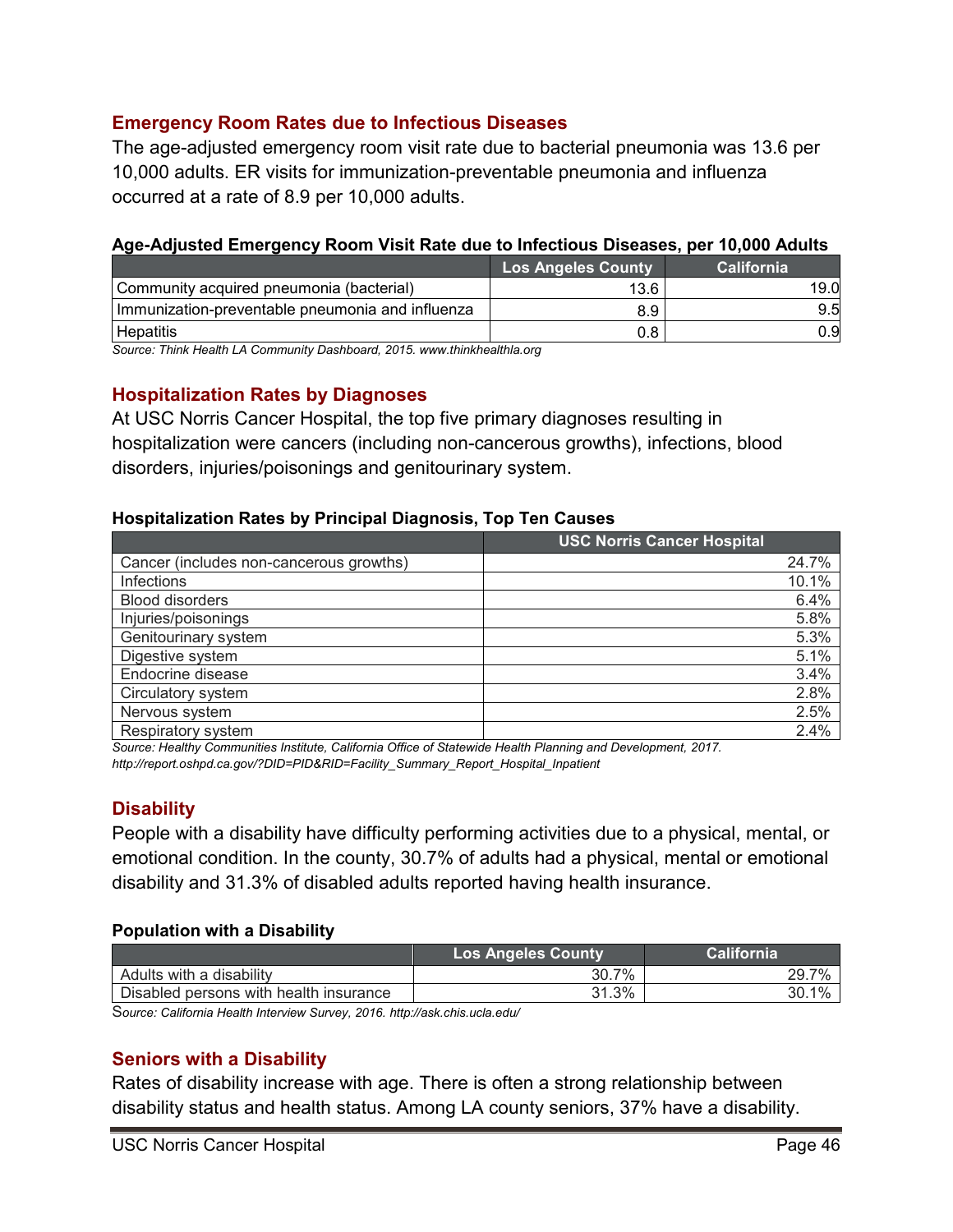13% have a hearing difficulty and 7.1% have a vision difficulty.

### **Older Adults, 65+, with a Disability**

|                                              | <b>Los Angeles County</b> | <b>California</b> |
|----------------------------------------------|---------------------------|-------------------|
| Seniors with a disability                    | 37.0%                     | 36.0%             |
| Seniors with a hearing difficulty            | 13.0%                     | 14.4%             |
| Seniors with a self-care difficulty          | 12.3%                     | 10.1%             |
| Seniors with a vision difficulty             | 7.1%                      | 6.7%              |
| Seniors with a independent living difficulty | 20.1%                     | 17.6%             |

*Source: Think Health LA Community Dashboard, 2012 - 2016. [www.thinkhealthla.org](http://www.thinkhealthla.org/)*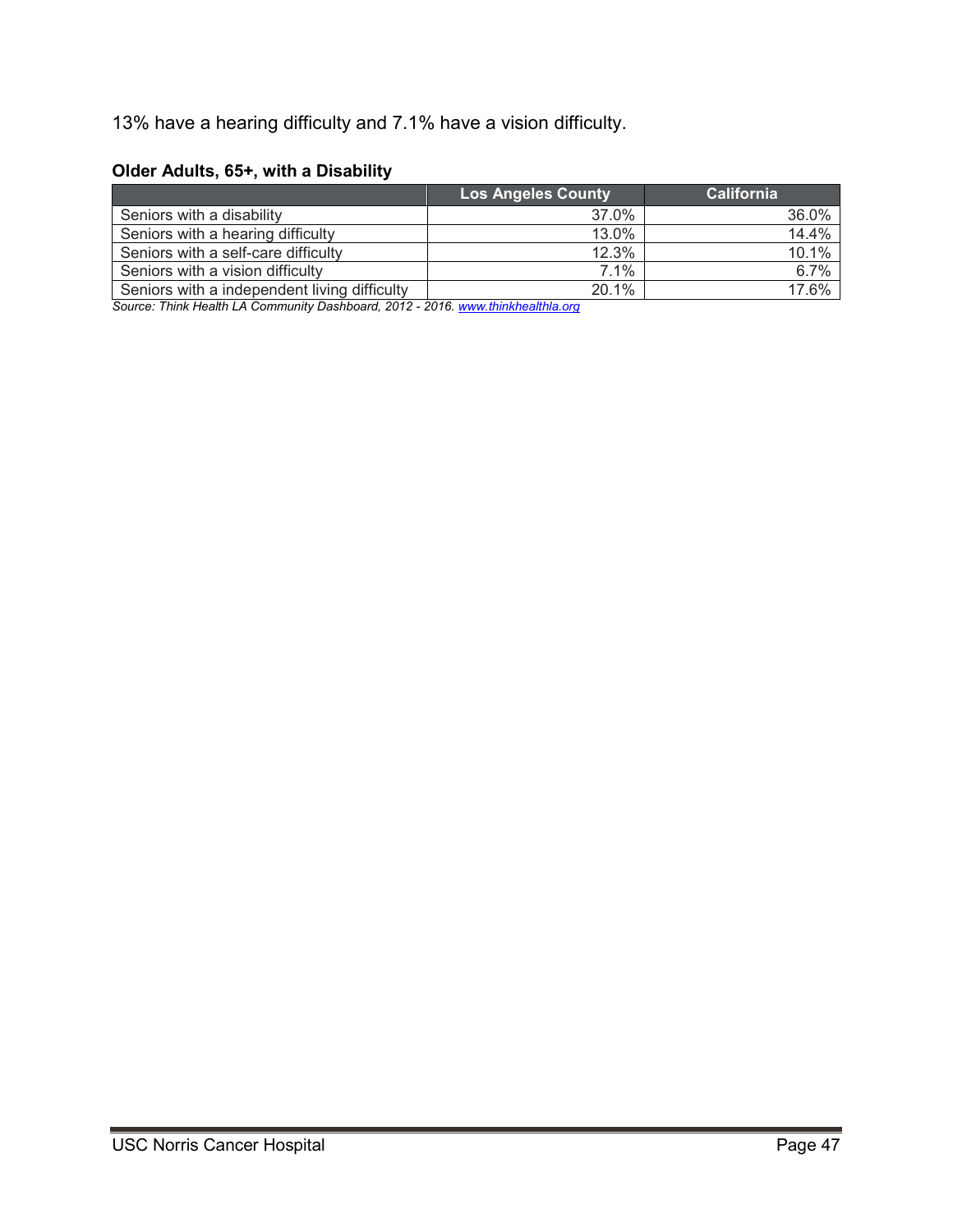# **Health Behaviors**

<span id="page-48-0"></span>County Health Rankings examines healthy behaviors and ranks counties according to health behavior data. California's 57 evaluated counties (Alpine excluded) are ranked from 1 (healthiest) to 57 (least healthy) based on a number of indicators that include: adult smoking, obesity, physical inactivity, excessive drinking, sexually transmitted infections, and others. A ranking of 11 puts Los Angeles County in the top quarter of California counties for health behaviors.

### **Health Behaviors Ranking**

|                                                                   | <b>County Ranking (out of 57)</b> |  |
|-------------------------------------------------------------------|-----------------------------------|--|
| Los Angeles County                                                |                                   |  |
| Source: County Health Rankings, 2018 www.countyhealthrankings.org |                                   |  |

### <span id="page-48-1"></span>**Overweight and Obesity**

In Los Angeles, over one-third of the adult population is overweight (34.8%). 19.4% of teens and 14.3% of children are overweight.

### **Overweight**

|                   | <b>Los Angeles County</b> | California |
|-------------------|---------------------------|------------|
| Adult (18+ years) | 34.8%                     | 35.0%      |
| Teen (ages 12-17) | 19.4%                     | 17.3%      |
| Child (under 12)  | 14.3%                     | 15.1%      |

*Source: California Health Interview Survey, 2014 - 2016. <http://ask.chis.ucla.edu/>*

Among adults in Los Angeles County, 28.9% are obese. This is better than the Healthy People 2020 objective for adult obesity of 30.5%. 14.3% of teens are obese, which is better than the Healthy People objective of 16.1% for teen obesity.

#### **Obese**

|                         | <b>Los Angeles County</b> | California   |
|-------------------------|---------------------------|--------------|
| l Adult, ages 20+ years | 28.9%                     | $1\%$<br>28. |
| Teen, ages 12-17 years  | 14.3%                     | 1%<br>18.    |

*Source: California Health Interview Survey, 2014 - 2016[. http://ask.chis.ucla.edu/](http://ask.chis.ucla.edu/)*

Adult overweight and obesity by race and ethnicity indicate high rates among African American adults (76.1%) and Latinos (74.2%). Over half of the White population (57.4%) is overweight or obese, while 41.4% of Asians are overweight or obese.

#### **Adult Overweight and Obesity by Race/Ethnicity**

|                  | <b>Los Angeles County</b> | California |
|------------------|---------------------------|------------|
| African American | 76.1%                     | 7%<br>71   |
| Asian            | 41.4%                     | 43.6%      |
| Latino           | 74.2%                     | 73.9%      |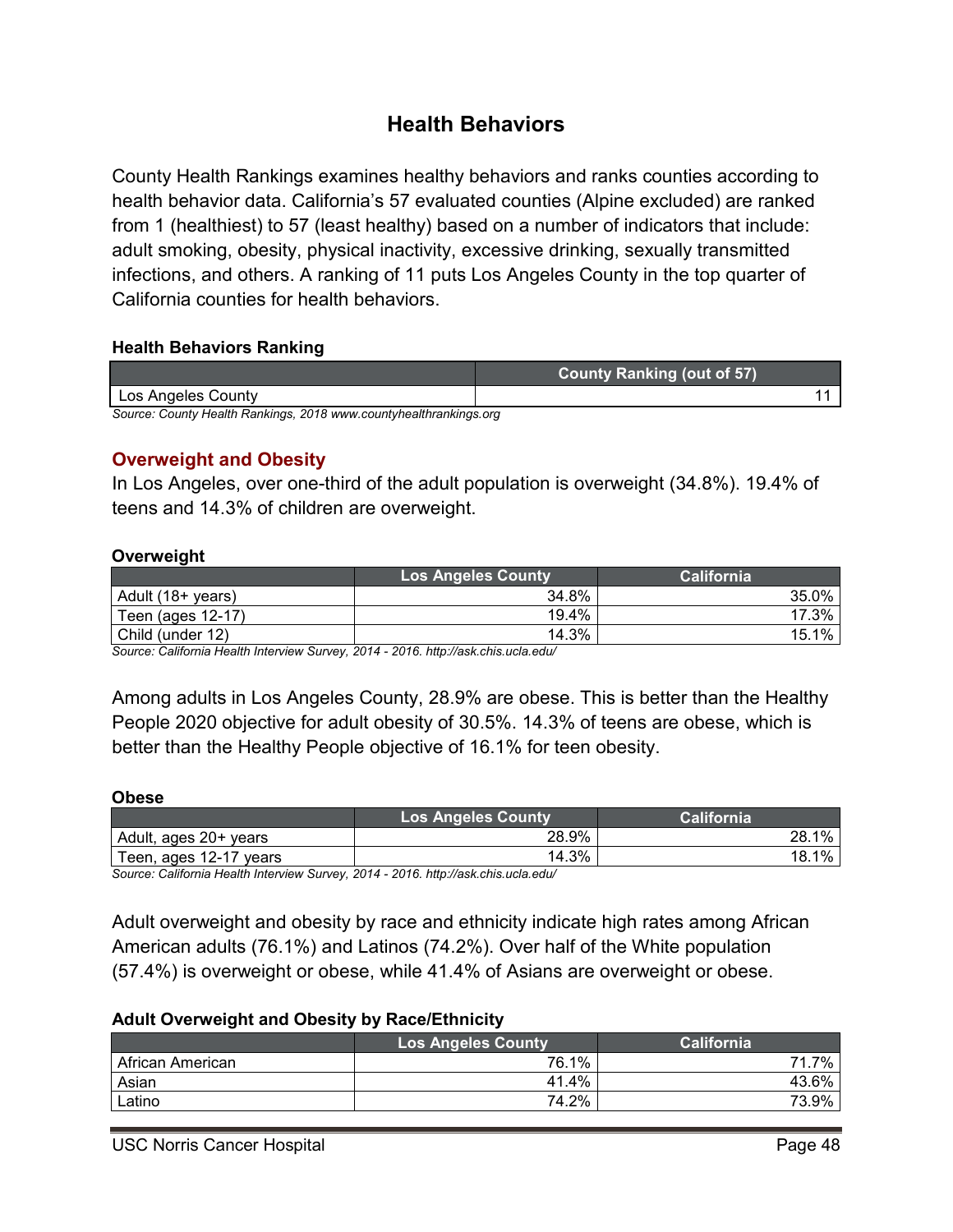|       | ns<br>ounty |                   |
|-------|-------------|-------------------|
| White | 4%<br>--    | 58<br>' U.<br>. . |

*Source: California Health Interview Survey, 2014 -2016[. http://ask.chis.ucla.edu/](http://ask.chis.ucla.edu/)*

The physical fitness test (PFT) for students in California schools is the FitnessGram®. One of the components of the PFT is measurement of body composition (measured by skinfold measurement, BMI, or bioelectric impedance). Children who do not meet the "Healthy Fitness Zone" criteria for body composition are categorized as needing improvement or at high risk (overweight/obese). In Los Angeles County, 45.2% of 5<sup>th</sup> grade students tested as needing improvement (overweight) or at health risk (obese) for body composition. Among 9<sup>th</sup> graders the rates were slightly improved (40.5%). However, these rates exceed state rates.

### **5th and 9th Graders, Body Composition, Needs Improvement and at Health Risk**

|                                                                                                | <b>Los Angeles County</b> | California    |
|------------------------------------------------------------------------------------------------|---------------------------|---------------|
| Fifth grade                                                                                    | 45.2%                     | 7%<br>- 40. . |
| Ninth grade                                                                                    | 40.5%                     | $37.2\%$      |
| Causes: California Denortment of Education, Eitnessersm Physical Eitnese Testing Desulte, 2016 |                           |               |

*Source: California Department of Education, Fitnessgram Physical Fitness Testing Results, 2016-2017. <http://data1.cde.ca.gov/dataquest/page2.asp?Level=District&submit1=Submit&Subject=FitTest>*

# <span id="page-49-0"></span>**Community Input – Overweight and Obesity**

Stakeholder interviews identified the following issues, challenges and barriers related to overweight and obesity. Following are their comments, quotes and opinions edited for clarity:

- Chronic diseases are strongly linked with obesity.
- We can encourage people and provide them with information, but it is not enough. Society and the environment fuels obesity.
- We have a toxic food environment where we are absolutely inundated with high calorie, low nutrient food that is inexpensive and is marketed aggressively.
- Our environment works against us to be physically active.
- It is so much easier to access unhealthy food than healthy food. We need better options to make healthy foods easily accessible and affordable.
- It is important that people have access to safe parks.
- There are no healthy grocery stores in our neighborhood.
- It is hard to get people to eat vegetables and fruits when they are more expensive.
- Many people in our communities do not drive, they walk. They will eat food that is accessible to them. This negatively impacts their ability to make healthier choices.

# **Community Narrative from the Community Environmental Scan**

"Here we are isolated from stores. We have one store, but it sells very expensive food and it's in bad condition. There is no big store nearby." - Senior, Ramona Gardens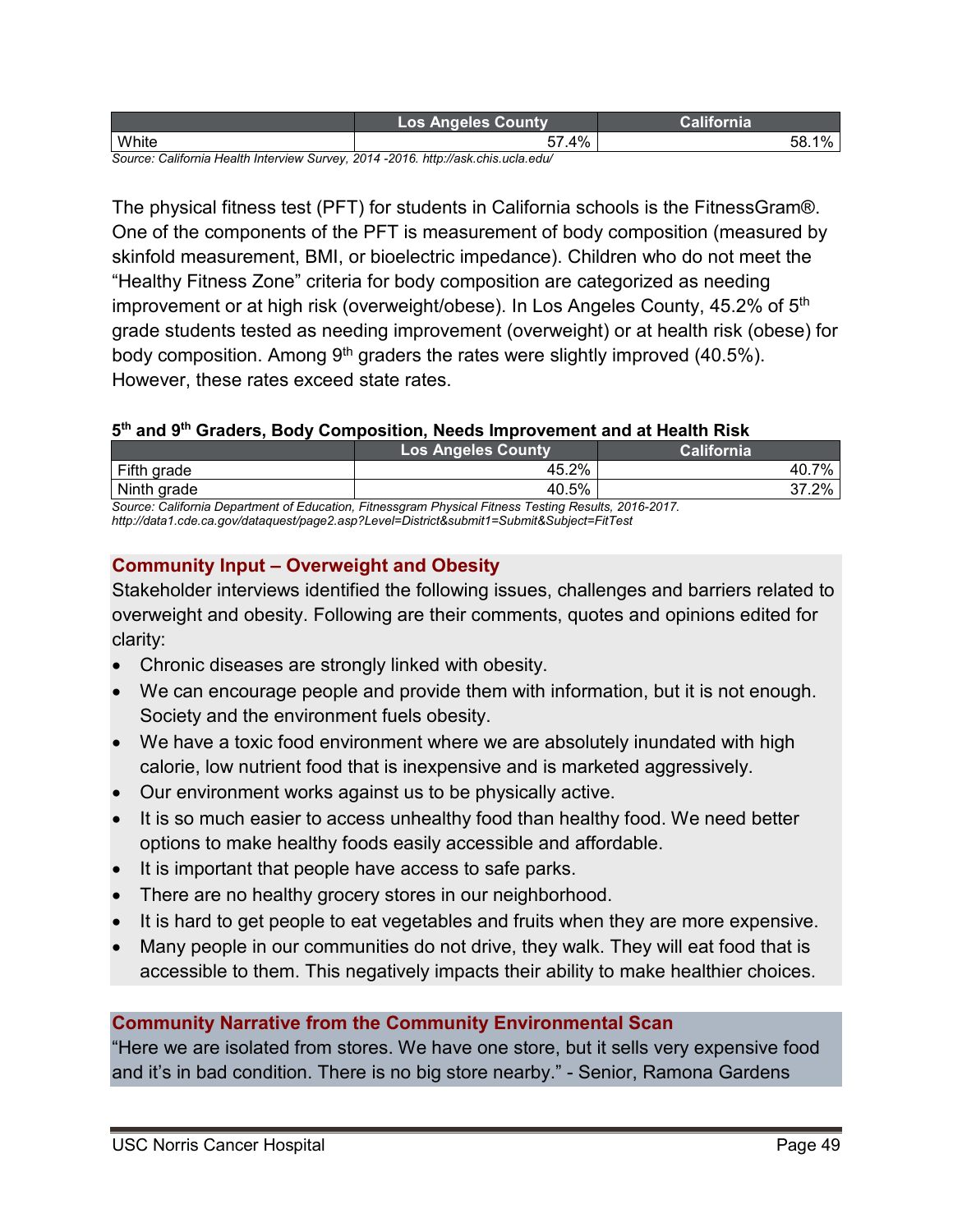"We do not have many options here in our community to eat healthy. The only option right now is Food 4 Less […] and they are not cheap or have enough variety." - Parent, Farmdale Elementary, El Sereno

"Farmer's Markets are limited and isolated to one area and often becoming merchandise fairs rather than offering fresh veggies" - Stakeholder, Boyle Heights

"We need food and nutritious food […] having a food bank here would be very helpful." - Resident, Ramona Gardens

"Is there a Farmers market here? Alhambra yes, but not here. In El Sereno, no. Here it would be perfect for at least once a week. It would be good to provide because there are also parents who receive WIC." -Resident, El Sereno

"There are more liquor shops and, now weed shops, on the Eastside than organic food providers" -Stakeholder, Boyle Heights

# <span id="page-50-0"></span>**Sedentary Children**

12.7% of LA County children and teens spend over five hours in sedentary activities after school on a typical weekday. 8.7% spend over 8 hours a day on sedentary activities on weekends. 11.6% of teens engage in no physical activity in a typical week, and 77.2% of teens had been to a park, playground or open space in the past month.

### **Physical Activity, Children and Teens**

|                                                                                                  | Los Angeles<br><b>County</b> | <b>California</b> |
|--------------------------------------------------------------------------------------------------|------------------------------|-------------------|
| 5+ hours spent on sedentary activities after school on a typical<br>weekday - children and teens | 12.7%                        | 12.8%             |
| 8+ hours spent on sedentary activities on a typical weekend day<br>- children and teens          | 8.7%                         | 8.3%              |
| Teens no physical activity in a typical week                                                     | 11.6%                        | 10.8%             |
| Teens visited park/playground/open space in past month                                           | 77.2%                        | 74.8%             |

*Source: California Health Interview Survey, 2014 - 2016. http://ask.chis.ucla.edu/*

# <span id="page-50-1"></span>**Adults Who Regularly Walk**

In LA County, 31.4% of adults walk at least 150 minutes per week. This is lower than the state rate of 33% of adults walking at least 150 minutes per week.

### **Adults Who Walk at Least 150 Minutes Per Week**

|                                                                          | <b>Los Angeles County</b> | <b>California</b> |
|--------------------------------------------------------------------------|---------------------------|-------------------|
| Adults who walk at least 150 minutes per week                            | 31.4%                     | $33.0\%$          |
| Source: Think Health LA Community Dashboard, 2014. www.thinkhealthla.org |                           |                   |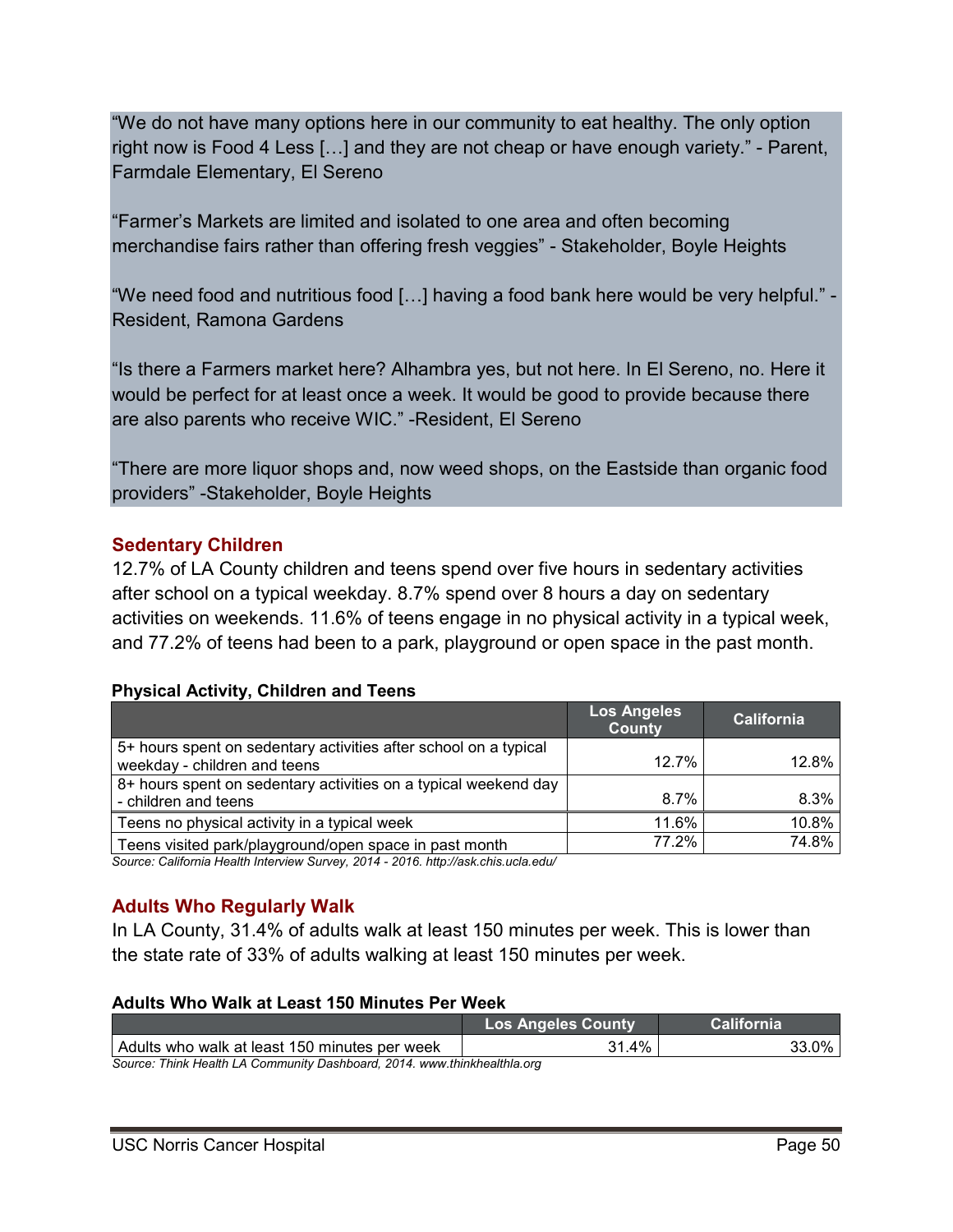# <span id="page-51-0"></span>**Fast Food**

In Los Angeles County, 29.6% of adults, ages 18-64, and 20.7% of children and youth, ages 0-17, eat fast food 3 or more times a week.

### **Fast Food Consumption, 3 or More Times a Week**

| <b>Los Angeles County</b> | <b>California</b> |
|---------------------------|-------------------|
| 29.6%                     | $28.2\%$          |
| 20.7%                     | 23.4%             |
|                           |                   |

*Source: California Health Interview Survey, 2014-2016.[; http://ask.chis.ucla.edu/](http://ask.chis.ucla.edu/)*

# <span id="page-51-1"></span>**Soda Consumption**

The percentage of adults who consume seven or more sodas in a week is 11.7% in Los Angeles County. This is higher than the state rate (10.4%).

### **Adults Average Weekly Soda Consumption; 7 or more**

|                                                                                  | <b>Los Angeles County</b> | <b>California</b> |
|----------------------------------------------------------------------------------|---------------------------|-------------------|
| Adult soda consumption                                                           | 7%                        | $10.4\%$          |
| Source: California Health Interview Survey, 2014-2016, http://ask.chis.ucla.edu/ |                           |                   |

*Source: California Health Interview Survey, 2014-2016. <http://ask.chis.ucla.edu/>*

# <span id="page-51-2"></span>**Adequate Fruit and Vegetable Consumption**

In LA County 31.4% of children consume five or more servings of fruits and vegetables a day. These rates are lower than in the state.

### **Five or More Servings of Fruits and Vegetables Daily, Children and Teens**

|             | <b>Los Angeles County</b> | California |
|-------------|---------------------------|------------|
| Children    | 31.4%                     | 37%        |
| $\tau$ eens | 19.5%                     | 26.4%      |

*Source: California Health Interview Survey, 2014-2016. http://ask.chis.ucla.edu/*

# <span id="page-51-3"></span>**Insufficient Sleep**

Sleep is an important part of a healthy lifestyle. 35.2% of LA County adults report fewer than seven hours of sleep a night.

### **Adults who Report Fewer than 7 Hours of Sleep on Average a Night**

|                                                                         | <b>Los Angeles County</b> | California |
|-------------------------------------------------------------------------|---------------------------|------------|
| Adults who report fewer than 7 hours of sleep a night                   | 35.2%                     | $34.5\%$   |
| Source: Think Health LA Community Dashboard 2016, www.thinkhealthla.org |                           |            |

# <span id="page-51-4"></span>**Teen Sexual History**

88.9% of LA County teens, ages 14 to 17, whose parents gave permission for the question to be asked, reported they had never had sex; this was a higher rate of abstinence than seen at the state level (81.2%).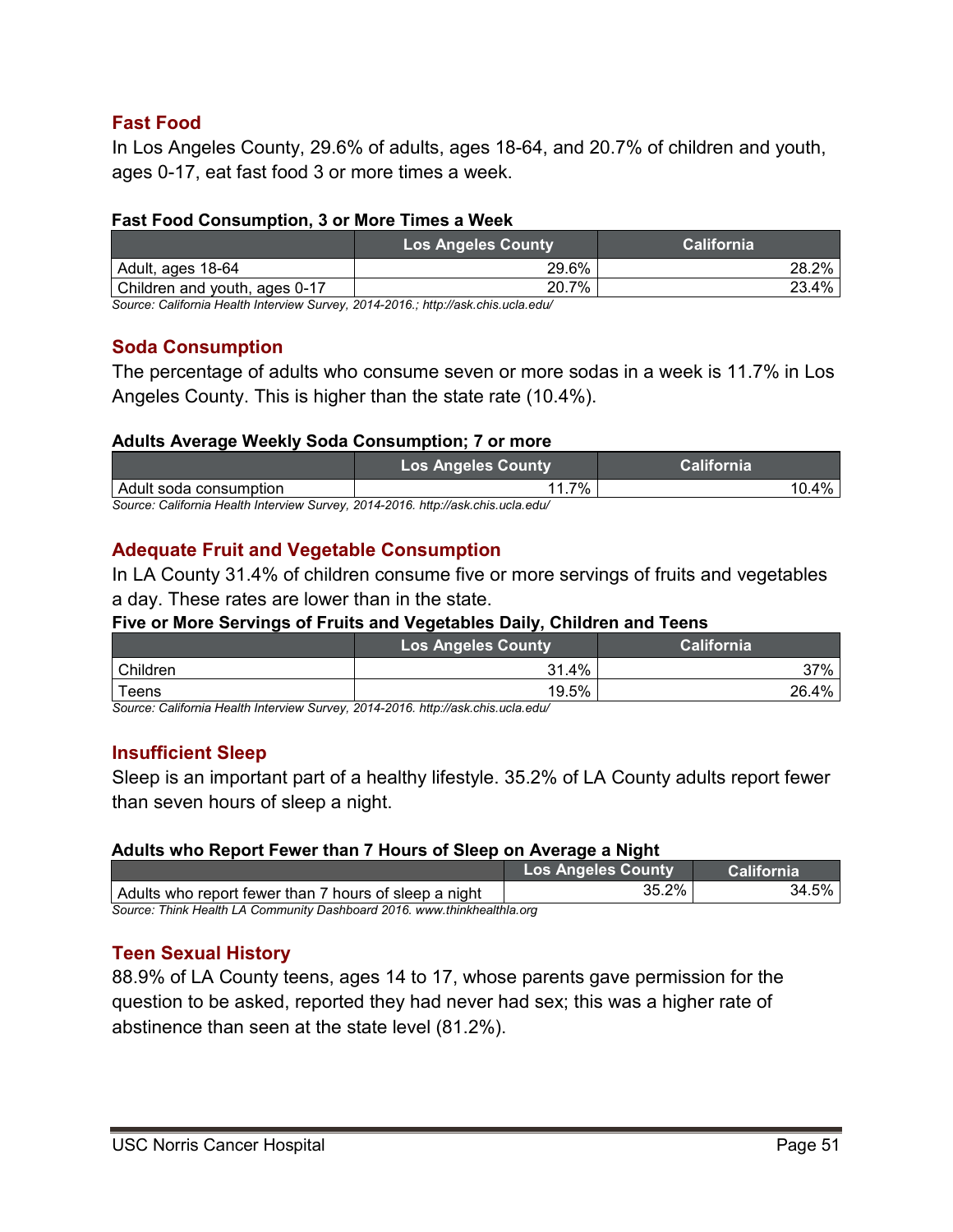# **Teen Sexual History, 14 to 17 Years Old**

|                                                                                    | <b>Los Angeles County</b> | California |
|------------------------------------------------------------------------------------|---------------------------|------------|
| l Never had sex                                                                    | 88.9%                     | 2%         |
| Course: Colifornia Hoalth Intonsiaus Sunsay, 2015, 2016, http://oak.ohia.ualo.odu/ |                           |            |

*Source: California Health Interview Survey, 2015 - 2016. http://ask.chis.ucla.edu/*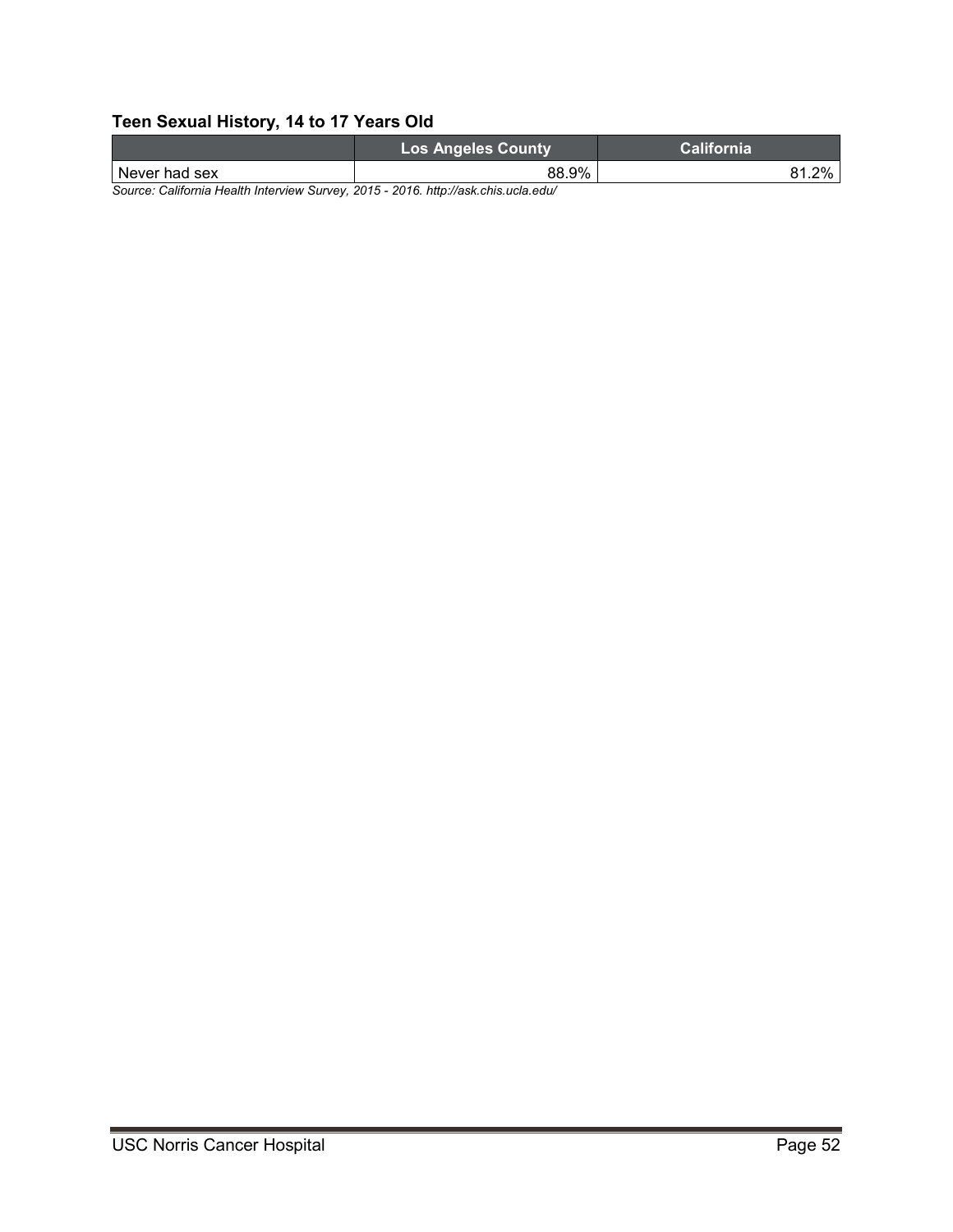# **Mental Health**

# <span id="page-53-1"></span><span id="page-53-0"></span>**Mental Health Indicators**

Among adults, 9.1% in Los Angeles County experienced serious psychological distress in the past year, while 17.1% needed help for mental health and/or alcohol and problems. 12.3% of adults saw a health care provider for their mental health and/or alcohol and drug issues in the past year.

9.6% of county adults had taken a prescription medication for at least two weeks for an emotional or mental health issue in the past year. 42.6% of adults who needed help for an emotional or mental health problem did not receive treatment. The Healthy People 2020 objective is for 72.3% of adults with a mental disorder to receive treatment, which equates to 27.7% who do not receive treatment.

### **Mental Health Indicators, Adults**

|                                                                                                              | <b>Los Angeles</b><br><b>County</b> | <b>California</b> |
|--------------------------------------------------------------------------------------------------------------|-------------------------------------|-------------------|
| Adults who had serious psychological distress during past year                                               | 9.1%                                | $8.0\%$           |
| Adults who needed help for emotional-mental and/or alcohol-<br>drug issues in past year                      | 17.1%                               | 16.4%             |
| Adults who saw a health care provider for emotional/mental<br>health and/or alcohol-drug issues in past year | 12.3%                               | 13.4%             |
| Has taken prescription medicine at least 2 weeks for<br>emotional/mental health issue in past year           | $9.6\%$                             | 11.1%             |
| Sought/needed help but did not receive treatment                                                             | 42.6%                               | 38.4%             |

*Source: California Health Interview Survey, 2014-2016. http://ask.chis.ucla.edu/*

Among Los Angeles County teens, 11.8% needed help in the past year for emotional or mental health problems, which was lower than the state rate (18.7%). Frequent mental distress was reported during the past month by 7.3% of area teens, which was higher than the state rate (3.7%).

# **Mental Health Indicators, Teens**

|                                                                               | <b>Los Angeles County</b> | California |
|-------------------------------------------------------------------------------|---------------------------|------------|
| Teens who needed help for emotional or mental health<br>problems in past year | 11.8%                     | 18.7%      |
| Teens who had frequent mental distress during the past<br>month               | 7.3%                      | 3.7%       |

*Source: California Health Interview Survey, 2014 - 2016. http://ask.chis.ucla.edu/*

Among adults in the county, 17.0% had severe interference with work because of mental health issues; 49.8% had moderate impact of mental health issues on their ability to work.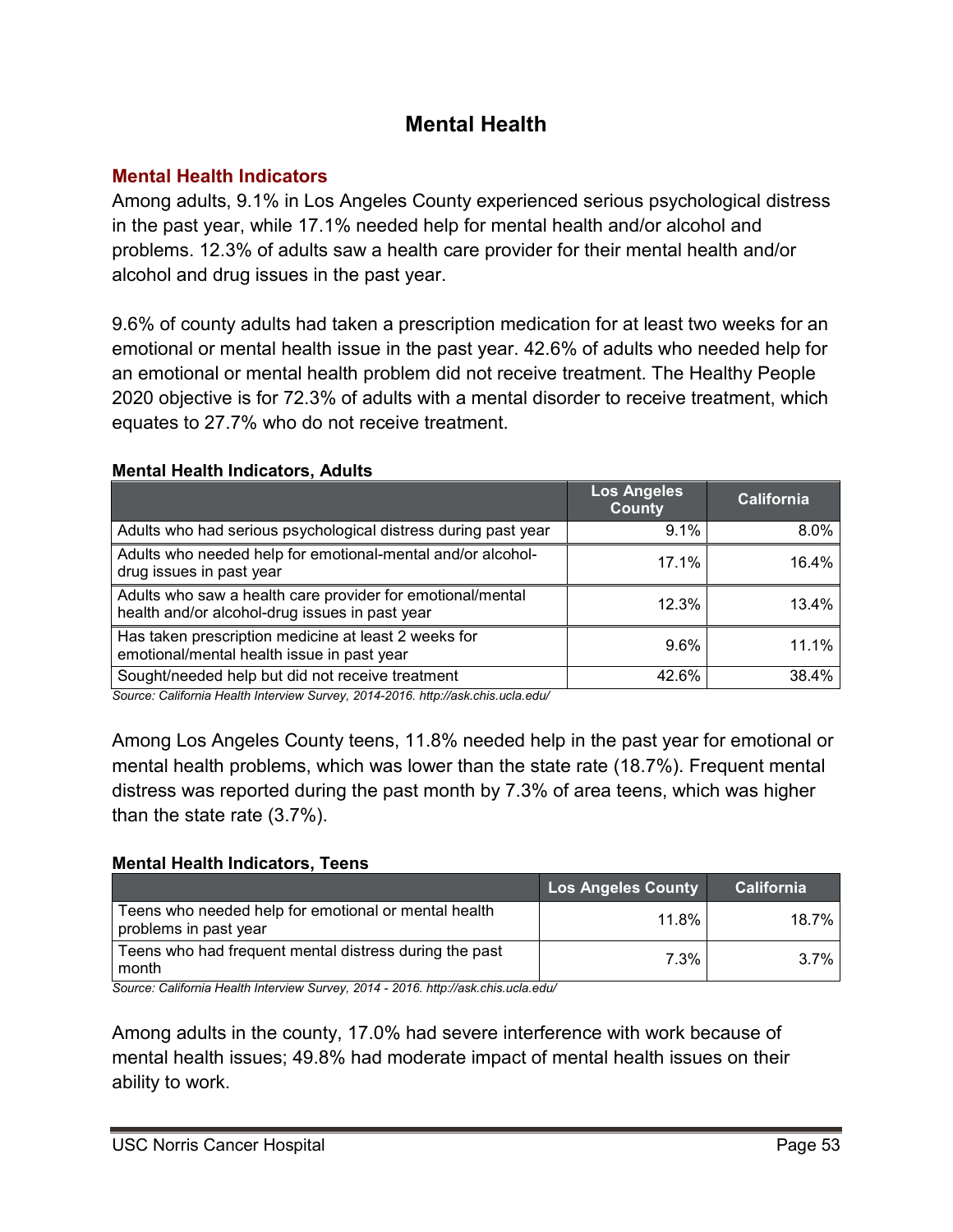### **Mental Health Work Impairment, Adults**

|                                                                            | Los Angeles County | <b>California</b> |
|----------------------------------------------------------------------------|--------------------|-------------------|
| Adults unable to work between $8 - 30$ days due to mental<br>health issues | 17.0%              | 16.9%             |
| Adults unable to work more than one month due to mental<br>health issues   | 48.9%              | 42.4%             |

*Source: California Health Interview Survey, 2016. <http://ask.chis.ucla.edu/>*

7.3% of adults in Los Angeles County had seriously thought about committing suicide; this is less than the state rate (9.3%).

### **Thought about Committing Suicide**

|                                                            | Los Angeles County | <b>California</b> |
|------------------------------------------------------------|--------------------|-------------------|
| Adults who ever seriously thought about committing suicide | $7.3\%$            | $9.3\%$           |
|                                                            |                    |                   |

*Source: California Health Interview Survey, 2016. http://ask.chis.ucla.edu/*

### <span id="page-54-0"></span>**Community Input – Mental Health**

Stakeholder interviews identified the following issues, challenges and barriers related to mental health. Following are their comments, quotes and opinions edited for clarity:

- It is hard to find mental health providers.
- Some people with mental health issues are not inclined to voluntarily seek treatment.
- There continues to be stigma around mental health.
- There is a lack of available culturally relevant mental health resources.
- Families are experiencing high levels of stress and there are very few affordable mental health services in our community. Those who do offer mental health services have very long wait lists.
- Sometimes the only way to get needed mental health attention is to call the police. Then there is a 72 hour observation period.
- Keeping a mental health diagnosis private can have a negative impact on health outcomes.
- Depression is widespread, under-recognized and under diagnosed. The treatment service system is fragmented and there is poor coordination with medical services.

# **Community Narrative from the Community Environmental Scan**

"There is very little mental health staff at the clinics in our communities. You have to get a referral and sometimes the referral can take up to two years so you can get another appointment" - Resident, Boyle Heights

"We need mental health services for our youth. I am on a waiting list and there are twenty people ahead of my son and they only call me to see if he's the same or worse.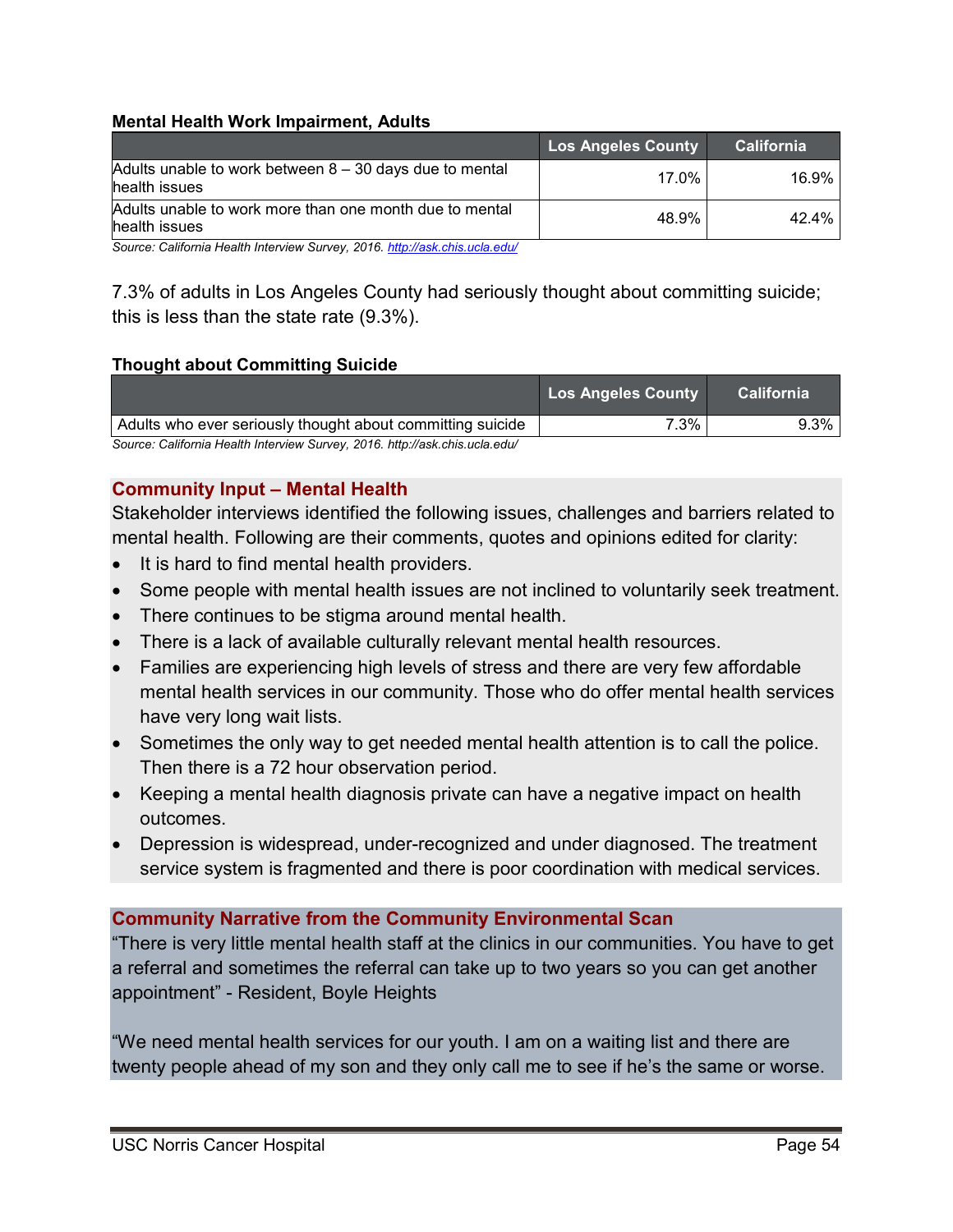[...] Suicide rates are increasing among our youth, we need more doctors focused on mental health in our schools" - Resident, Boyle Heights

"I think it's the culture that has made this happen. Every time there is more people who have poor mental health because they haven't received help in time. We don't know where we can go or what we can do, or what to say, or where to call…" – Parent, Lincoln Heights

"We need more information on mental health. For a lot of Hispanics, it's a stigma, we don't want to accept these things or talk about it, we need more information." - Resident, Lincoln Heights

"It's important that there be mental health help for people who are undocumented. There are a lot of people who need mental health care and aren't insured, so it's important that there be more help for them." – Resident, Boyle Heights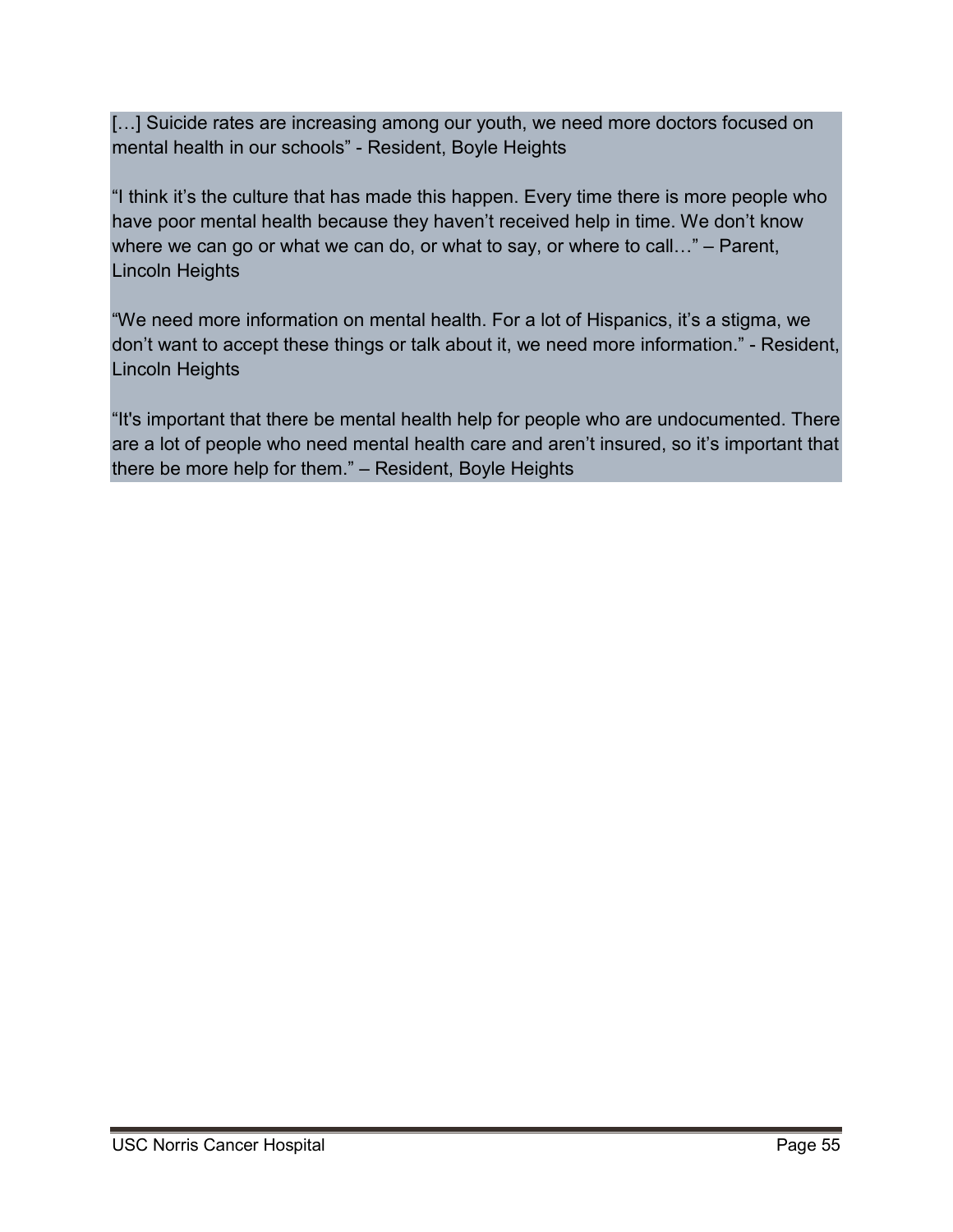# **Substance Use and Misuse**

### <span id="page-56-1"></span><span id="page-56-0"></span>**Cigarette Smoking**

11.4% of adults in LA County are current smokers, lower than the state rate (11.7%) and the Healthy People 2020 objective for cigarette smoking among adults (12%).

### **Cigarette Smoking, Adults**

|                | <b>Los Angeles County</b> | <b>California</b> |
|----------------|---------------------------|-------------------|
| Current smoker | 11.4%                     | 7%<br>11          |
| Former smoker  | 21.2%                     | 7%<br>21          |
| Never smoked   | 67.4%                     | 66.6%             |

*Source: California Health Interview Survey, 2014-2016. http://ask.chis.ucla.edu/*

Among teens in the county, while only 1.9% reported being a cigarette smoker, 9% have smoked an electronic (vaporizer) cigarette.

#### **Smoking, Teens**

|                                                                                                                                         | <b>Los Angeles County</b> | <b>California</b> |
|-----------------------------------------------------------------------------------------------------------------------------------------|---------------------------|-------------------|
| Current cigarette smoker                                                                                                                | .9%                       | 2.6%              |
| Ever smoked an e-cigarette                                                                                                              | 9.0%                      | $9.1\%$           |
| $\bigcap$ $\bigcap$ ifferent is the different set of $\bigcap$ in the $\bigcap$ and a $\bigcap$ and $\bigcap$ $I$ is it is not a set of |                           |                   |

*Source: California Health Interview Survey, 2014-2016. http://ask.chis.ucla.edu/*

# <span id="page-56-2"></span>**Opioid Use**

As a result of prescription opioid use, the rate of hospitalizations due to overdose was 5.6 per 100,000 persons. This is lower than the state rate (8.5 per 100,000 persons). Opioid overdose deaths in Los Angeles County were 3.2 per 100,000 persons, which was a lower death rate than found in the state (4.5 per 100,000 persons). The rate of opioid prescriptions in Los Angeles County was 388.2 per 1,000 persons. This rate is lower than the state rate of opioid prescribing (507.6 per 1,000 persons).

### **Opioid Use**

|                                                    | <b>Los Angeles County</b> | <b>California</b> |
|----------------------------------------------------|---------------------------|-------------------|
| Hospitalization rate for opioid overdose (excludes |                           |                   |
| heroin), per 100,000 persons                       | 5.6                       | 8.5               |
| Age-adjusted opioid overdose deaths, per 100,000   |                           |                   |
| persons                                            | 3.2                       | 4.5               |
| Opioid prescriptions, per 1,000 persons            | 388.2                     | 507.6             |

*Source: California Office of Statewide Health Planning and Development, via California Department of Public Health, California Opioid Overdose Surveillance Dashboard, 2017. http://discovery.cdph.ca.gov/CDIC/ODdash/* 

# <span id="page-56-3"></span>**Alcohol Use**

Binge drinking is defined as consuming a certain amount of alcohol within a set period of time. For males this is five or more drinks per occasion and for females it is four or more drinks per occasion. Among adults in the county, 37.5% had engaged in binge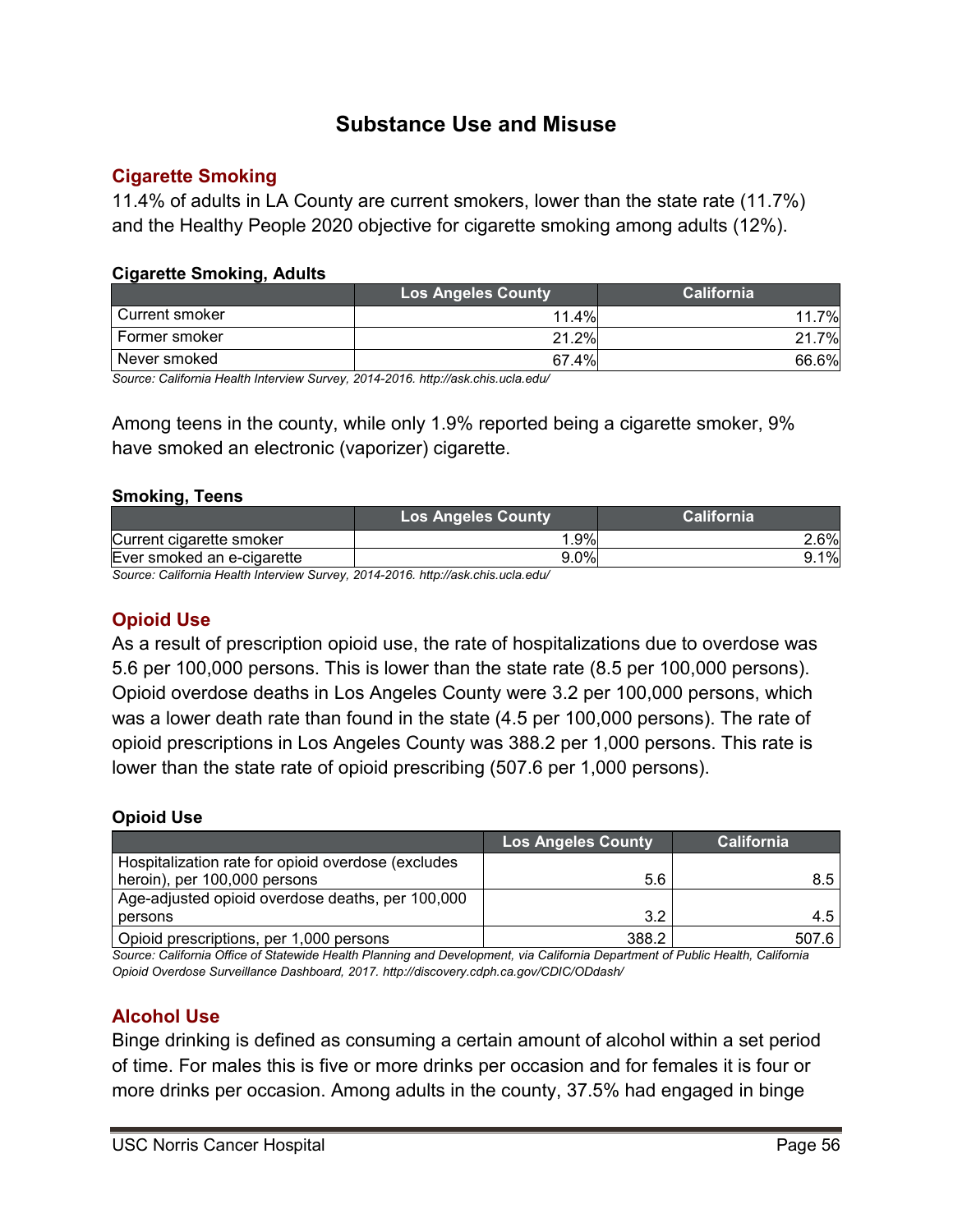drinking in the past year. This is higher than the state rate of binge drinking (34.7%).

### **Binge Drinking, Adults**

| $.5\%$ | 7%<br>34.7 |
|--------|------------|
|        |            |

*Source: California Health Interview Survey, 2015. http://ask.chis.ucla.edu/*

23.5% of teens in the county reported having tried alcohol and 4.4% had engaged in binge drinking in the last month.

### **Teen Alcohol Use**

|                                       | <b>Los Angeles County</b> | <b>California</b> |
|---------------------------------------|---------------------------|-------------------|
| Teen ever had an alcoholic drink      | 23.5%                     | 23.0%             |
| Teen binge drinking in the past month | 4.4%                      | 3.3%              |

*Source: California Health Interview Survey, 2015 - 2016. <http://ask.chis.ucla.edu/>*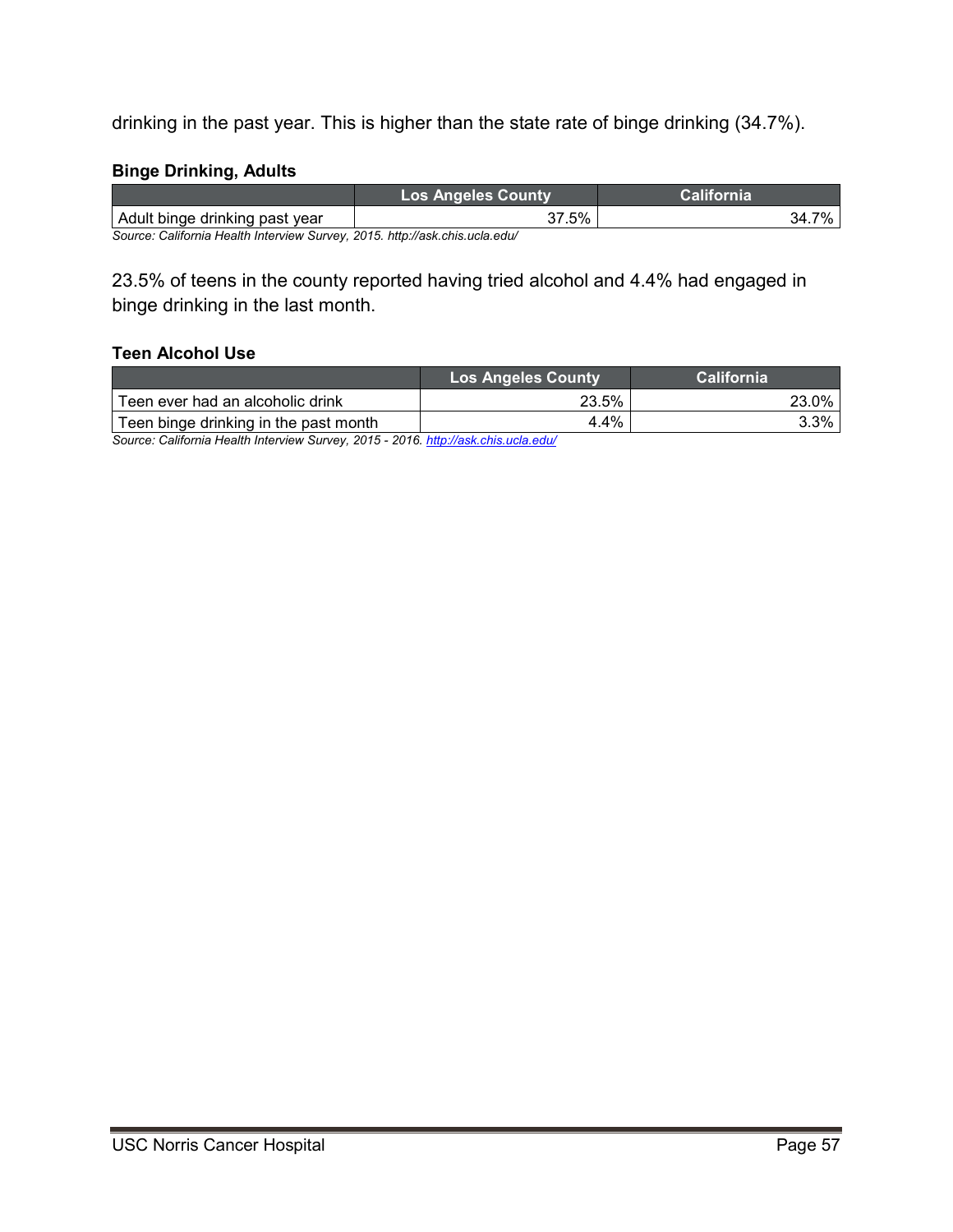# **Preventive Practices**

### <span id="page-58-1"></span><span id="page-58-0"></span>**Flu and Pneumonia Vaccines**

Among seniors in the county, 69.0% had received a flu shot. Adults received flu shots at a lower rate (34.3%) than children (55.2%). Seniors (69%) received flu vaccines at higher rates than adults or youth. The Healthy People 2020 objective is for 70% of the population to receive a flu shot.

### **Flu Vaccine**

|                                             | <b>Los Angeles County</b> | <b>California</b> |
|---------------------------------------------|---------------------------|-------------------|
| Received flu vaccine, 65+ years old         | 69.0%                     | 69.3%             |
| Received flu vaccine, 18-64                 | 34.3%                     | 37.7%             |
| Received flu vaccine, 6 months-17 years old | 55.2%                     | 49.6%             |

*Source: California Health Interview Survey, 2014 - 2016. http://ask.chis.ucla.edu/*

The Healthy People 2020 objective is for 70% of seniors to obtain a pneumonia vaccine. Over half the seniors in Los Angeles County (62%) had obtained a pneumonia vaccine.

### **Pneumonia Vaccine, Adults 65+**

|                                                                                                                 | <b>Los Angeles County</b> |
|-----------------------------------------------------------------------------------------------------------------|---------------------------|
| Adults, 65+, had a pneumonia vaccine                                                                            | 62.0%                     |
| Source: Los Angeles County Health Survey, 2015. http://www.publichealth.lacounty.gov/ha/LACHSDataTopics2015.htm |                           |

# <span id="page-58-2"></span>**Immunization of Children**

Los Angeles County rates of compliance with immunizations upon entry into kindergarten were 94.7%. County rates of kindergarten rates are below the state average of 95.3%.

### **Up-to-Date Immunization Rates of Children Entering Kindergarten, 2016-2017**

|                   | <b>Los Angeles County</b> | California |
|-------------------|---------------------------|------------|
| Immunization rate | 7%<br>94.7                | 3%<br>95.  |

*Source: California Health Interview Survey, 2016-2017. http://ask.chis.ucla.edu/*

### <span id="page-58-3"></span>**Mammograms**

The Healthy People 2020 objective for mammograms is 81.1% of women, ages 50-74 years, have a mammogram in the past two years. In Los Angeles County, 77.3% of women, ages 50-74, have had a mammogram, falling short of the Healthy People 2020 objective.

### <span id="page-58-4"></span>**Pap Smears**

The Healthy People 2020 objective for Pap smears in the past three years is 93% of women, ages 21-65 years e. In the county, 84.4% of women in this age group had a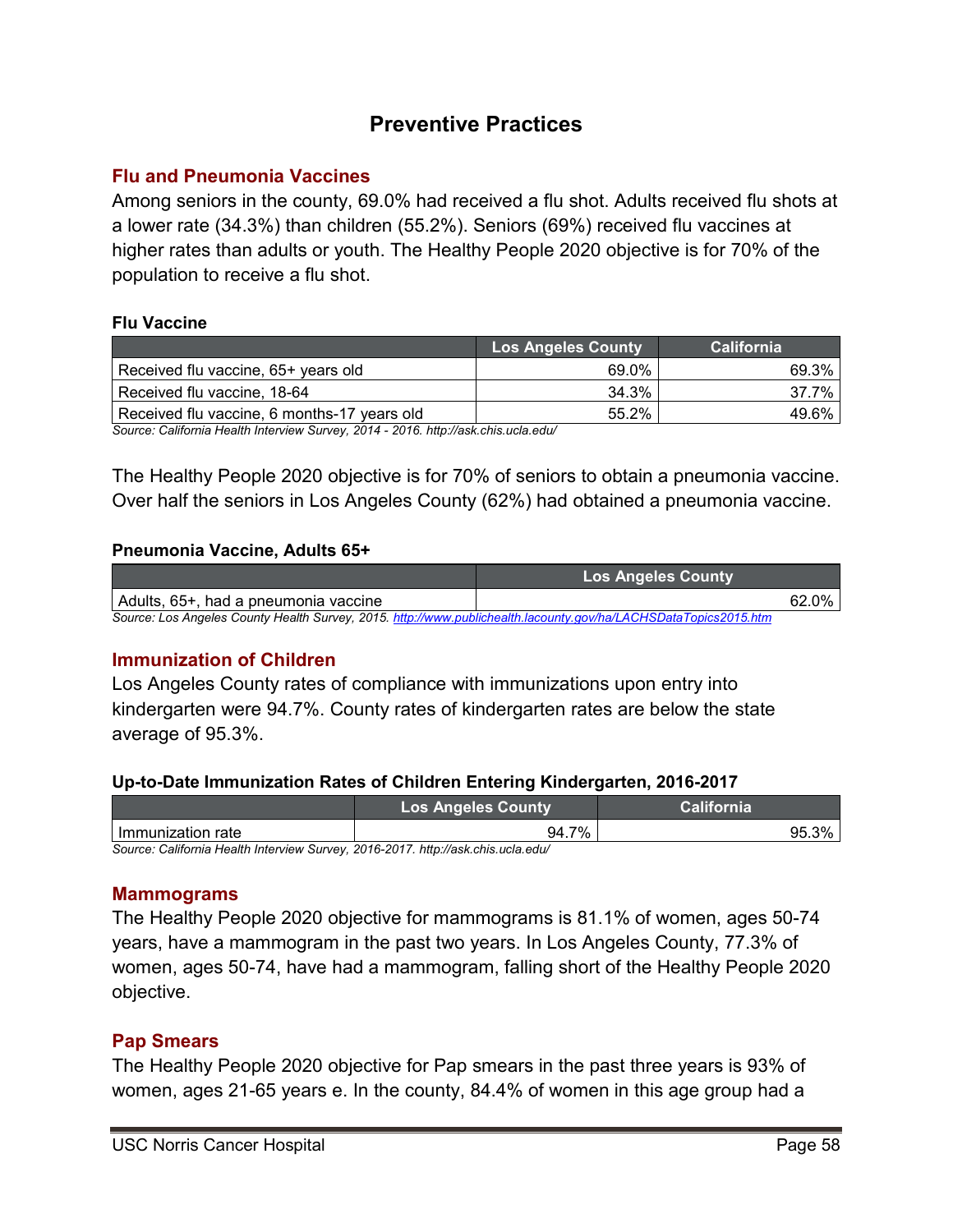Pap smear in the past three years, which does not meet the Healthy People 2020 objective.

### **Women Mammograms and Pap Smears**

|                                                                                             | <b>Los Angeles County</b> |
|---------------------------------------------------------------------------------------------|---------------------------|
| Women, 50-74 years, had a mammogram in past two years                                       | 77.3%                     |
| Women, 21-65 years, had a Pap smear in past three years                                     | 84.4%                     |
| Causey Lee Annales Causty Department of Dublie Hoolth Lee Annales Causty Hoolth Cunicy 2015 |                           |

*Source: Los Angeles County Department of Public Health, Los Angeles County Health Survey 2015*

# <span id="page-59-0"></span>**Colorectal Cancer Screening**

Data from the Behavioral Risk Factor Surveillance System, sponsored by the Centers for Disease Control and Prevention, indicated 49.2% of adults, ages 50 and older, have had a Colorectal Endoscopy and 18.3% have taken the home-based FOBT screening for colorectal cancer.

### **Type of Colorectal Cancer Screening Ages 50 +**

|                                                                         | <b>Los Angeles</b><br><b>County</b> | <b>California</b> |
|-------------------------------------------------------------------------|-------------------------------------|-------------------|
| Colorectal endoscopy (sigmoidoscopy or colonoscopy)                     | 49.2%                               | 66.6%             |
| Home-based fecal occult blood test (fobt) in past two years             | 18.3%                               | 29.6%             |
| Source: State Cancer Profiles, 2016, www.statecancerprofiles.cancer.gov |                                     |                   |

*Source: State Cancer Profiles, 2016. [www.statecancerprofiles.cancer.gov](http://www.statecancerprofiles.cancer.gov/)*

# <span id="page-59-1"></span>**Human Papillomavirus Immunization**

70% of cervical cancer cases can be traced to the Human Papillomavirus (HPV) which is also linked to cancer in men. In 2006 the vaccine was initially administered in three doses, in 2014 a new two-dose vaccine was approved.

### **Human Papillomavirus (HPV) Vaccine, Administered to Youth Ages 13-17**

|                                                                         | <b>Percent</b> |
|-------------------------------------------------------------------------|----------------|
| 3+ HPV doses, ages 13-17                                                | 40.9%          |
| $\vert$ 2+ HPV doses, ages 13-17                                        | 57.5%          |
| Source: State Cancer Profiles, 2016, www.statecancerprofiles.cancer.gov |                |

*Source: State Cancer Profiles, 2016. www.state* 

### <span id="page-59-2"></span>**Community Input – Preventive Practices**

Stakeholder interviews identified the following issues, challenges and barriers related to preventive practices. Following are their comments, quotes and opinions edited for clarity:

- Women in homeless shelters are not comfortable obtaining cancer screenings given the lack of privacy and the communal living situations.
- It is always an issue to convince people to get preventive care. It is hard to modify behaviors especially if people don't feel any symptoms.
- Preventive care is not a priority in people's lives.
- Persons who live in Ramona Gardens have access to preventive care. But they do not take advantage of these resources.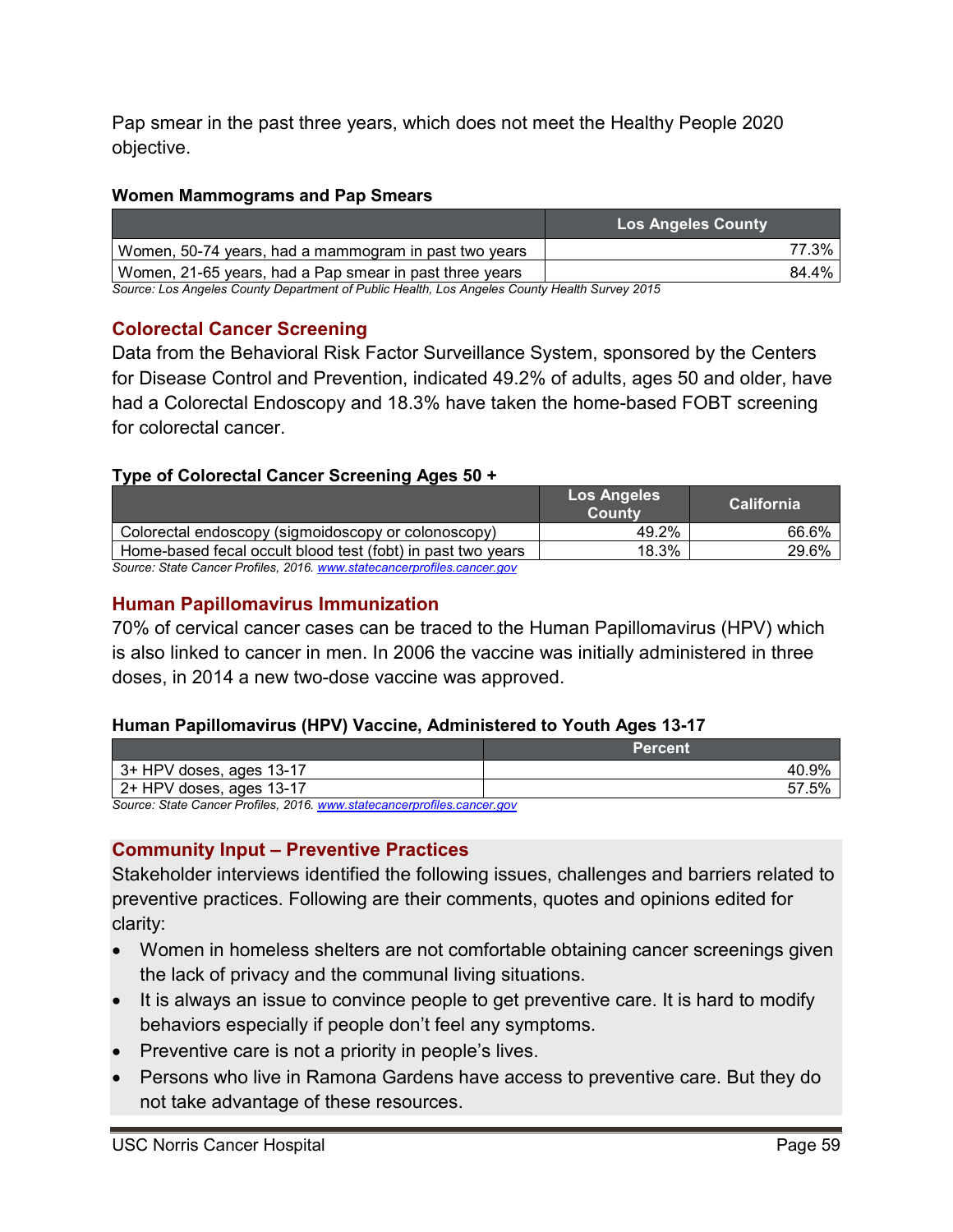- People wait until there is a health crisis before they access care.
- Health fairs have been successful to get people screened.
- Blood pressure screenings are very important as they can reduce the risk of stroke and heart disease.
- We need to make sure that adolescents get the HPV vaccine to prevent infections that predispose people to cervical cancer.
- All preventive services get done more effectively for people with a regular medical provide or medical home.

# **Community Narrative from the Community Environmental Scan**

"We are surrounded by freeways, there is a lot of smog and we are breathing in illnesses. We also have a lot of warehouses that contaminate the air and it's hard to breathe." - Resident, Boyle Heights

"If you go to the park that is by the freeway, it is healthy to walk, but the air is not healthy. It's like a contradiction" - Resident, Boyle Heights

"The contamination from the freeway is an issue. When one cleans the windows, you clean pure black. There is a lot of smoke, a lot of smog, and well our respiratory systems suffer the consequences. There is a lot of people with asthma." – Resident, Ramona Gardens

"We are all a little emotionally distressed at different levels because of the lack of cleanliness. We should have more effective programs…"- Parent, PUC Charter School, Lincoln Heights

"In the trash there's fleas, lice, rats, cockroaches [..] I feel that they carry diseases." - Resident, El Sereno

"I have seen the trash last weeks or months on the streets […] I have seen an increase in trash everywhere and it makes the neighborhood look ugly." - Resident, Lincoln **Heights**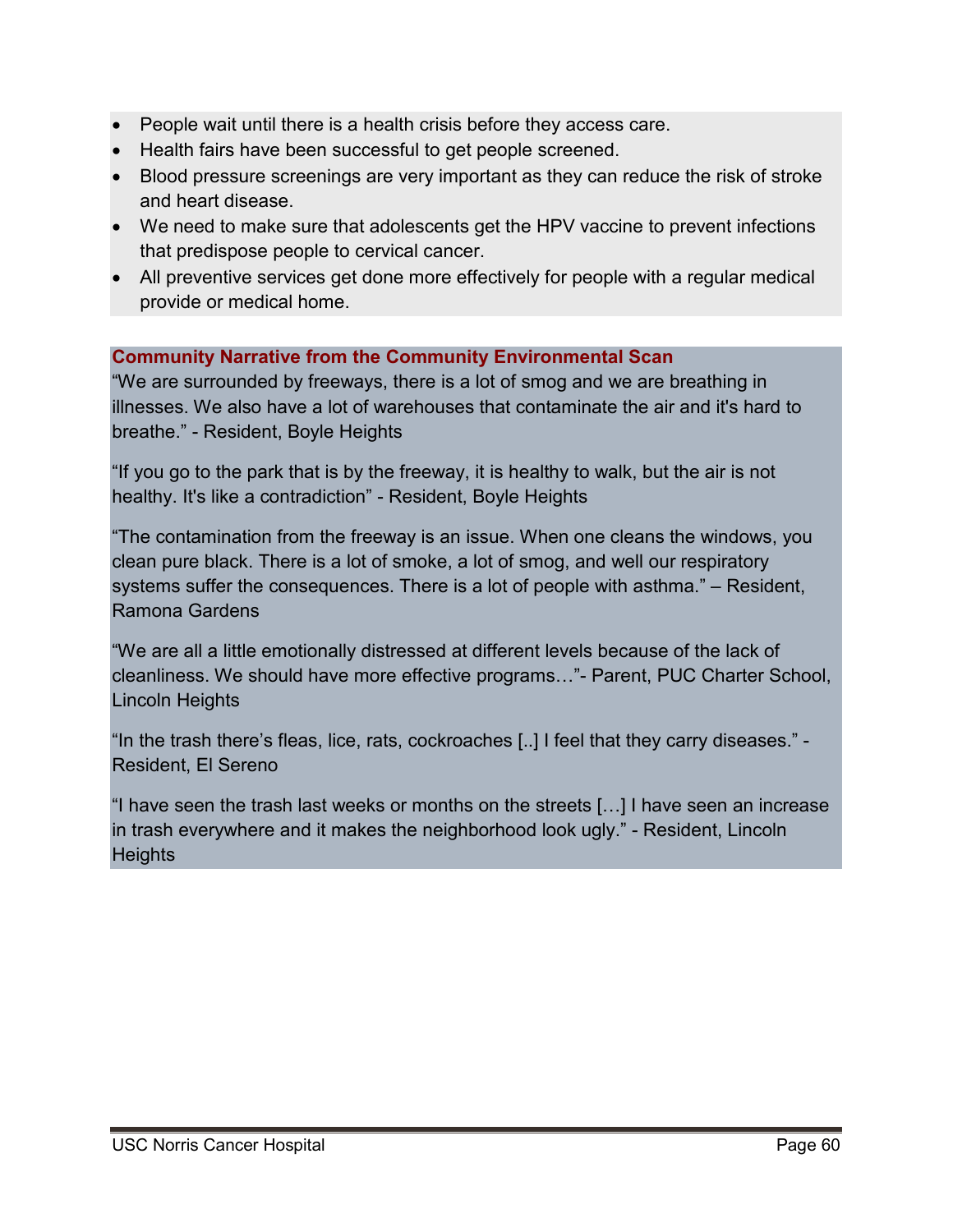# <span id="page-61-0"></span>**Attachment 1. Benchmark Comparisons**

Where data were available, health and social indicators in Los Angeles County were compared to the Healthy People 2020 objectives. The **bolded items** are indicators that did not meet the Healthy People 2020 objectives; non-bolded items meet or exceed the objectives.

| <b>Los County Data</b>                            | <b>Healthy People 2020 Objectives</b>             |
|---------------------------------------------------|---------------------------------------------------|
| <b>High school graduation rate</b>                | High school graduation rate                       |
| 77.7%                                             | 87%                                               |
| Child health insurance rate                       | Child health insurance rate                       |
| 97.5%                                             | 100%                                              |
| <b>Adult health insurance rate</b>                | Adult health insurance rate                       |
| 86.3%                                             | 100%                                              |
| Persons unable to obtain medical care             | Persons unable to obtain medical care             |
| 6.7%                                              | 4.2%                                              |
| <b>Heart disease deaths</b>                       | Heart disease deaths                              |
| 120.4 per 100,000                                 | 103.4 per 100,000                                 |
| Cancer deaths                                     | Cancer deaths                                     |
| 150.6 per 100,000                                 | 161.4 per 100,000                                 |
| <b>Stroke deaths</b>                              | Stroke deaths                                     |
| 35.6 per 100,000                                  | 34.8 per 100,000                                  |
| Unintentional injury deaths                       | Unintentional injury deaths                       |
| 21.5 per 100,000                                  | 36.4 per 100,000                                  |
| Liver disease deaths                              | Liver disease deaths                              |
| 14.4 per 100,000                                  | 8.2 per 100,000                                   |
| Homicides                                         | Homicides                                         |
| 5.4 per 100,000                                   | 5.5 per 100,000                                   |
| <b>Suicides</b>                                   | <b>Suicides</b>                                   |
| 7.8 per 100,000                                   | 10.2 per 100,000                                  |
| On-time (1 <sup>st</sup> Trimester) prenatal care | On-time (1 <sup>st</sup> Trimester) prenatal care |
| 84.9% of women                                    | 78% of women                                      |
| Low birth weight infants                          | Low birth weight infants                          |
| 7.1% of live births                               | 7.8% of live births                               |
| Infant death rate                                 | Infant death rate                                 |
| 4.3 per 1,000 live births                         | 6.0 per 1,000 live births                         |
| Adult obese                                       | Adult obese                                       |
| 28.9%                                             | 30.5%                                             |
| Teens obese                                       | Teens obese                                       |
| 14.3%                                             | 16.1%                                             |
| <b>High blood pressure</b>                        | High blood pressure                               |
| 28.2%                                             | 26.9%                                             |
| Did receive needed mental health care             | Did receive needed mental health care             |
| 57.4%                                             | 72.3%                                             |
| Annual adult influenza vaccination                | Annual adult influenza vaccination                |
| 34.3%                                             | 70%                                               |
| Cigarette smoking by adults                       | Cigarette smoking by adults                       |
| 11.4%                                             | 12%                                               |
| <b>Mammograms</b>                                 | Mammograms                                        |
| 77.3%                                             | 81.1%, ages 50-74, screened in the past 2 years   |
| Pap smear                                         | Pap smear                                         |
| 84.4%                                             | 93%, ages 21-65, screened in the past 3 years     |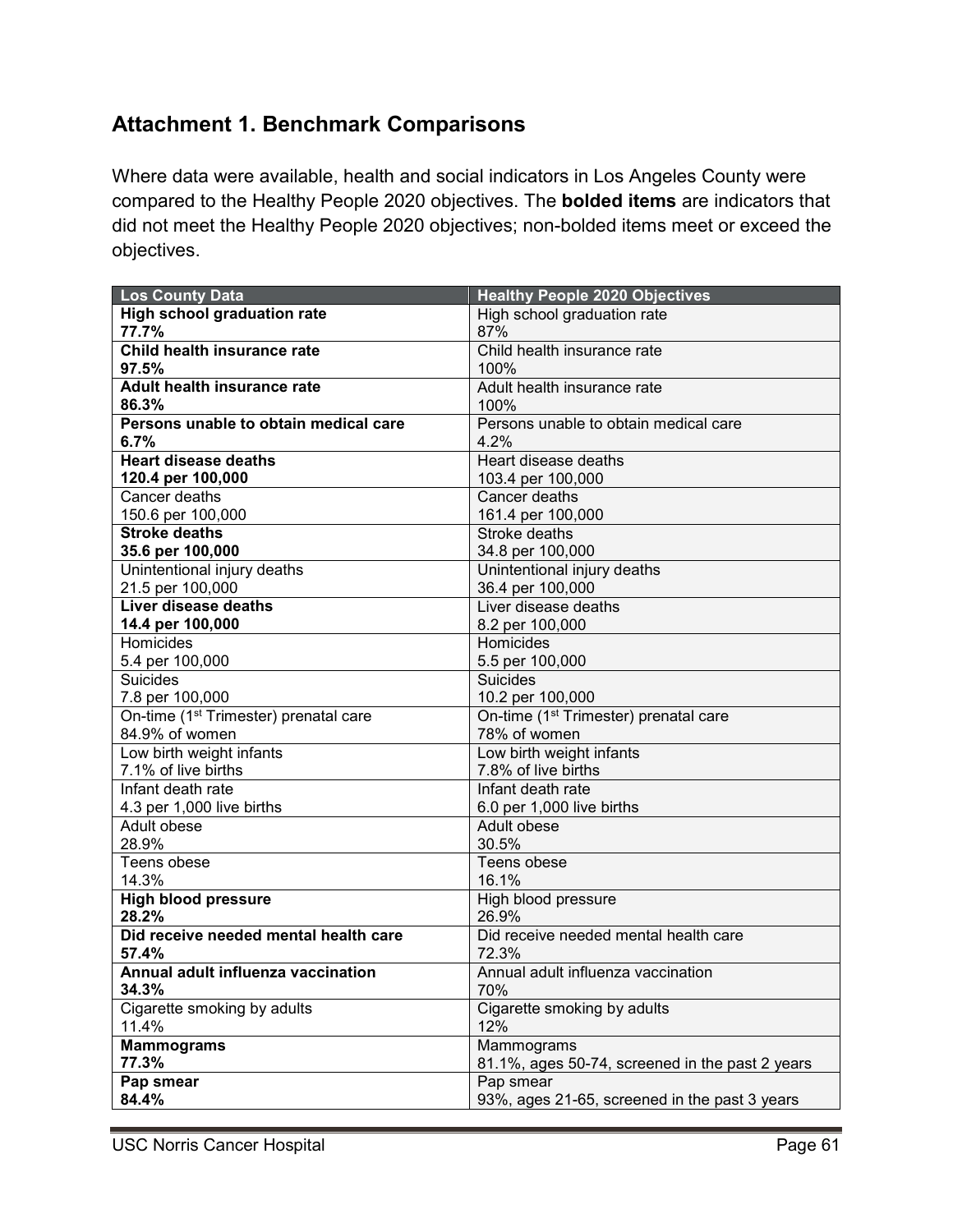# <span id="page-62-0"></span>**Attachment 2. Community Stakeholders**

|                 | <b>Name</b>                 | <b>Title</b>                     | <b>Organization</b>                     |
|-----------------|-----------------------------|----------------------------------|-----------------------------------------|
| 1               | Cristin Mondy               | SPA 4 Area Health Officer        | Los Angeles County Department of        |
|                 |                             |                                  | <b>Public Health</b>                    |
| $\overline{2}$  | Cynthia Sanchez             | <b>Executive Director</b>        | Proyecto Pastoral                       |
| 3               | Elizabeth Naevarez          | <b>Director</b>                  | <b>Hazard Park Recreation Center</b>    |
| 4               | Jenna Fields                | California Regional Director     | Sharsheret                              |
|                 |                             | Chief Science Officer and        |                                         |
| 5<br>Paul Simon | Director of the Division of | Los Angeles County Department of |                                         |
|                 |                             | Assessment, Planning, and        | <b>Public Health</b>                    |
|                 |                             | Quality                          |                                         |
| 6               | Quentin O'Brien             |                                  | LA County Department of Health          |
|                 |                             | <b>Chief Operations Officer</b>  | <b>Services Ambulatory Care Network</b> |
| 7               | Sophia Martini              | Health System Manager            | <b>American Cancer Society</b>          |
| 8               | Wenonah Valentine           | <b>Executive Director</b>        | iDream of Racial Health Equity          |

# **Interview Respondents**

# **Focus Group Participants**

| Group                                         | <b>Focus Group Date</b> | <b>Number of</b><br><b>Participants</b> | Language |
|-----------------------------------------------|-------------------------|-----------------------------------------|----------|
| El Sereno Middle School parents               | 11/29/18                | 10                                      | Spanish  |
| Ferndale Elementary School parents            | 11/30/18                | 11                                      | Spanish  |
| Proyecto Pastoral clients                     | 1/11/19                 | 9                                       | Spanish  |
| Alma Family Services clients                  | 1/16/19                 | 12                                      | Spanish  |
| <b>Friends of Ramona Gardens seniors</b>      | 2/6/19                  | 10                                      | Spanish  |
| Clinica Romero clients                        | 2/7/19                  | 10                                      | Spanish  |
| Ramona Gardens Resident Advisory<br>Council   | 2/8/19                  | 12                                      | Spanish  |
| Albion Elementary School parents              | 2/12/19                 | 11                                      | Spanish  |
| PUC Charter School parents                    | 2/13/19                 | 12                                      | Spanish  |
| College Bridge Academy Barrio<br>Action youth | 3/4/19                  | 11                                      | English  |

# **Survey Respondents**

|                | <b>Name</b>        | <b>Title</b>                                      | Organization                        |
|----------------|--------------------|---------------------------------------------------|-------------------------------------|
|                | Alyssa Garcia      | Program Manager                                   | Los Fotos Project                   |
| $\overline{2}$ | Ana Carr           | Program Director                                  | <b>American Heart Association</b>   |
| 3              | Angelica Loa Perez | <b>Executive Director</b>                         | Lincoln Heights Youth Arts Center   |
| 4              | Daniel Zamora      | Program Manager                                   | <b>Alma Family Services</b>         |
| 5              | Jennifer Maldonado | <b>Community Organizer</b>                        | Inner City Struggle                 |
| 6              | Jesus Delgado      | Program Director                                  | Boys & Girls Club of Ramona Gardens |
|                | Martha Gonzalez    | Promotora Outreach<br>Manager                     | Clinica Oscar Romero                |
| 8              | Mayra Carillo      | Outreach Chair,<br><b>Community Interest Seat</b> | Boyle Heights Neighborhood Council  |
| 9              | Melisa Meza        | <b>Community Organizer</b>                        | The Wall Las Memorias Project       |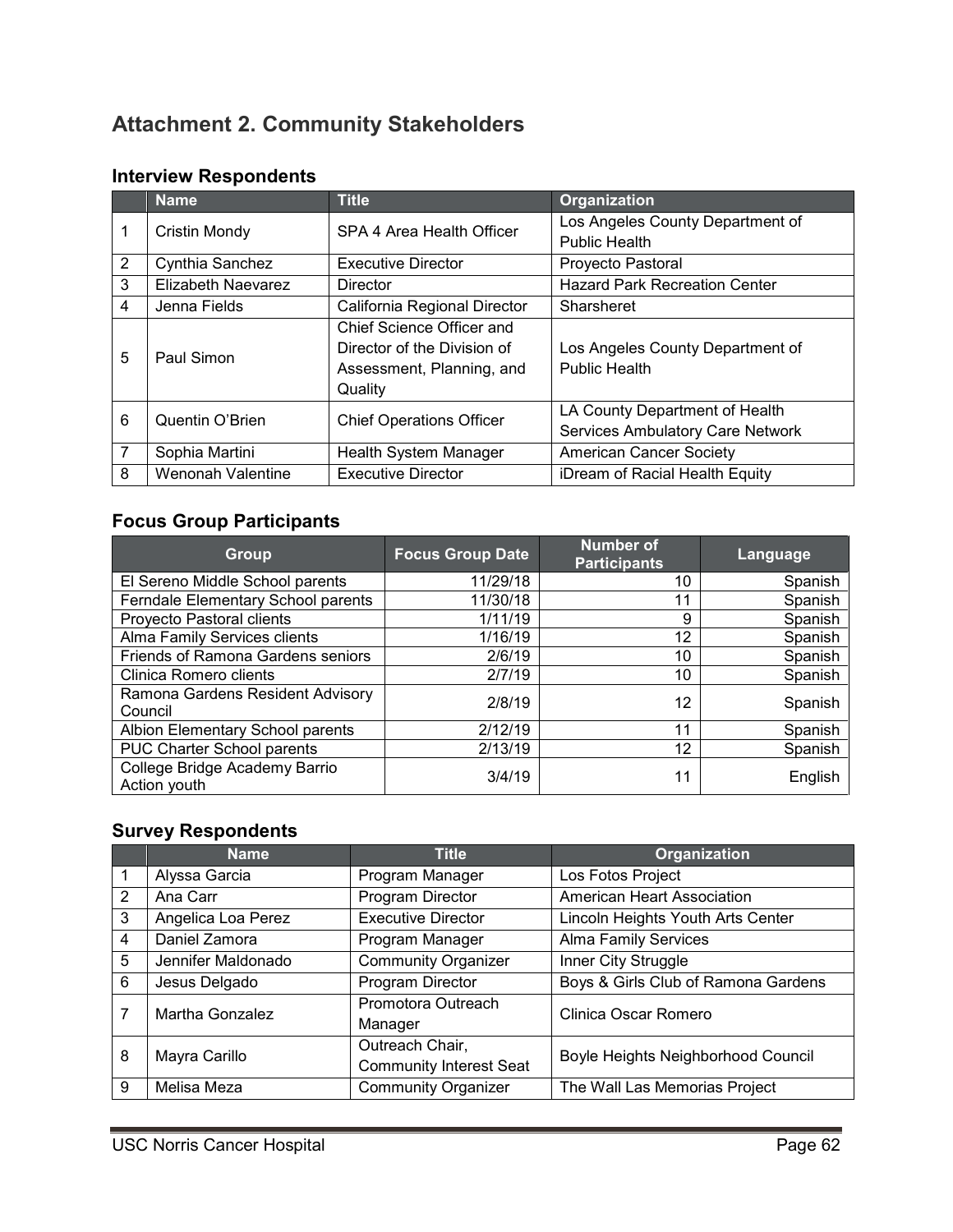|    | <b>Name</b>        | Title                            | <b>Organization</b>                   |
|----|--------------------|----------------------------------|---------------------------------------|
| 10 | Veronica Polnco    | Vice President                   | Boyle Heights Neighborhood Council    |
|    | Zenzonti Kuauhtzin | Director of Parent<br>Engagement | <b>PUC Charter School Los Angeles</b> |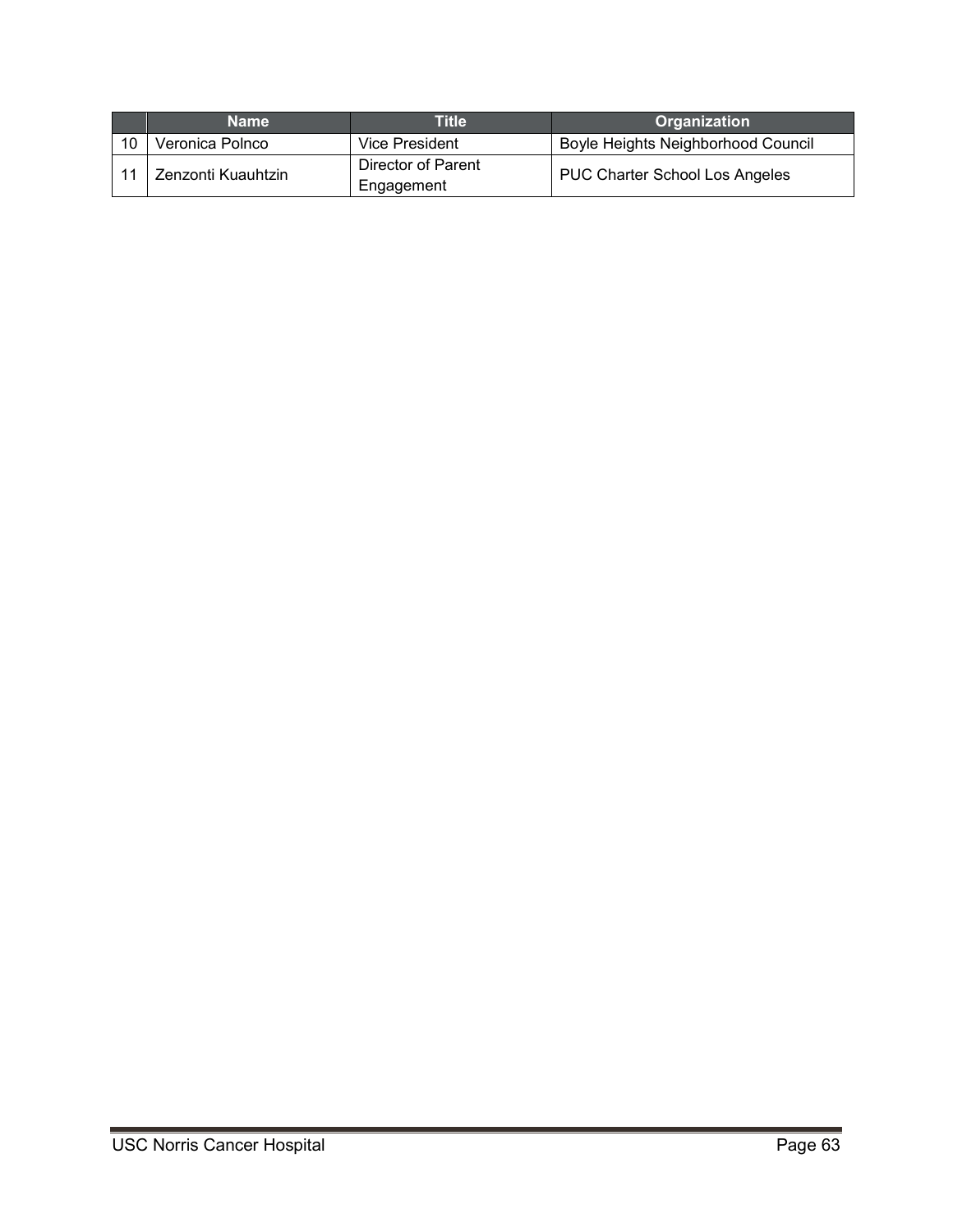# <span id="page-64-0"></span>**Attachment 3. Resources to Address Needs**

USC Norris Cancer Hospital solicited community input through key stakeholder interviews to identify resources potentially available to address the significant health needs. These identified resources are listed in the table below. This is not a comprehensive list of all available resources. For additional resources refer to Think Health LA at [www.thinkhealthla.org](http://www.thinkhealthla.org/) and 211 Los Angeles County at [www.211la.org/.](http://www.211la.org/)

| <b>Health Need</b>                  | <b>Community Resources</b>                                |
|-------------------------------------|-----------------------------------------------------------|
| Access to health care               | <b>Alma Family Services</b>                               |
|                                     | AltaMed                                                   |
|                                     | <b>Building Healthy Communities Boyle Heights</b>         |
|                                     | Center for Health Equity                                  |
|                                     | Clinica Romero                                            |
|                                     | <b>Community Clinic Association of Los Angeles County</b> |
|                                     | Eisner Pediatric & Family Medical Center                  |
|                                     | <b>Healthy Families</b>                                   |
|                                     | Healthy Way LA                                            |
|                                     | LA County Ambulatory Care Network                         |
|                                     | LA County Department of Public Health                     |
|                                     | March of Dimes                                            |
|                                     | <b>Planned Parenthood</b>                                 |
|                                     | Promesa Boyle Heights                                     |
|                                     | St. John's Well Child & Family Center                     |
|                                     | Venice Family Clinic                                      |
| Chronic diseases (including cancer) | <b>Almla Family Services</b>                              |
|                                     | AltaMed                                                   |
|                                     | Alzheimer's Association                                   |
|                                     | <b>American Cancer Society</b>                            |
|                                     | American Diabetes Association                             |
|                                     | American Heart Association                                |
|                                     | American Lung Association                                 |
|                                     | Asthma Coalition of Los Angeles County                    |
|                                     | <b>Cancer Legal Resource Center</b>                       |
|                                     | <b>Cancer Support Community</b>                           |
|                                     | <b>Cancer Support Community Pasadena</b>                  |
|                                     | Center for Health Care Rights                             |
|                                     | Clinica Romero                                            |
|                                     | <b>Community Clinic Association of Los Angeles County</b> |
|                                     | Eisner Pediatric & Family Medical Center                  |
|                                     | Gilda's Club                                              |
|                                     | <b>Hazard Park Recreation Center</b>                      |
|                                     | iDream for Racial Health Equity                           |
|                                     | Immunization Coalition of Los Angeles County              |
|                                     | LA County Ambulatory Care Network                         |
|                                     | LA County Department of Public Health                     |
|                                     | National Colorectal Roundtable                            |
|                                     | <b>Planned Parenthood</b>                                 |
|                                     | Sharsheret                                                |
|                                     | St. John's Well Child & Family Center                     |
|                                     | Venice Family Clinic                                      |
|                                     | <b>YMCA</b>                                               |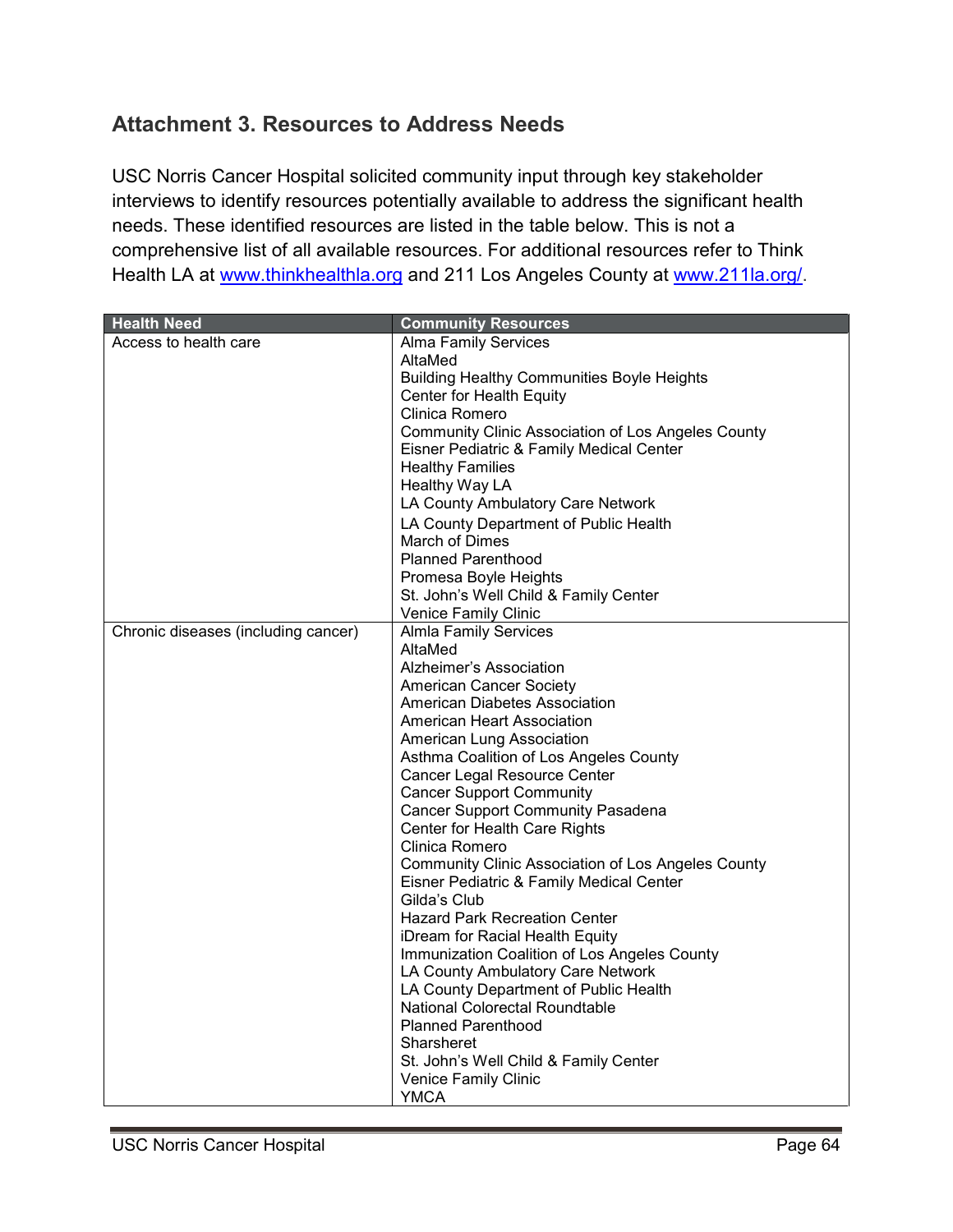| <b>Health Need</b>              | <b>Community Resources</b>                     |
|---------------------------------|------------------------------------------------|
| Housing and homelessness        | <b>Coordinated Entry System</b>                |
|                                 | <b>East LA Community Corporation</b>           |
|                                 | <b>Esperanza Community Housing Corporation</b> |
|                                 | <b>Habitat for Humanity</b>                    |
|                                 | <b>Harvest Home</b>                            |
|                                 | Housing Authority of the City of Los Angeles   |
|                                 | <b>Housing Rights Center</b>                   |
|                                 | <b>Housing Works</b>                           |
|                                 | Inquilinos Unidos                              |
|                                 | <b>Jewish Family Service</b>                   |
|                                 | <b>PATH</b>                                    |
|                                 | People Assisting the Homeless                  |
|                                 | Proyecto Pastoral                              |
|                                 | Safe Place for Youth                           |
|                                 | St. Joseph Center                              |
|                                 | Step Up on Second                              |
|                                 | The People Concern                             |
|                                 | Union de Vecinos                               |
|                                 | <b>Venice Community Housing</b>                |
|                                 | <b>Venice Forward</b>                          |
| Mental health                   | <b>Alma Family Services</b>                    |
|                                 | <b>Barrio Action</b>                           |
|                                 | Clinica Romero                                 |
|                                 | Didi Hirsch Mental Health Services             |
|                                 | El Centro De Ayuda                             |
|                                 | Los Angeles Department of Mental Health        |
|                                 | <b>Maternal Mental Health Now</b>              |
|                                 | National Association of Mental Illness (NAMI)  |
|                                 | Northeast Valley Health Corporation            |
|                                 | <b>Pacific Clinics</b>                         |
|                                 | St. Joseph Center                              |
|                                 | <b>Tarzana Treatment Center</b>                |
| Overweight and obesity          | Alma Family Services                           |
|                                 | AltaMed                                        |
|                                 | Boys & Girls Club<br>CalFresh                  |
|                                 | Clinica Romero                                 |
|                                 | Eisner Pediatric & Family Medical Center       |
|                                 | LA County Ambulatory Care Network              |
|                                 | School districts and schools                   |
|                                 | Venice Family Clinic                           |
|                                 | <b>WIC</b>                                     |
|                                 | <b>YMCA</b>                                    |
| Preventive practices            | <b>Alma Family Services</b>                    |
|                                 | AltaMed                                        |
|                                 | Clinica Romero                                 |
|                                 | Eisner Pediatric & Family Medical Center       |
|                                 | Healthy Way LA                                 |
|                                 | LA County Ambulatory Care Network              |
|                                 | LA County Department of Public Health          |
|                                 | Northeast Valley Healthcare Corporation        |
|                                 | <b>Planned Parenthood</b>                      |
|                                 | Venice Family Clinic                           |
| Sexually transmitted infections | <b>Alma Family Services</b>                    |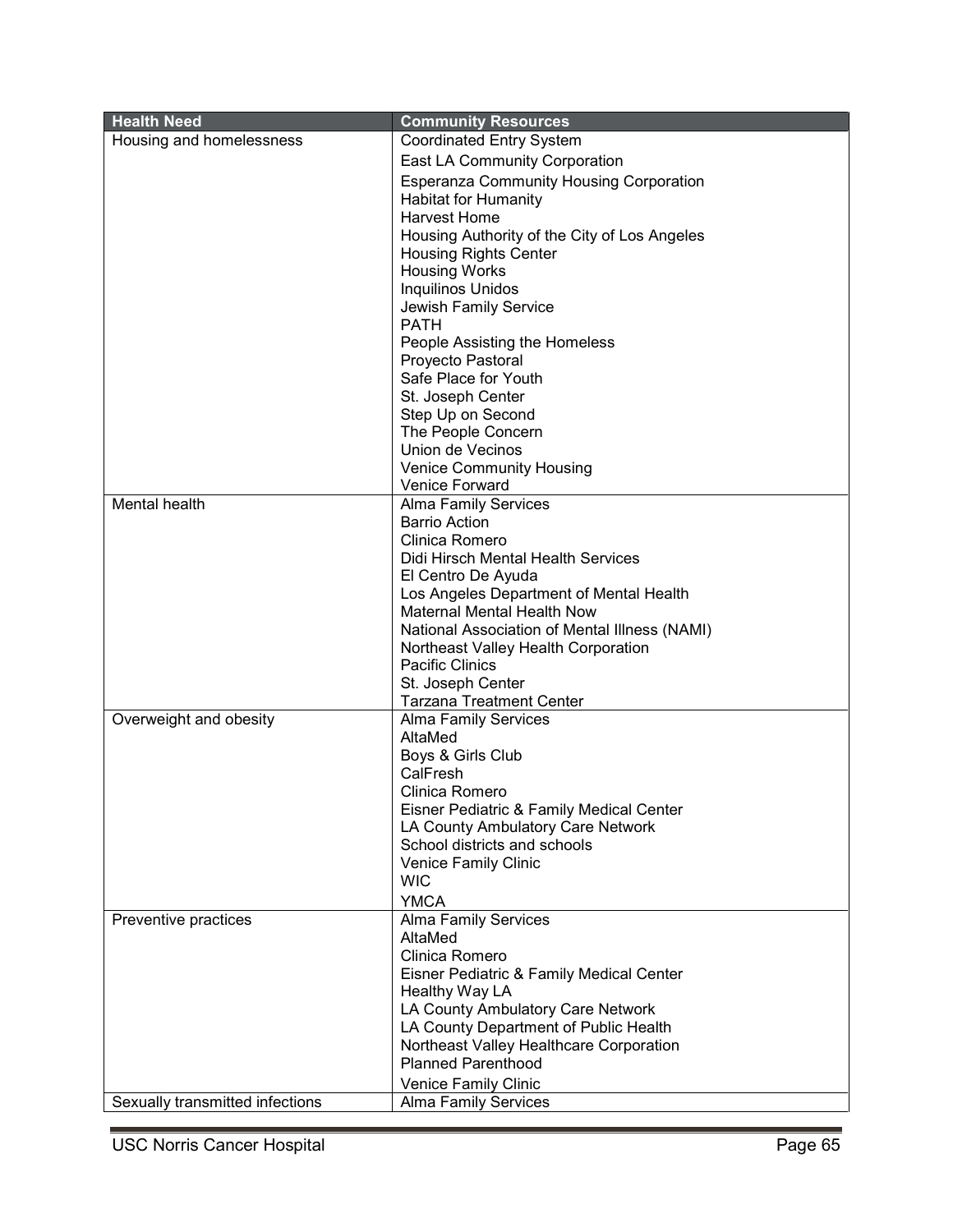| <b>Health Need</b> | <b>Community Resources</b>               |
|--------------------|------------------------------------------|
|                    | AltaMed                                  |
|                    | Clinica Romero                           |
|                    | Eisner Pediatric & Family Medical Center |
|                    | Healthy Way LA                           |
|                    | LA County Ambulatory Care Network        |
|                    | LA County Department of Public Health    |
|                    | <b>Planned Parenthood</b>                |
|                    | <b>Venice Family Clinic</b>              |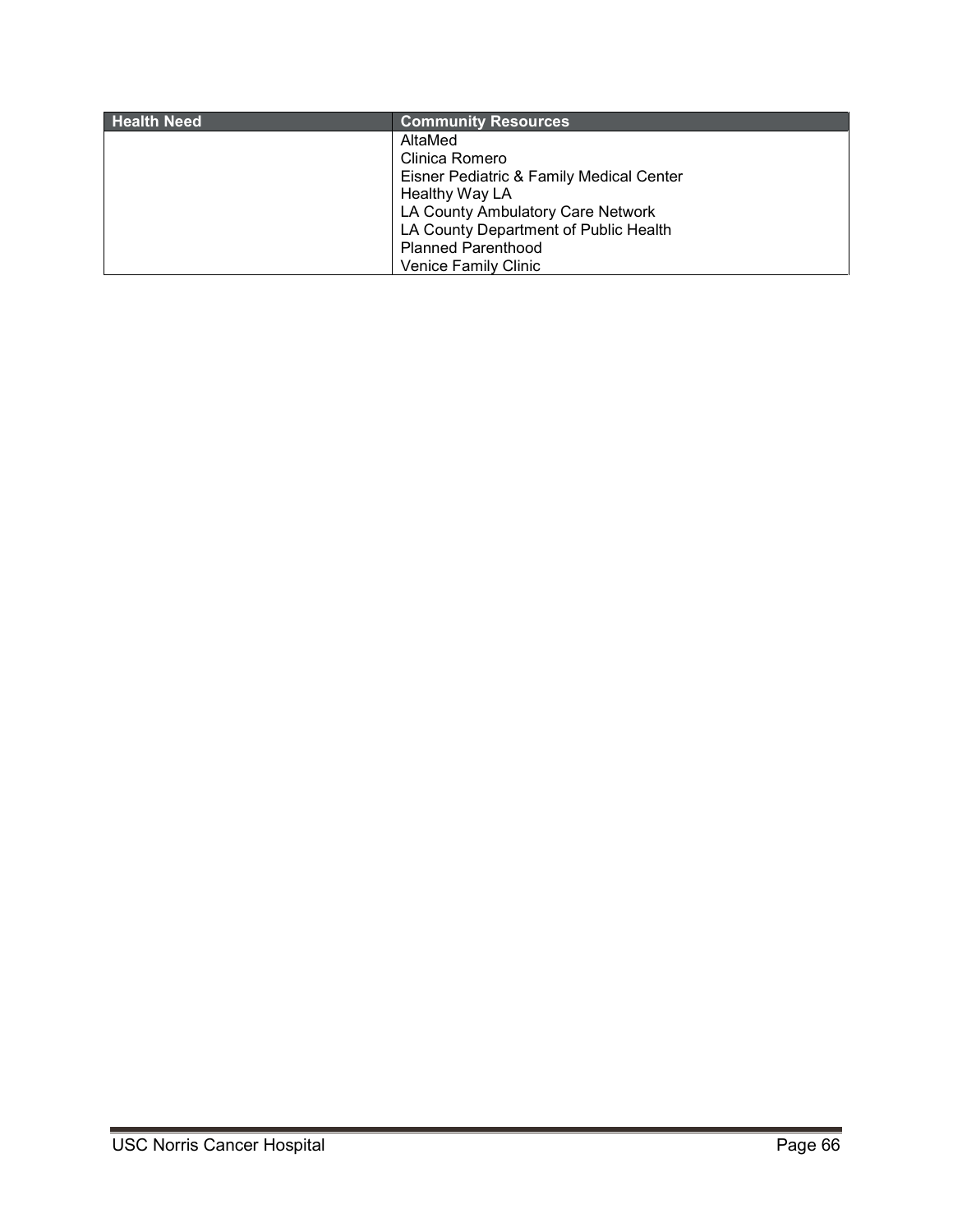# <span id="page-67-0"></span>**Attachment 4. Report of Progress**

USC Norris Cancer Hospital developed and approved an Implementation Strategy to address significant health needs identified in the 2016 Community Health Needs Assessment. The medical center addressed: access to health care, cancer, chronic diseases, and overweight and obesity through a commitment of community benefit programs and charitable resources.

To accomplish the Implementation Strategy, goals were established that indicated the expected changes in the health needs as a result of community programs and education. Strategies to address the priority health needs were identified and measures tracked. The following section outlines the health needs addressed since the completion of the 2016 CHNA.

# **Access to Health Care**

### Transportation Services

Transportation is a documented barrier to accessing health care services. The hospital paid for transportation services for low-income patients and families who could not afford transportation to obtain needed health care services.

National Health Foundation Pathway Recuperative Care and Bridge Housing Program The program provided access to case management, housing options and comprehensive social services, in addition to medical oversight for homeless individuals. The funding from the hospital system supported temporary housing, housing placement assistance, food, supplies and transportation for persons needing recuperative care after hospitalization.

# **Cancer**

- Annually, over 160 persons with cancer engaged in yoga classes to increase relaxation and flexibility.
- This is Where You Live Now, a program of Norris Community Benefit and Keck Medicine of USC took place at Norris Cancer Hospital. This program highlighted how a cancer diagnosis can change our lives in an instant and leave us unprepared for the decisions we face. In this conversation with USC medical oncologist, Afsaneh Barzi, MD, cancer patients discussed their efforts to arrive at mutually acceptable treatment decisions and explore the "sacred space" between doctors and patients where respect and collaboration become potent health care tools.
- Cancer survivors shared their personal stories through their written work as part of the Survivor Author Series. Artist and author, Stewart Liff, spoke about his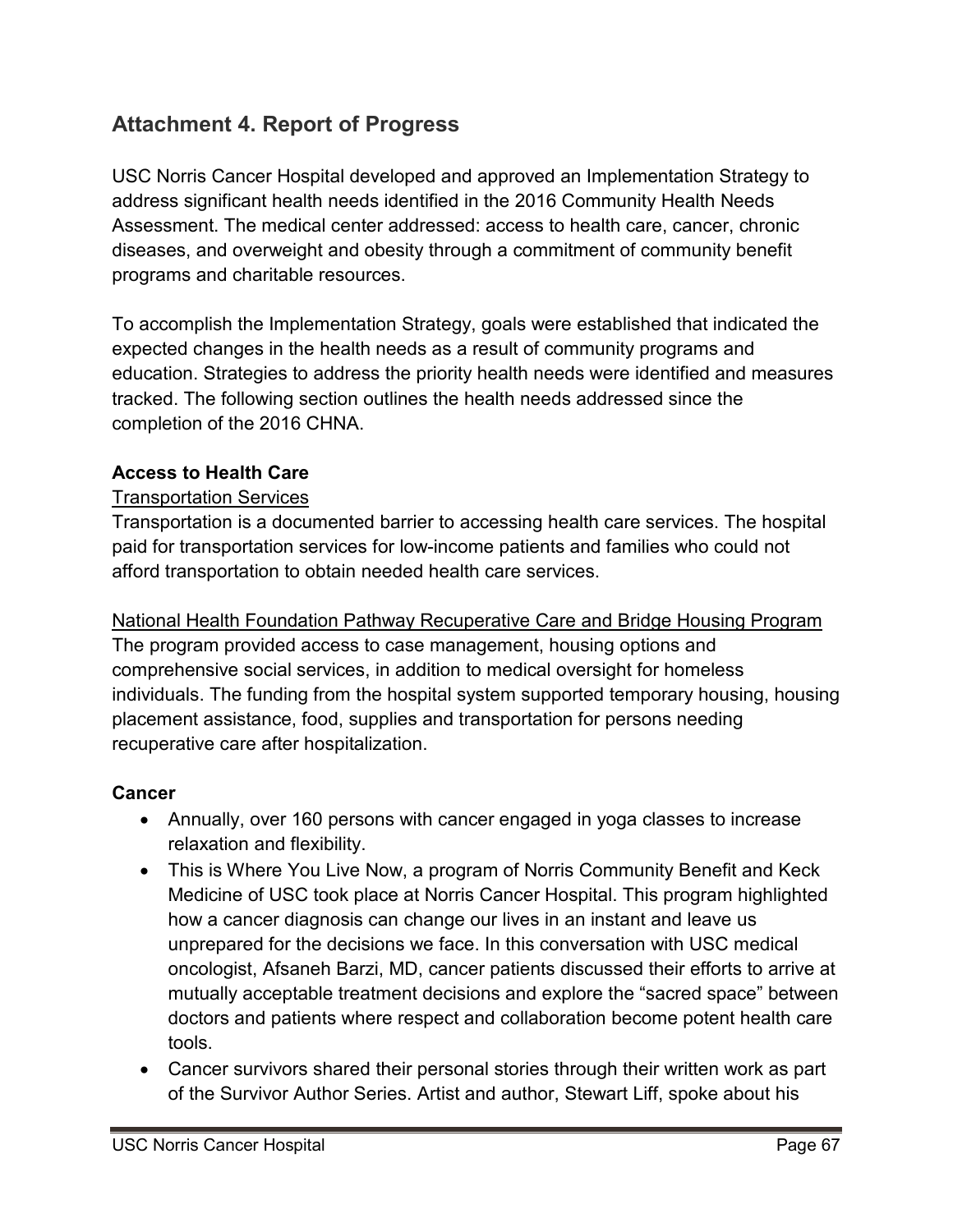career as an award-winning visual management expert. As a Stage III colorectal cancer survivor, Stewart shared his compelling personal story and unique insights into how we can best adapt, persevere, and move forward after cancer and other life challenges by fostering connectedness and building a personal team of champions.

- The Norris Cancer Hospital provided cancer survivors with opportunities to express their cancer journeys through art. Jean Richardson, artist and cancer survivor, shared her life journey and how art plays an important role in her survivorship. The survivor art series occurred three times in the year.
- CancerHelp is a computer-based cancer education program from the National Cancer Institute. This program is available to patients, staff and the public.
- Support of the USC Norris Comprehensive Cancer Center provided cancer research, treatment, prevention and education.
- The USC Norris/UniHealth Comprehensive Cancer Control Coalition in Service Planning Area 4 (SPA 4) (C4-SPA4) of the Office of Community Engagement at the USC Norris Cancer Hospital attended the National Latino Cancer Summit in 2018. USC Norris was able to secure 12 scholarships for *Promotores de Salud*. During the two-day event, the team led a group discussion about the barriers Latino underserved patients face when dealing with cancer.
- The C4-SPA4 program collaborated with various USC Norris Cancer Hospital community programs, including Adelante, an exercise program for the community held in partnership with Hazard Park and Recreation, Keck and Norris Patient Advisory Councils, and Clinica Romero.
- Free skin cancer screenings were provided to 270 Los Angeles City Firefighters and their families.

# **Chronic Diseases**

# **Health Education, Outreach and Screenings**

Health education classes and events were made available to the public at no cost. Community health education targeted the community at large, populations with, or at risk of, chronic disease, and populations with health disparities.

• In 2017 and 2018, Keck Medicine, in partnership with the American Heart & Stroke Association, held its annual Target BP Symposium. The symposium was offered free to physicians and other providers from local health clinics serving patients in East LA. Speakers included the Heart Association's National Medical Director for Preventive Medicine and several experts from the Keck School of Medicine. The focus of the symposium was to reduce the risk of heart attack and stroke through comprehensive, active management of patients diagnosed with high blood pressure.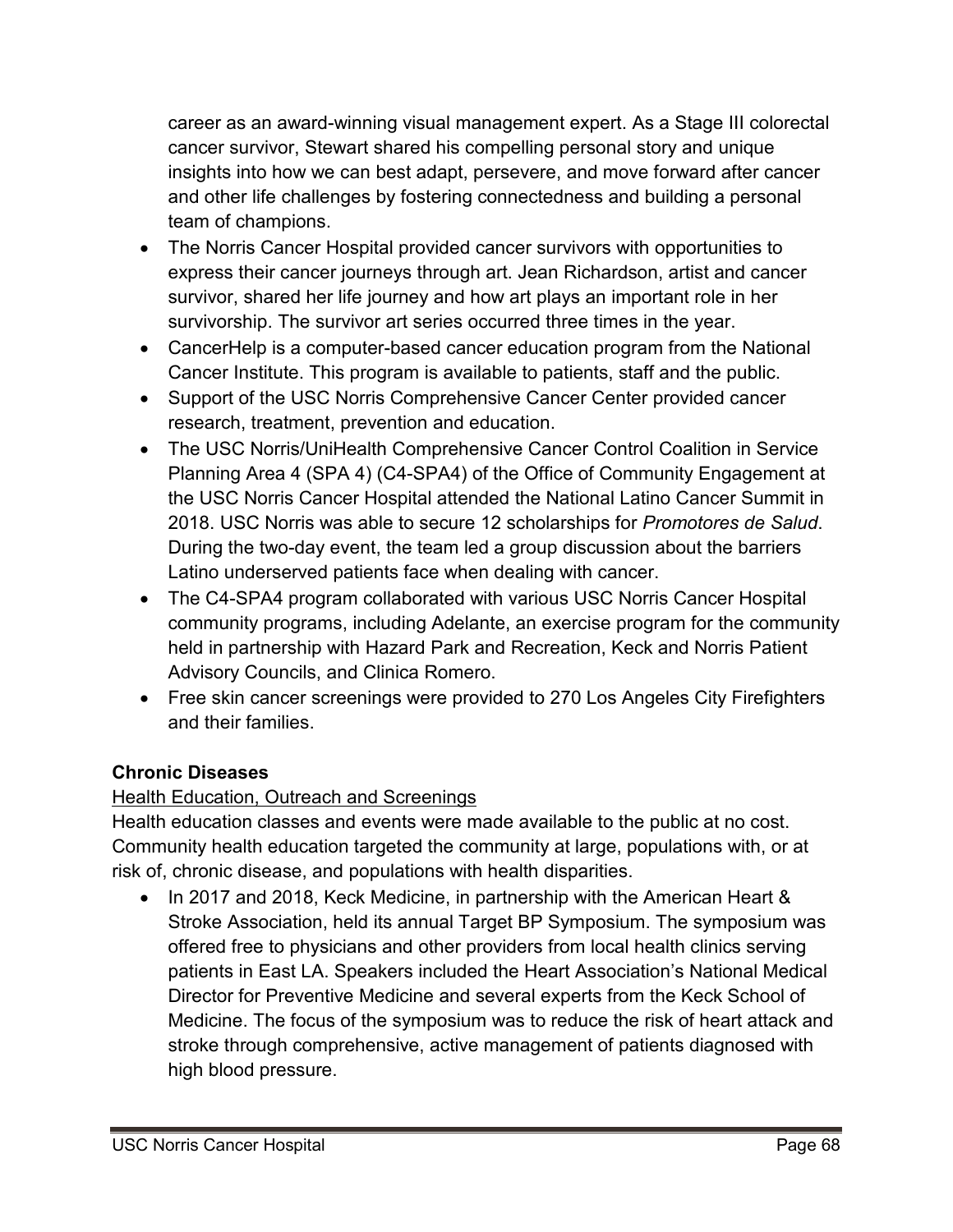- The hospital hosted education events made available to health providers throughout the USC Keck School of Medicine, hospital staff and the provider community. The hospital offered guests lectures presented to the at-large clinician community and to health sciences students in Southern California.
- USC Norris Cancer Hospital hosted education seminars and workshops on a variety of topics open to the public and provided health education informational materials.
- Public health education in the media and community health awareness events to encourage healthy behaviors and prevent chronic diseases.
- The community was served by a number of support groups, open to the public and offered free of charge. These focus group provided over 3,000 encounters:
	- o Adolescent and Young Adult Cancer Support Group for Parents and **Caregivers**
	- o Bladder Cancer Support Group
	- o Caregiver Support Group
	- o Lung Cancer Support Group
	- o Mindfulness Support Group
	- o Prostate Cancer Support Group
- Look Good Feel Better is an American Cancer Society-affiliated program open to all women with cancer who are undergoing chemotherapy, radiation, or other forms of treatment.
- In FY17, The 20<sup>th</sup> Proyecto Pastoral Women's Health Conference was held at the Dolores Mission in Boyle Heights. Over 400 women attended workshops and lectures that focused on health, wellness and personal empowerment. Blood pressure screenings were provided to 80 attendees. In FY18, the 21<sup>st</sup> Proyecto Pastoral Women's Health Conference was held at the Dolores Mission in Boyle Heights. Keck Medicine of USC was a sponsor of this year's event. Over 400 women attended workshops and lectures that focused on health, wellness and personal empowerment. Blood pressure screenings were provided to 200 attendees.
- Sidewalk education events at LAC+USC and Union Station provided disease prevention education to 300 participants.
- The 23<sup>rd</sup> Parkinson's Update educational symposium reacheded 350 persons with Parkinson's disease, their families and caregivers with disease-specific informationl.
- Annually, the Carnival of Love on Skid Row provided services for over 500 homeless Los Angeles residents. Keck Medicine of USC participated and distributed hygiene kits, sunscreen, health education materials, and provided blood pressure screening for 240 persons.